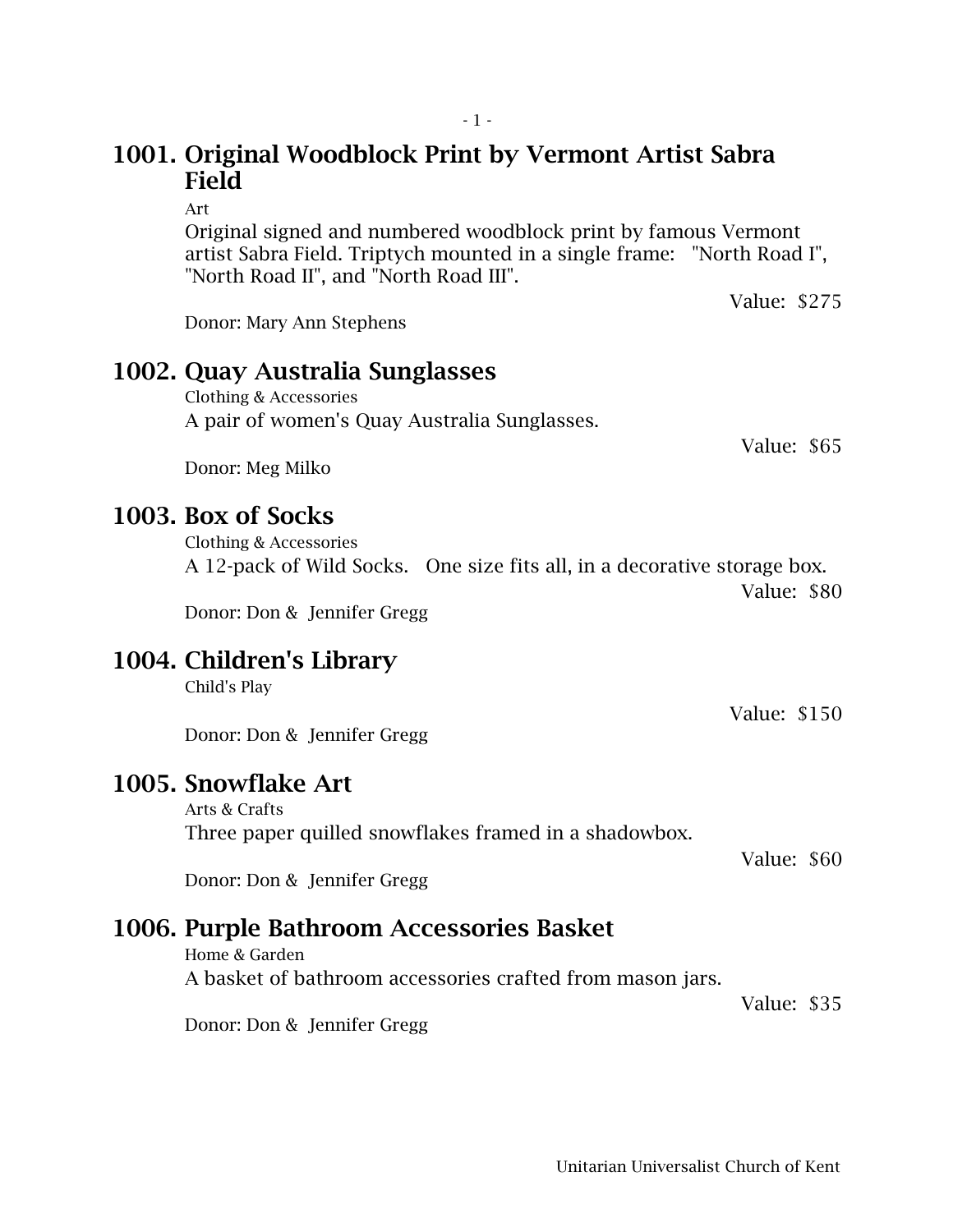### 1007. Pink Bathroom Accessories Basket

Basket

A basket of bathroom accessories crafted from mason jars.

Value: \$35

Donor: Don & Jennifer Gregg

### 1008. Handmade Knitted-Lace Pullover

Basket

This lovely, brown, knitted-lace sleeveless pullover was donated in appreciation for the church's contributions to the community. Handmade by Mara DeMattia, size L-XL, and made from linen yarn.

Value: \$65

Donor: Mara DeMattia

## 1009. KSU Teddy Bear

Child's Play A cheery KSU teddy bear with sweater and hat. Go Golden Flashes! Value: \$30

Donor: Colleen Norris & Sandy Bowers

### 1010A.Handmade Holiday Cards by the UUCK Nursery Children

Arts & Crafts

A set of 12 handmade holiday greeting cards made by the fabulously talented children in the church nursery.

Value: \$25

Donor: Children of the UUCK Nursery and Michelle Bores

### 1010BHandmade Holiday Cards by the UUCK Nursery Children

Arts & Crafts

A set of 12 handmade holiday greeting cards made by the fabulously talented children in the church nursery.

Value: \$25

Donor: Children of the UUCK Nursery and Michelle Bores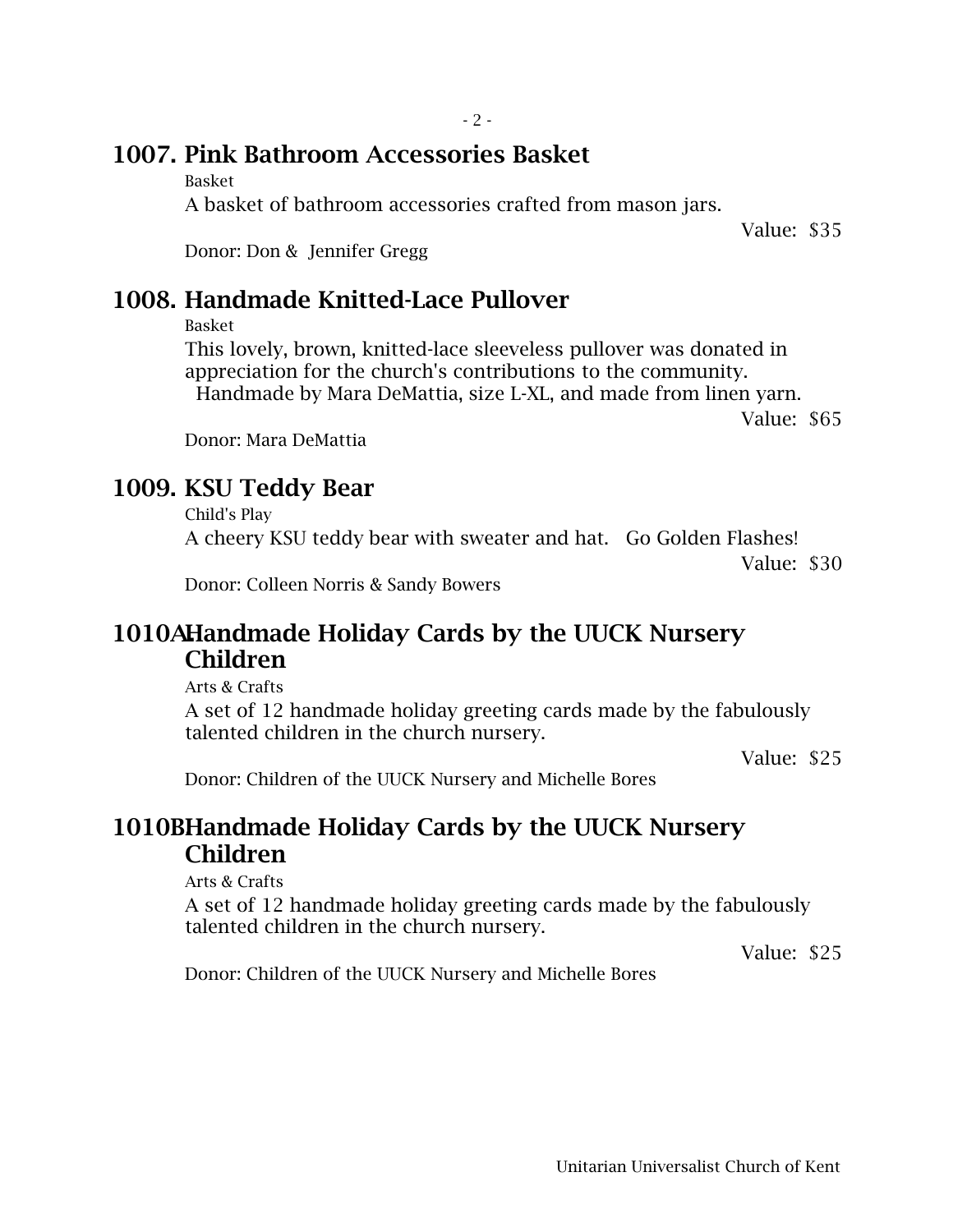### 1010CHandmade Holiday Cards by parents of the UUCK Nursery Children

Arts & Crafts

A set of 12 handmade holiday greeting cards made by the fabulously talented parents of children in the church nursery.

Value: \$25

### 1011. Coffee Connoisseur's Basket

Food & Drink

A basket for the coffee lover containing an unbreakable cafafe, a set of espresso cups and saucer, and a selection of fair trade coffee.

Value: \$45

Donor: MaryAnn Kasper, Kathy Kerns

#### 1012. All About the Birds and the Bees (and Butterflies, Too!)

Basket

A basket of items to attract birds and pollinators to your back yard.

Value: \$50

Donor: Kay Eckman

#### 1013. Winter Bear

Child's Play A winter teddy bear.

Value: \$30 Donor: Colleen Norris & Sandy Bowers

#### 1014. Small Vera Bradley Purse #1

Clothing & Accessories A small Vera Bradley purse with handles.

Value: \$65

Value: \$65

Donor: Mary Maske

## 1015. Small Vera Bradley Purse #2

Clothing & Accessories A small Vera Bradley purse with handles.

Donor: Mary Maske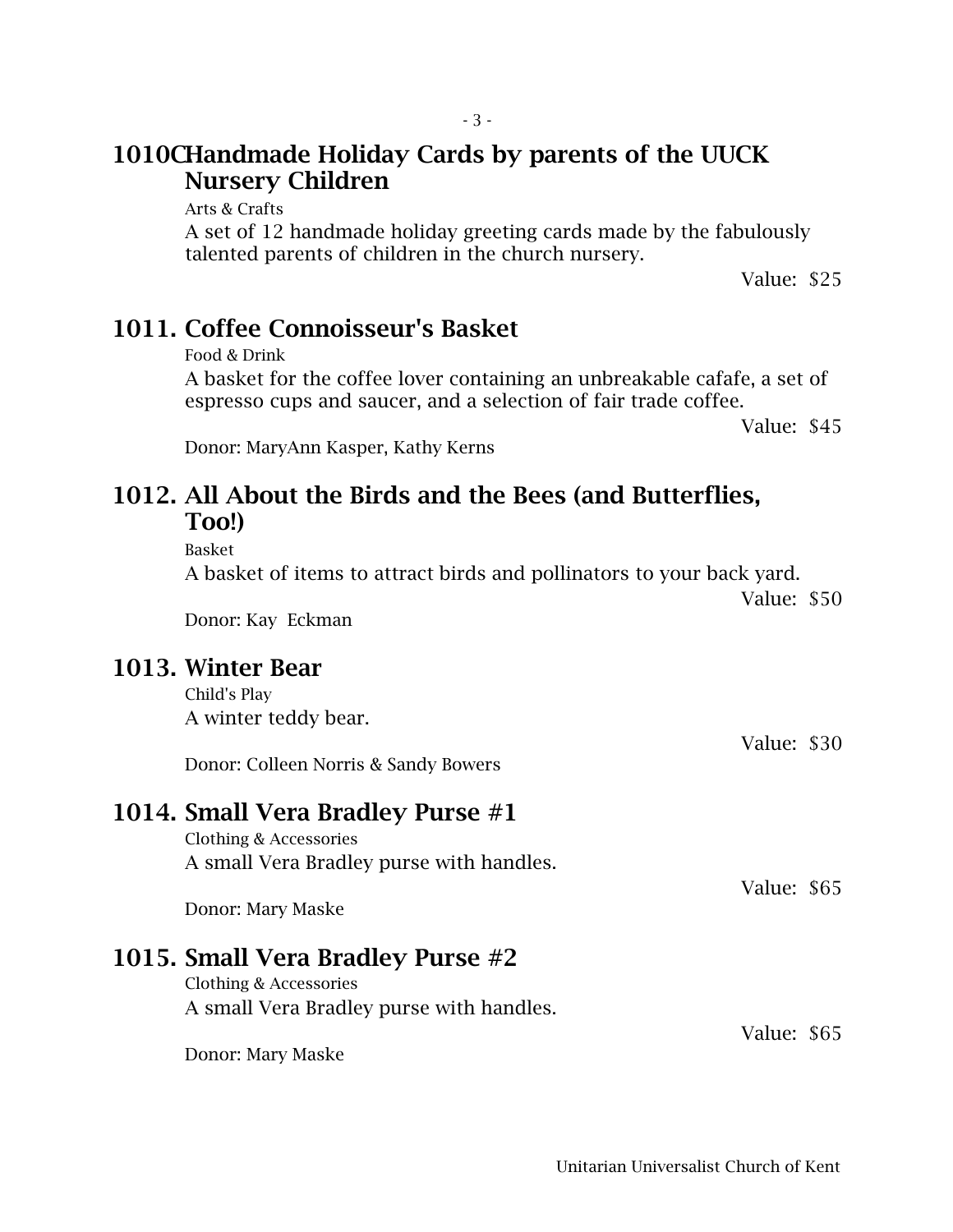| $-4-$                                                                                                                                                                                                         |             |  |
|---------------------------------------------------------------------------------------------------------------------------------------------------------------------------------------------------------------|-------------|--|
| 1016. Large Multicolor Vera Bradley Purse<br>Clothing & Accessories<br>A large multicolor Vera Bradley purse with top closure.                                                                                |             |  |
| Donor: Mary Maske                                                                                                                                                                                             | Value: \$70 |  |
| 1017. Large Blue/Yellow Vera Bradley Purse<br>Clothing & Accessories<br>A large blue/yellow print Vera Bradley purse.<br>Donor: Mary Maske                                                                    | Value: \$80 |  |
| 1018. Large Blue/Red Vera Bradley Purse<br>Clothing & Accessories<br>A large blue/red print Vera Bradley purse.                                                                                               |             |  |
| Donor: Mary Maske                                                                                                                                                                                             | Value: \$80 |  |
| 1019. Medium Vera Bradley Printed Shoulder Bag<br>Clothing & Accessories<br>A medium printed Vera Bradley shoulder bag<br>Donor: Mary Maske                                                                   | Value: \$80 |  |
| 1020. Antique Recipe Books<br>Item of Interest<br>Wonderful antique recipe books with beautiful advertising art.<br>Donor: Melodie Peterson                                                                   | Value: \$20 |  |
| 1021. Pair of Black Amethyst Vases<br>Home & Garden<br>A beautiful pair of antique black amethyst vases -- if you hold them up<br>to the light, you will see that they are purple!<br>Donor: Melodie Peterson | Value: \$40 |  |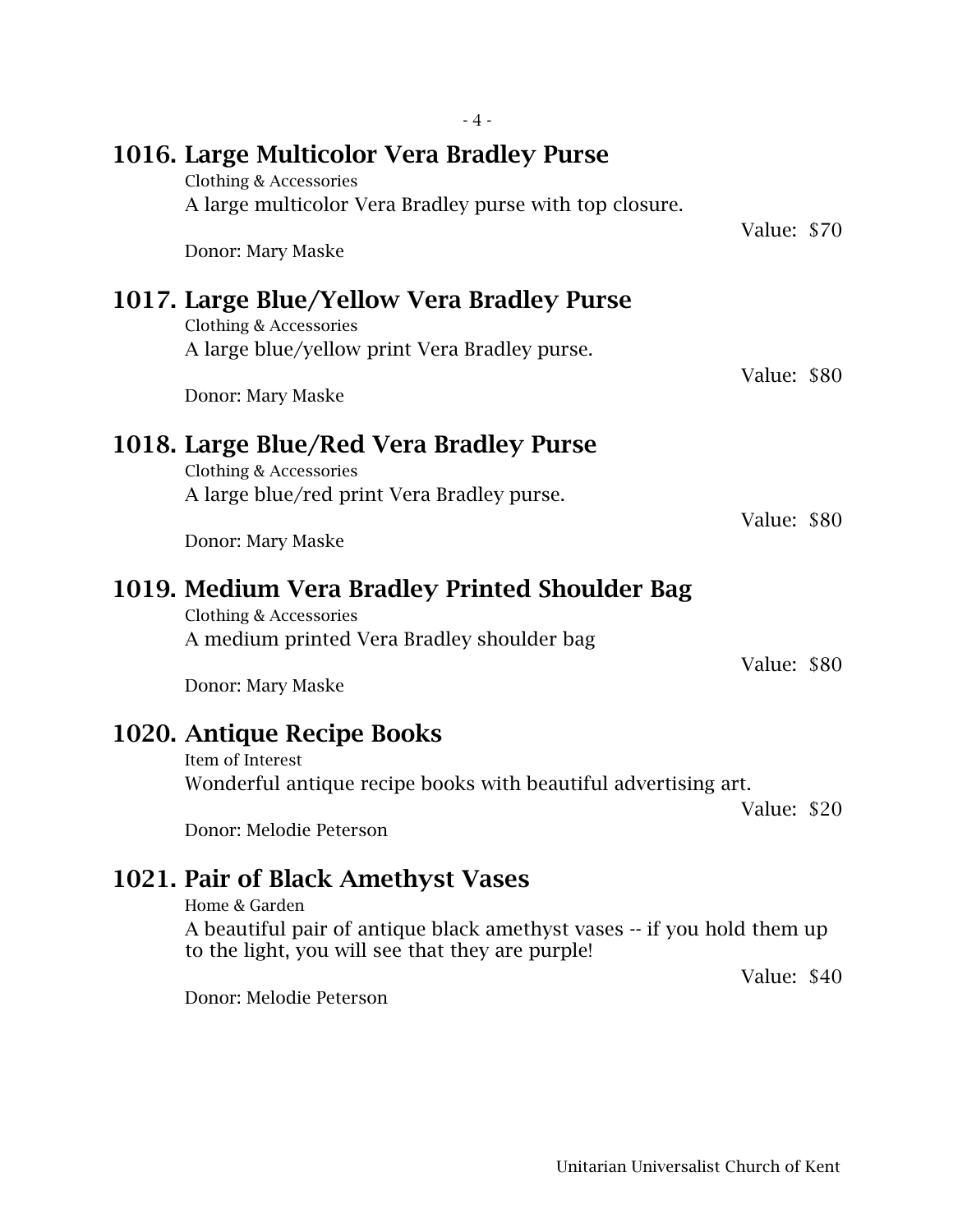| $-5 -$                                                                                                                     |              |
|----------------------------------------------------------------------------------------------------------------------------|--------------|
| 1022. Hand-Thrown Pottery<br>Item of Interest<br>A large, hand-thrown pottery vase.                                        |              |
| Donor: Melodie Peterson                                                                                                    | Value: \$20  |
| 1023. Before and After "The Curse"<br>Item of Interest<br>A custom-framed Boston Red Sox picture.<br>Donor: Cara Constance | Value: \$200 |
| 1024. Dragon Chalice<br>Arts & Crafts<br>A handmade dragon chalice.                                                        |              |
| Donor: Cheryl Spoehr                                                                                                       | Value: \$40  |
| 1025. Dog & Puppies Chalice<br>Arts & Crafts<br>A handmade chalice with dog and puppies.<br>Donor: Cheryl Spoehr           | Value: \$40  |
| 1026. UUCK Chalice<br>Arts & Crafts<br>A handmade chalice representing our beloved church!<br>Donor: Cheryl Spoehr         | Value: \$40  |
| 1027. "Kent Bog Walkway"                                                                                                   |              |
| Art<br>Original 8"x10" framed watercolor by Jan Noden.<br>Donor: Jan Noden                                                 | Value: \$120 |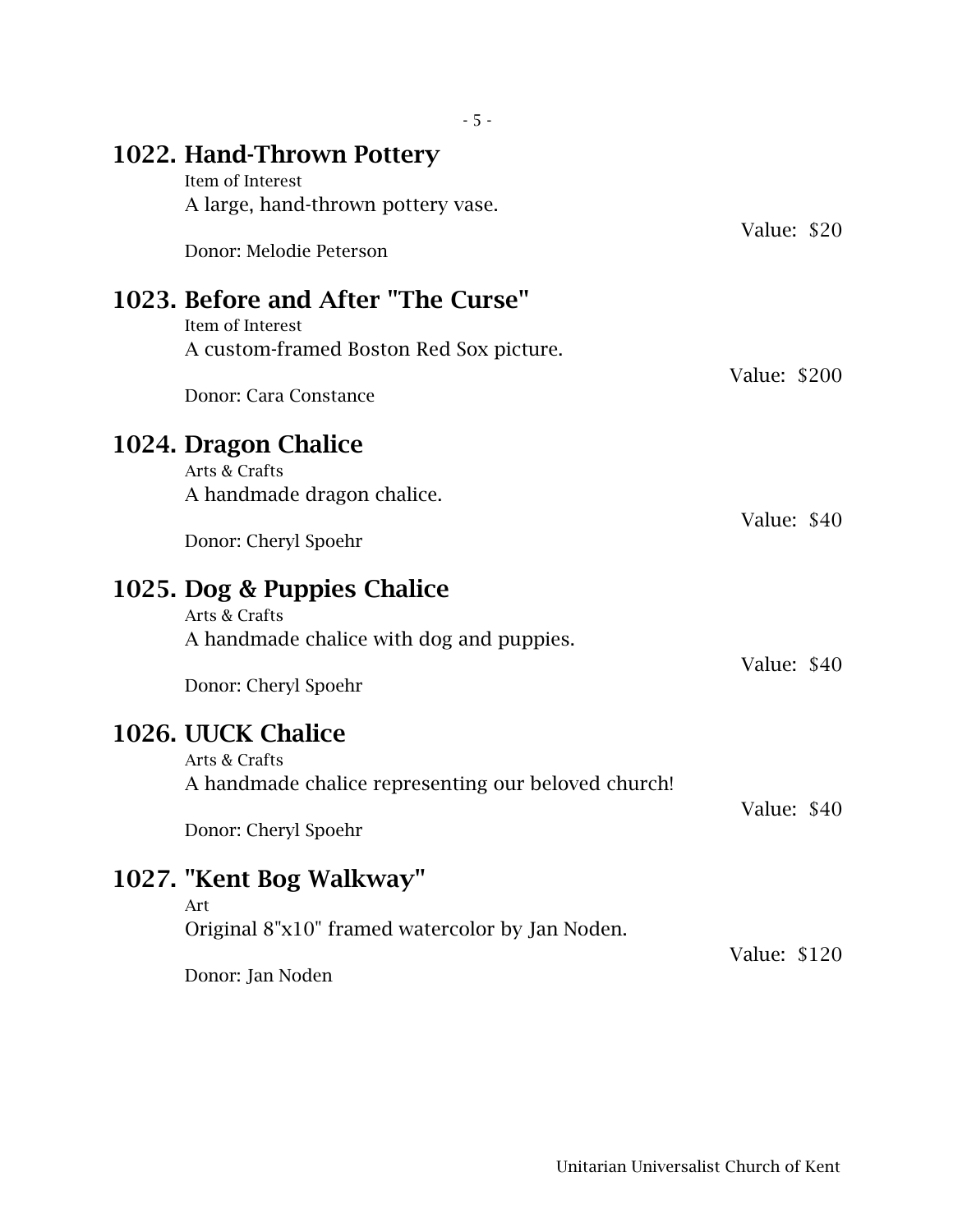# 1028. Family Fun Basket

| Child's Play<br>A basketful of indoor family fun including "Clue" (the murder mystery<br>game), a 700-piece jigsaw puzzle, a word find book, a sudoku book,<br>face=painting sticks, and more. |             |  |
|------------------------------------------------------------------------------------------------------------------------------------------------------------------------------------------------|-------------|--|
| Donor: Jan & Harry Noden                                                                                                                                                                       | Value: \$25 |  |
| 1029. Coffee Basket<br><b>Basket</b><br>Coffee basket<br>Donor: Fred Gory                                                                                                                      | Value: \$30 |  |
| 1030. Table & Chair Set<br>Child's Play<br>Children's table and chair set.<br>Donor: Fred Gory                                                                                                 | Value: \$20 |  |
| 1031. Intercom<br>Home & Garden<br>Intercom<br>Donor: Fred Gory                                                                                                                                | Value: \$55 |  |
| 1032. Thanksgiving Centerpiece<br>Home & Garden<br>Thanksgiving table center<br>Donor: Fred Gory                                                                                               | Value: \$20 |  |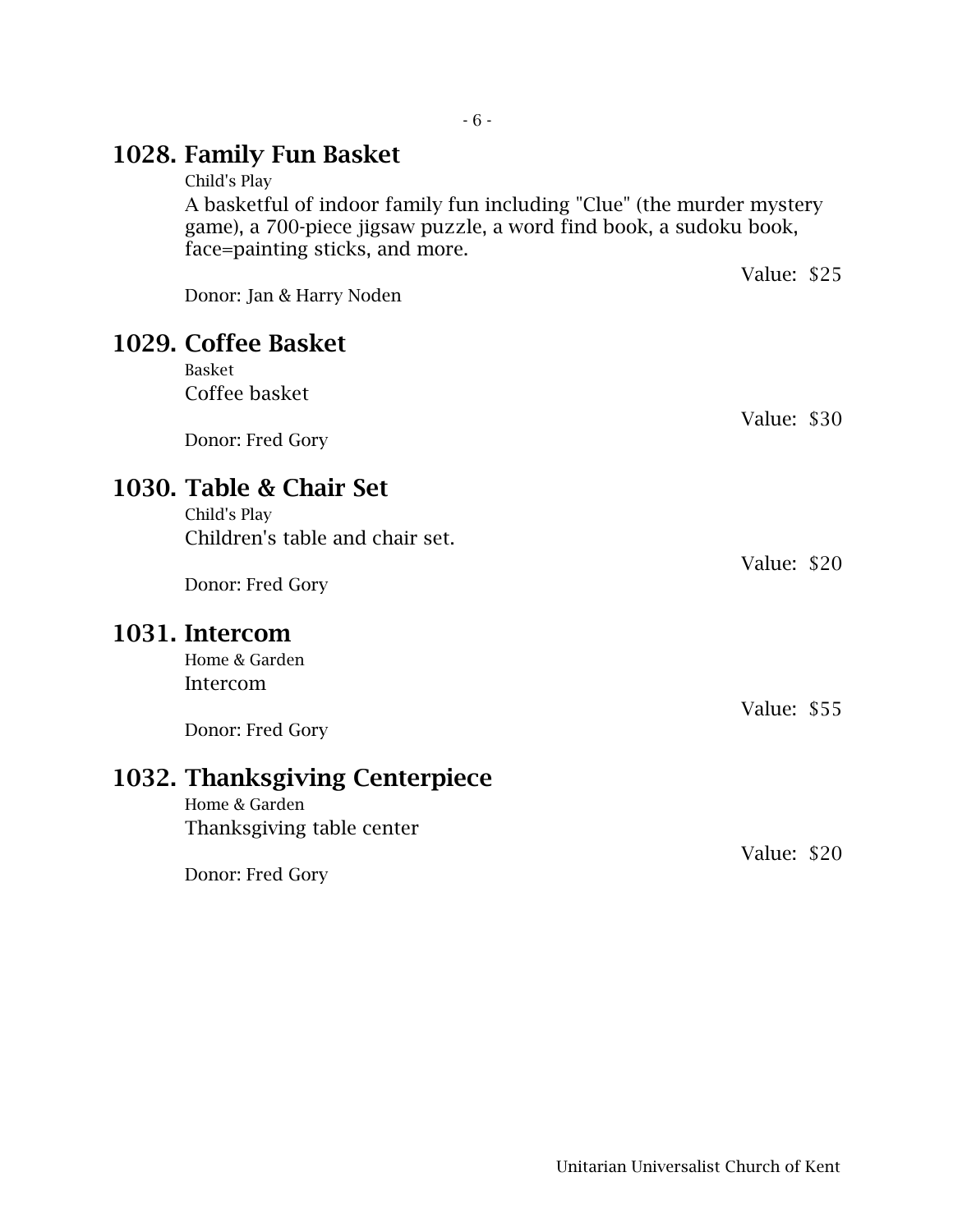#### 1033. Crochet Kit for Beginners!

Arts & Crafts

Teach yourself to crochet with this kit that includes a "I Taught Myself to Crochet" book, set of crochet hooks, other necessary supplies and several skeins of cotton yarn. All these items are included in a wonderful canvas tote bag with two handmade cotton dish cloths to help inspire you to create your first project!

Value: \$35

Donor: MaryBeth Hannan

#### 1034. Movie Night Basket

Basket

Pizza and a movie ...sounds like a great Friday evening! Enjoy this basket filled with gift certificates for pizza and Redbox movie rentals. Of course, popcorn and treats are also included!

Value: \$70

Donor: MaryBeth Hannan

### 1035. A Little Taste of Italy

Food & Drink

Enjoy this basket filled with all sorts of delicious Italian food! All you need to prepare a meal including whole wheat organic pasta, risotto, Devitis marinara sauce, olive oil, a ball of Provolone, bread sticks, amaretto cookies, coffee, and more!

Value: \$50

Donor: MaryBeth Hannan

#### 1036. Kent Natural Foods Co-op Package

#### Basket

This package includes a Nature's Plus tote bag, an organic cotton KNF tee shirt, and a \$15 gift certificate to the Kent Natural Foods Co-op.

Value: \$30

Donor: Kent Natural Foods Co-op

#### 1037. Dancing Man

Child's Play

Handmade folk toy. Saunis will be happy to show you how to make him dance.

Value: \$30

Donor: Saunis Parsons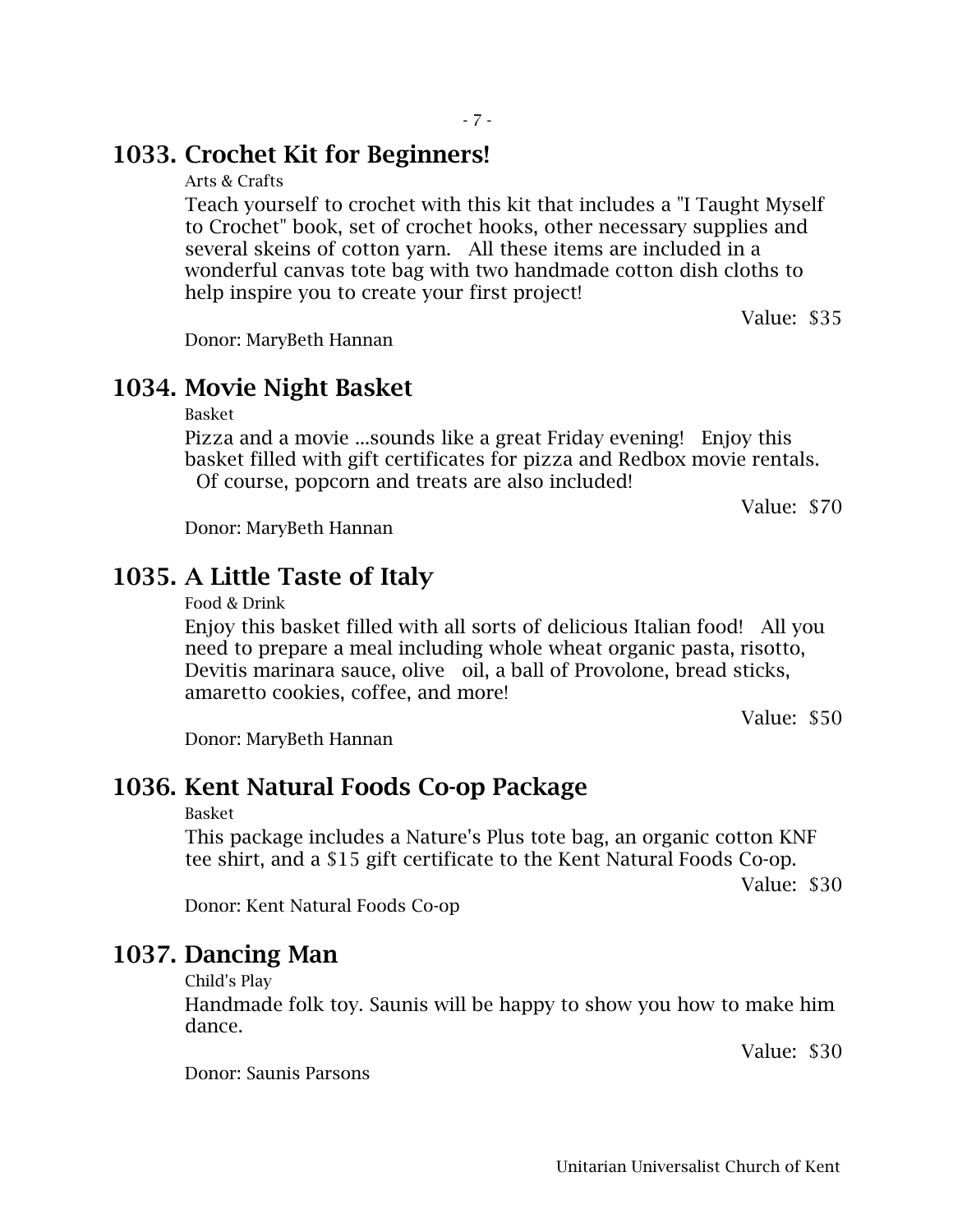### 1038. Coloring Book Therapy

Arts & Crafts 2 adult coloring books and box of colored pencils.

Donor: Saunis Parsons

## 1039. Leeson Homebrew Basket

```
Food & Drink
```
A selection of 10 different home brewed beers/cider (2 bottles each). Types include: British Golden Ale, Spiced Pumpkin Ale, Wheat Wine, German Festbier, Bourbon Vanilla Oatmeal Imperial Stout, Pirate Stout, American Pale Ale, English New England Apple Cider, and 2 others.

Value: \$40

Value: \$32

Donor: Mary & Randy Leeson

# 1040. Hook Holiday Photo Card Collection

Arts & Crafts

8 holiday photo cards, on linen stock, with envelopes - all taken by Debra-Lynn Hook in Kent.

Value: \$22

Value: \$22

Donor: Debra-Lynn Hook

# 1041. Hook Holiday Photo Card Collection

8 holiday photo cards, on linen stock, with envelopes - all taken by Debra-Lynn Hook in Kent.

Donor: Debra-Lynn Hook

## 1042. "Tree"

Art

45"x36" framed oil on canvas painting by Carol Raab.

Donor: Elizabeth Kendrick (for Betty Kendrick)

# 1043. "Papa's in the Barn"

Art

21"x17" framed and signed print by Barbara Olsen.

Donor: Elizabeth Kendrick (for Betty Kendrick)

Value: \$100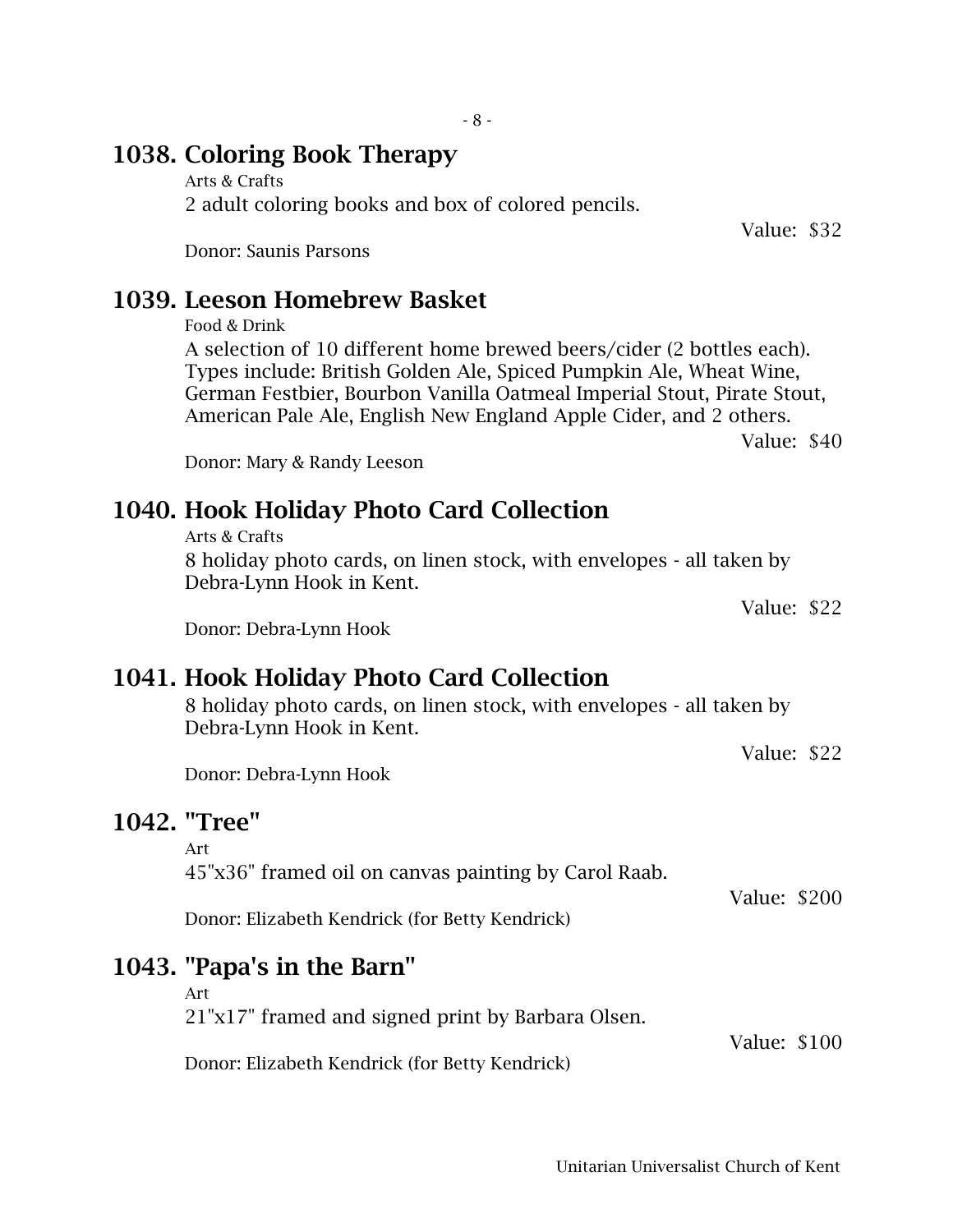## 1044. Abstract

Art

48"x36" oil on canvas painting, signed by the artist.

Value: \$200

Donor: Elizabeth Kendrick (for Betty Kendrick)

## 1045. Black Ipod 6

Home & Garden

Black Ipod 6 with Gmyle case, RAVpower charger and telephoto lens.

Value: \$245

Donor: Jeff Marsh

# 1046. Pink Ipod 6

Home & Garden

Pink Ipod 6 with case, Mycharge, PowerBank,telephoto lens and selfie stick.

Value: \$250

Donor: Jeff Marsh

## 1047. Haymaker Market Basket #1

Basket

A basket of items and gift cards from Kent Haymaker Farmers Market vendors:

1 upcycled crocheted messenger bag from Lovers and Trees 1 Haymaker Market T-shirt- can be exchanged at the market table if size doesn't work for buyer

1 \$25 gift certificate for SCRATCH food truck

1 \$15 gift certificate for Red Lotus Foods

1 \$10 gift certificate for Woolf Farms Orchard

1 \$15 gift card for The Brimfield Bread Oven

1 \$10 gift certificate for Jo's Kettle Corn

1 \$7 gift certificate for Ohio Farm Direct

Value: \$112

Donor: Haymaker Market Vendors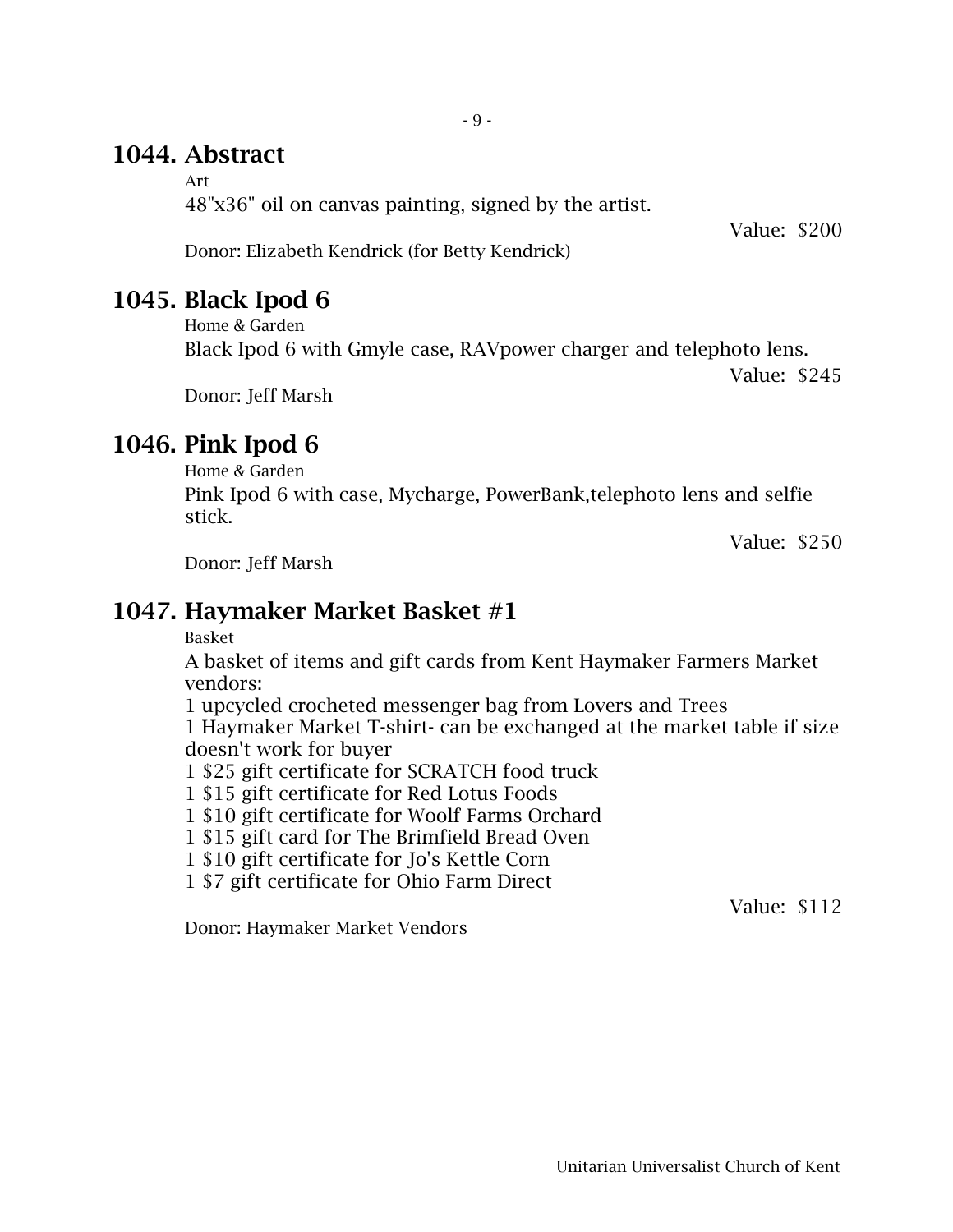#### 1048. Haymaker Market Basket #2

Basket

A basket of items and gift cards from Kent Haymaker Farmers Market vendors:

1 Haymaker Market T-shirt- can be exchanged at the market table if size doesn't work for buyer

1 Decorative Tin of Christmas Sampler Teas from Herbal Epiphany Tea value \$15

1 gift package of Emily's Soap products \$25 value

1 \$10 gift Certificate for Oak Tree Hydroponics

1 \$15 Gift Certificate for Kisamore Family Farms

1 \$15 gift Certificate for KC Coffee Company

1 \$10 gift certificate for Woolf Farms Orchard

1 \$15 gift card for The Brimfield Bread Oven

Value: \$120

Donor: Haymaker Market Vendors

### 1049. Haymaker Market Basket #3

Basket

A basket of items and gift cards from Kent Haymaker Farmers Market vendors:

1 Haymaker Market T-shirt- can be exchanged at the market table if size doesn't work for buyer

1 jar of Blackberry Jam from Chris' Kitchen value \$7

1 jar of Honey from Black Dog Acres value \$8

1 jar Of Apple Butter from Creekside Gardens value \$7

1 \$15 gift card for The Brimfield Bread Oven

1 \$10 gift certificate for Woolf Farms Orchard

1 \$20 gift certificate for Birdsong Farms

1 \$10 gift certificate for Hyde Park Farms

1 \$10 gift certificate for Busy Bee Bakery

Value: \$102

Donor: Haymaker Market Vendors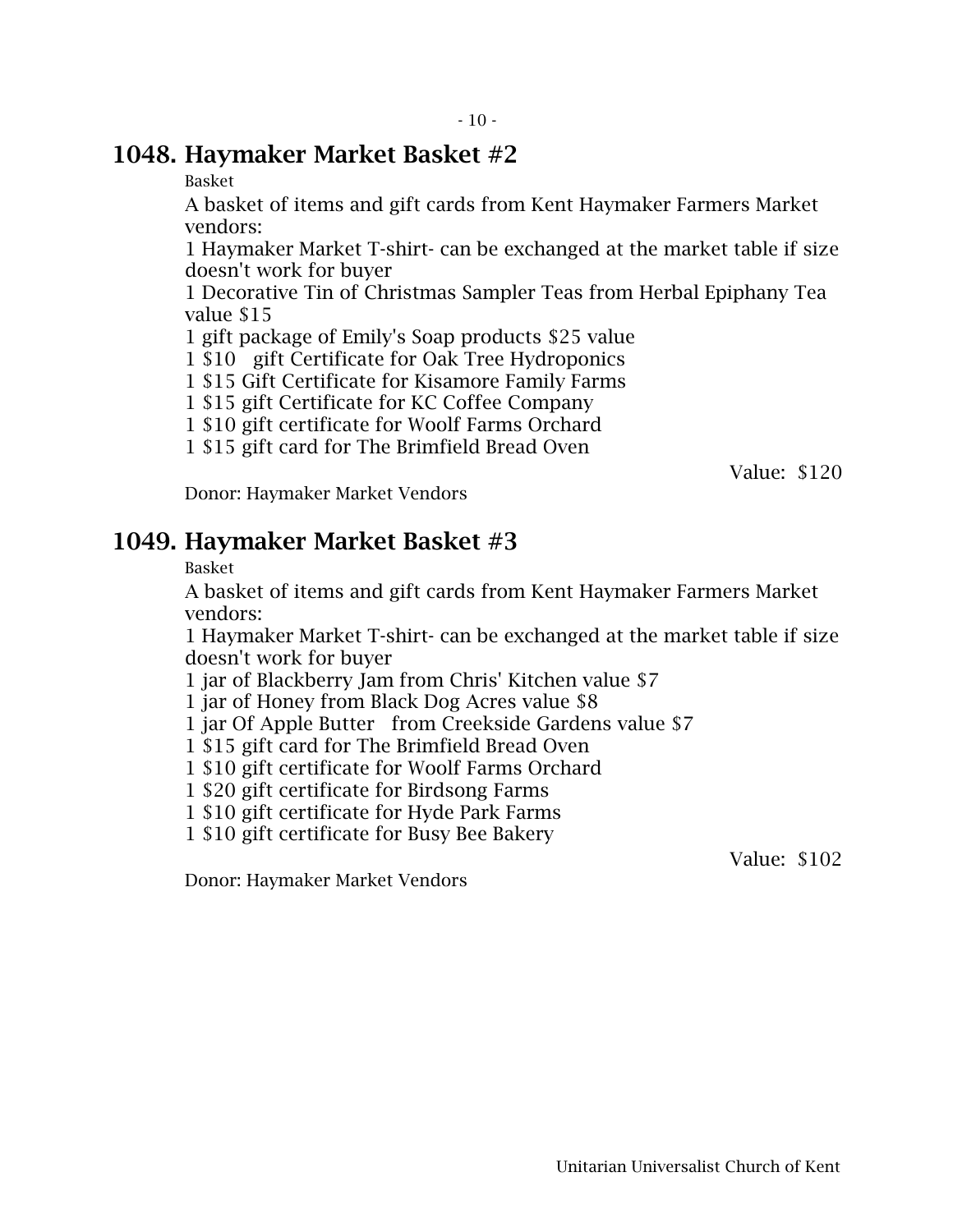#### 1050. Haymaker Market Basket #4

Basket

A basket of items and gift cards from Kent Haymaker Farmers Market vendors:

1 Haymaker Market T-shirt- can be exchanged at the market table if size doesn't work for buyer

1 Floral Theme Yoga Bag, Eye Pillow and T-shirt from Socially Responsible Sweat Shop of Kent. T-shirt (T-shirt may be exchanged at market table if size or color do not work for buyer)

1 \$10 gift certificate for Rainbow's End Hydroponic Farms

1 \$15 gift card for The Brimfield Bread Oven

1 \$10 gift certificate for Woolf Farms Orchard

1 \$10 gift certificate for Jo's Kettle Corn

1 \$15 Gift Certificate for Kisamore Family Farms

Value: \$110

Donor: Haymaker Market Vendors

### 1051. Repurposed Window Cafe Sign

Home & Garden

A repurposed antique window Home decorative cafe sign with hooks.

Value: \$50

Donor: Restore America

#### 1052. Chili Basket

Food & Drink

A Chili Basket with bowls, ingredients, a calendar, chips, cornbread mix, and a spoon holder.

Value: \$25

Value: \$100

Donor: Colleen Norris & Sandy Bowers

## 1053. Black and Copper Ceramic Jar

Arts & Crafts

Large black and copper ceramic jar by Michael Weinberg

Donor: Cheryl A. Casper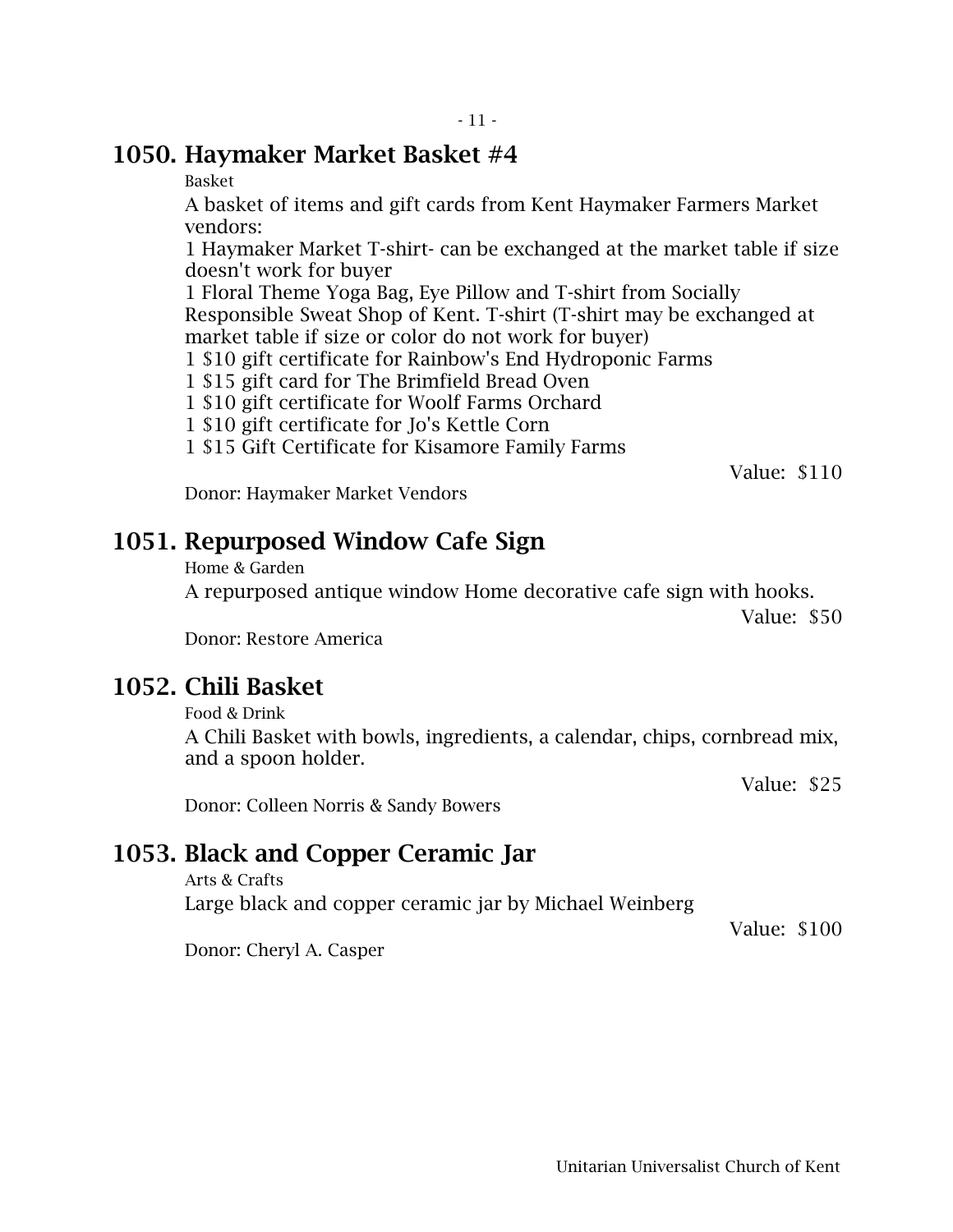### 1054. Popcorn Bucket

#### Basket

Popcorn bucket with microwave popper, popcorn salt and a jar of a variety of popcorn.

Donor: Ann VerWiebe

### 1055. Champagne Toast

Basket

Everything you need to toast the new year - sparkling wine, two champagne flutes and party accessories

Value: \$25

### Donor: Ann VerWiebe

### 1056. Kids Books with Reader's Advisory Consultation

Child's Play

A copy of Goodnight Stories for Rebel Girls (and boys!), a coloring book, and a personalized Reader's Advisory Consultation with Children's Librarian Amanda Rome. For your child/children. After the Reader's Advisory Consultation, Amanda will gift your child or children with two additional books chosen for them specifically.

Value: \$50

Donor: Amanda Rome

### 1057. Scentsy Gift Basket

Home & Garden

3 Scentsy wax bars, plug-in warmer and a regular warmer (samples also).

Value: \$55

Donor: Bethany Bruin and Samantha Schroeder

#### 1058. Simmer Pot Basket

Food & Drink

Bid high on a new red tassot cast iron pot with ceramic coating and fixings for a slow simmer soup with recipe.

Value: \$80

Donor: Shannon Osorio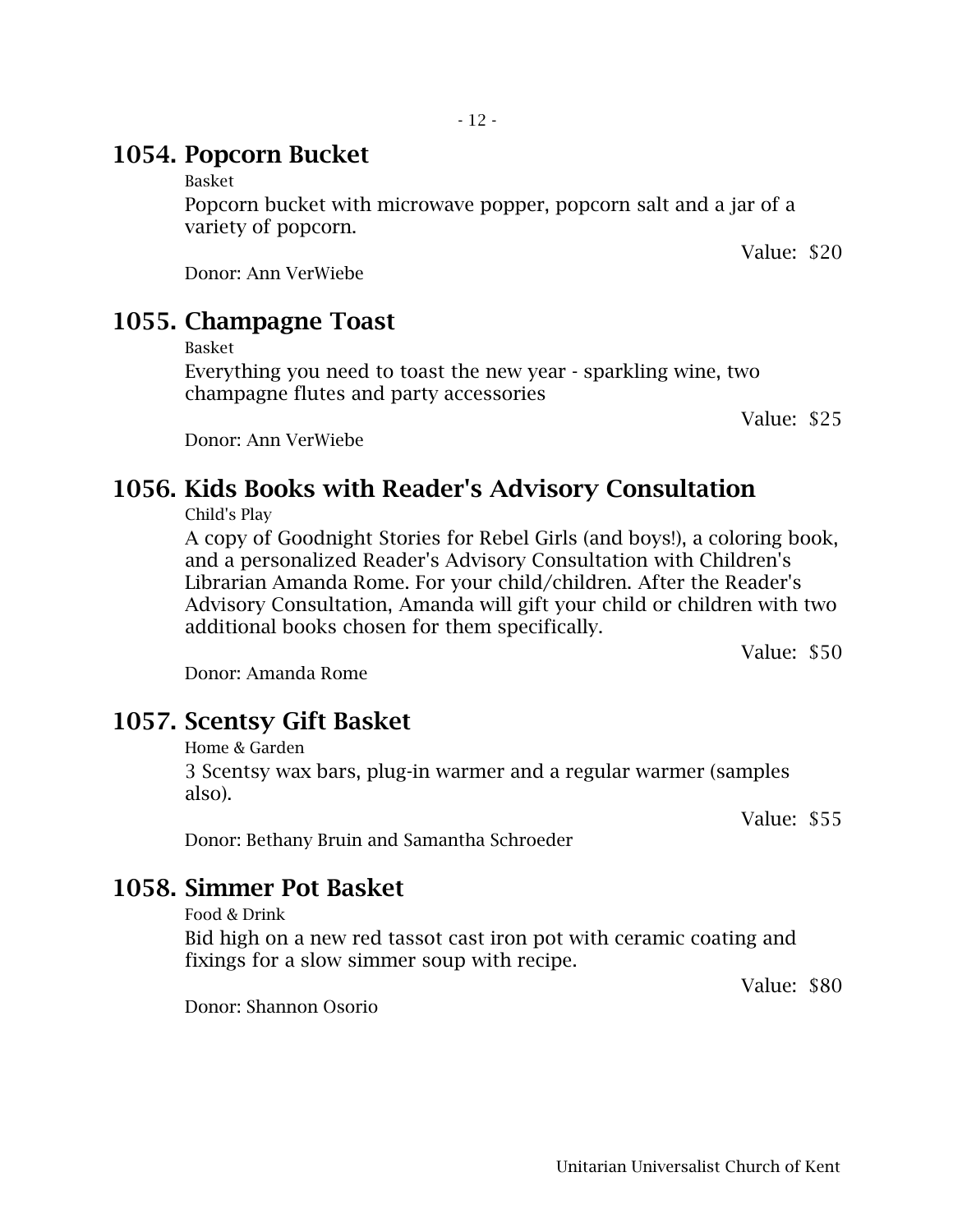| 1059. Gourmet Pizza Basket<br>Food & Drink                                                                                                                                   |              |
|------------------------------------------------------------------------------------------------------------------------------------------------------------------------------|--------------|
| Ingredients for pizza, dough x2 from Brimfield Bread, gourmet sauce,<br>variety of vegetables, pepperoni, mushrooms, cheeses. Also oven mitt &<br>themed towel, bread board. |              |
| Donor: Diane Kloss                                                                                                                                                           | Value: \$100 |
| 1060. "Celtic" Harp<br>Item of Interest                                                                                                                                      |              |
| Donor: Trish McLoughlin                                                                                                                                                      | Value: \$250 |
| 1061. Go Pro Video Camera<br>Home & Garden<br>New in box Go Pro Hero waterproof video camera                                                                                 |              |
| Donor: Trish McLoughlin                                                                                                                                                      | Value: \$50  |
| 1062. Guatamalan Wedding Beads (silver)<br>Jewelry                                                                                                                           |              |
| Long strand of silver beads                                                                                                                                                  | Value: \$20  |
| Donor: Trish McLoughlin                                                                                                                                                      |              |
| 1063. Red Chinese Necklace<br>Jewelry<br>Carved "Cinnebar" rose image necklace                                                                                               |              |
| Donor: Trish McLoughlin                                                                                                                                                      | Value: \$15  |
| 1064. Lapis & Pearl Earrings<br>Jewelry                                                                                                                                      |              |
| Donor: Trish McLoughlin                                                                                                                                                      | Value: \$20  |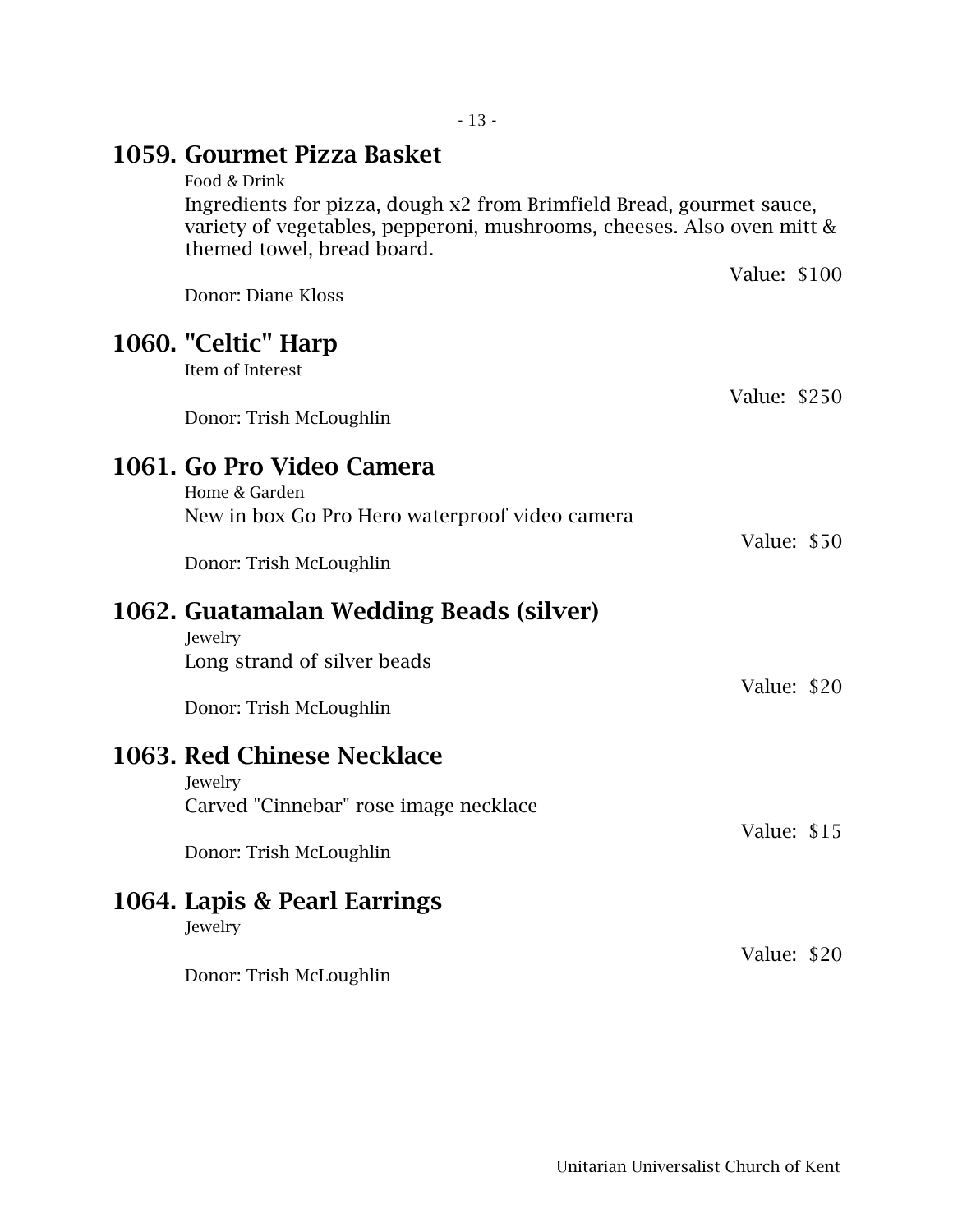### 1065. Fashionable Frogs

Clothing & Accessories

Fashionable Frogs sweater for small fry. Lovingly hand-knitted by Claudia Miller. Cascade Yarns "Bentley" 75% acrylic 25% Superwash Wool

Value: \$35

Donor: Claudia Miller

### 1066. Turned Seam Ripper Necklace in Silky Box

*<u>Jewelry</u>* 

A dazzling gift for any seamstress! Hand-crafted by Art Miller. Sweet n Round (Claudia's big brother). Sporting a gorgeous turned marble acrylic handle, this seam ripper is reversible so you can easily and safely use or store it. The necklace features a superstrong earth magnet quick-release clasp that conveniently releases and reattaches, on a long, 36" chain.

Value: \$46

Value: \$26

Donor: Claudia Miller

## 1067. Boboli Fashion Scarf

Clothing & Accessories

Boboli Fashion Scarf knitted by Claudia Miller. berroco Boboli Lace yarn: 42% wool/ 35% acrylic / 23% Viscose Made in Italy Care instructions: Handwash in cool water. Lay flat to dry.

Donor: Claudia Miller

## 1068. Aria Fashion Scarf

Clothing & Accessories

Scarf knitted by Claudia Miller. J. C. Brett Aria Yarn, West Yorkshire, UK 9% Mohair / 9% wool / 68% acrylic / 10% polyester / 4% pallette with tiny sequins

Value: \$26

Donor: Claudia Miller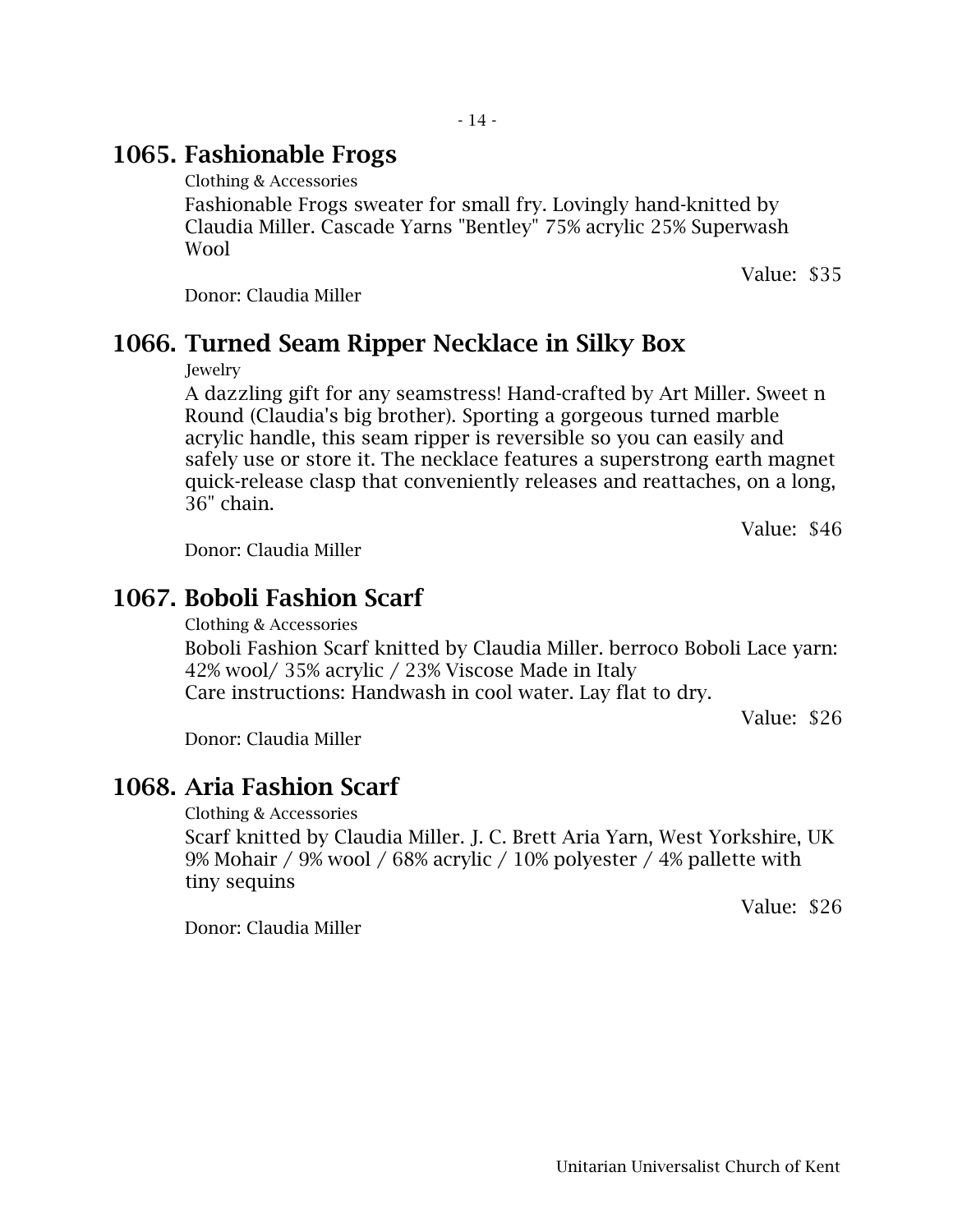### 1069. Dreambaby DK Girls Tunic Dress

Clothing & Accessories

Size 3 hand-crafted toddler dress and purchased Carter knit bottoms. Dress knitted by Claudia Miller. Plymouth Dreambaby DK yarn: 50% acrylic microfiber / 50% nylon Care: machine wash gentle cycle. Tumble dry low.

Donor: Claudia Miller

### 1070. Shawl Pin and Circle

Clothing & Accessories Cherry Shawl Pin and Circle hand-turned by Art Miller, Claudia's big brother, of cherry.

Donor: Claudia Miller

### 1071. Breast Cancer Awareness Pen

Item of Interest

Pink acrylic and chrome pen with Swarovsky crystals, meticulously hand turned on a lathe by artisan crafter, Art Miller (Claudia's big brother). Purchase has generated a contribution to research for a cure.

Value: \$50

Donor: Claudia Miller

### 1072. Cherry & Ash Turned Yarn Butler

Home & Garden

Hand-crafted by novice turner, Claudia Miller, protogee of big brother, Art Miller, in Cape May, New Jersey

Value: \$38.50

Donor: Claudia Miller

### 1073. Home for Posies

Home & Garden

Vases from many ages: Ohio Art Pottery 1930s, Flower Power 1960s, and more.

Value: \$60

Donor: Kathie Slater

Value: \$15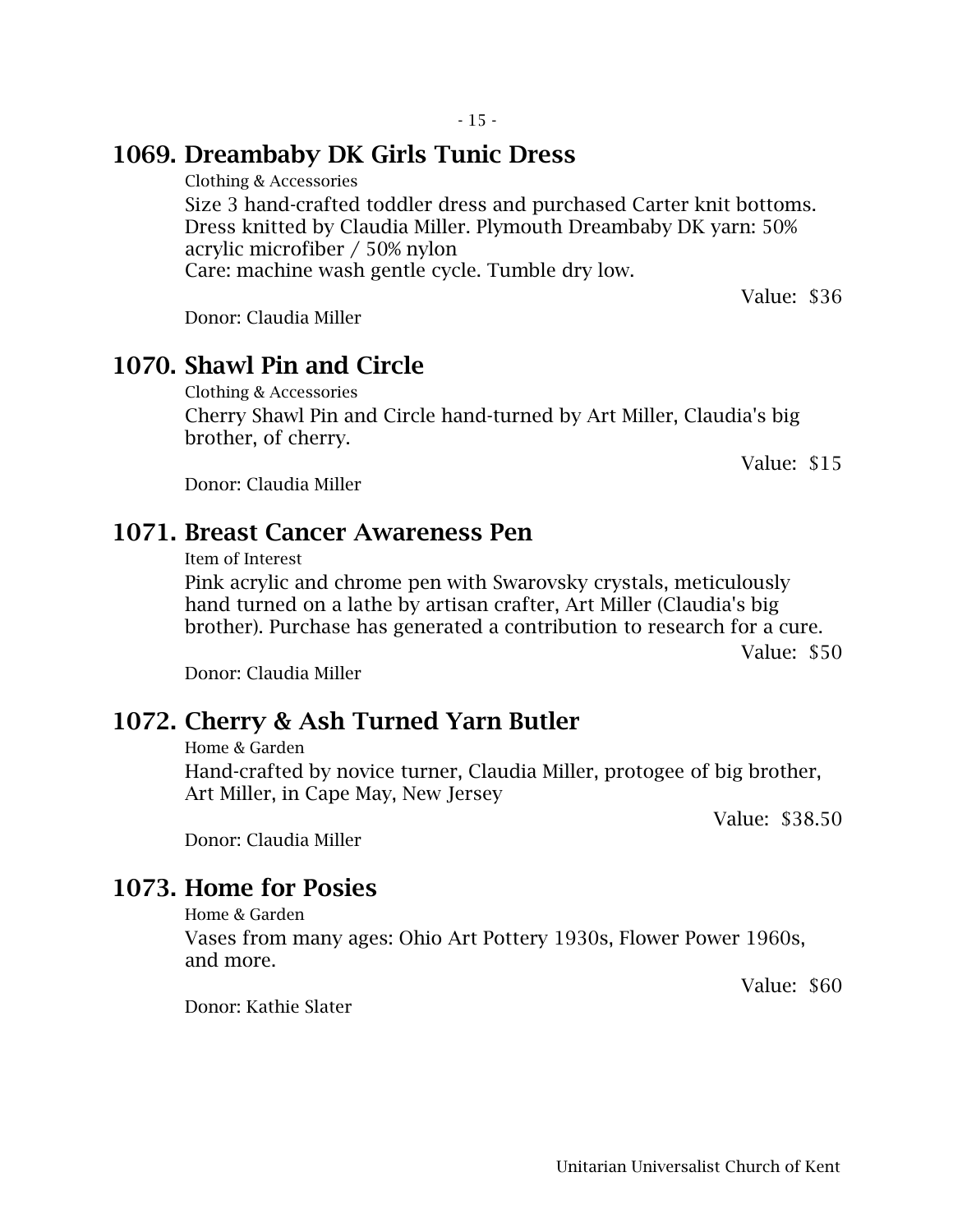| 1074. Off the UU Wagon<br><b>Basket</b>                                                                                                              |             |  |
|------------------------------------------------------------------------------------------------------------------------------------------------------|-------------|--|
| A gathering of toys for adults: Gumby to Freud                                                                                                       | Value: \$40 |  |
| Donor: Joel Slater                                                                                                                                   |             |  |
| 1075. Turtle Pottery<br>Home & Garden                                                                                                                |             |  |
| Donor: Kathie Slater                                                                                                                                 | Value: \$30 |  |
| 1076. A Clowder of Cats<br>Home & Garden                                                                                                             |             |  |
| A basketful of cats: wooden, glass, etc. Cats to peruse as you eat.<br>Purrrrfect.                                                                   |             |  |
| Donor: Claudia Miller, Kathie Slater                                                                                                                 | Value: \$30 |  |
| 1077. Roses Handmade Coverlet<br>Home & Garden                                                                                                       |             |  |
| Donor: Ann Waters                                                                                                                                    | Value: \$75 |  |
| 1078. Geometric Handmade Coverlet<br>Home & Garden                                                                                                   |             |  |
| Donor: Ann Waters                                                                                                                                    | Value: \$75 |  |
| 1079. Iris Pottery - 4 pieces<br>4 pieces of iris decorated pottery - pitcher, 2 mugs, large bowl. Hand<br>made by Mud Mother's Studio in Medina, OH |             |  |
| 1080. Straw Fan<br>Home & Garden<br>Fan made in Northern Ghana                                                                                       | Value: \$15 |  |
|                                                                                                                                                      |             |  |

- 16 -

Donor: Fred Smith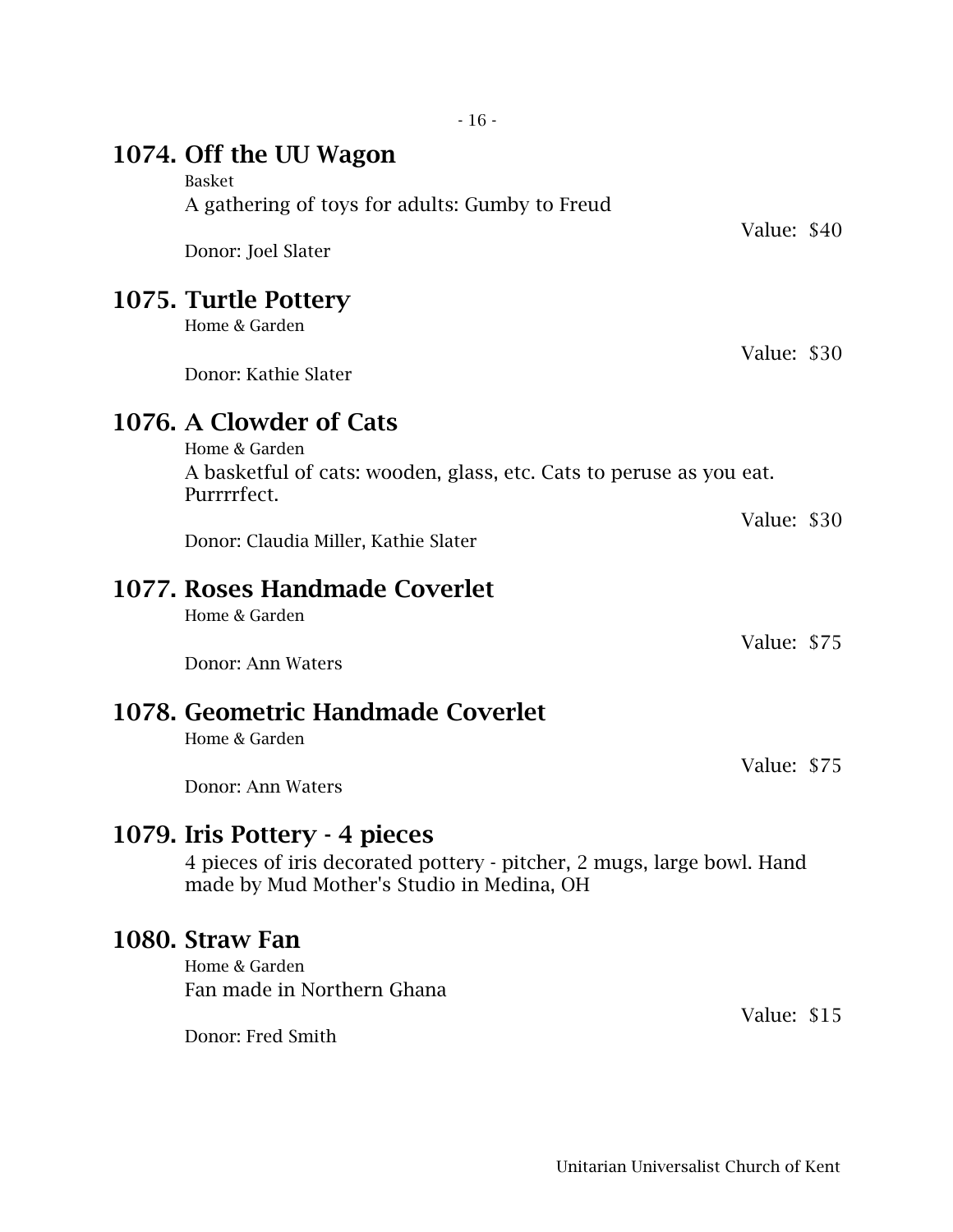## 1081. Cloth Sculpture

Home & Garden Bird made from African textile

Donor: Fred Smith

### 1082. Exploring Art (book)

Home & Garden

Donor: Fred Smith

### 1083. Art History Survey Book

Home & Garden

Donor: Fred Smith

## 1084. Bald Eagle 8 x 10

Art

Matted and Framed 8 x 10 photo Photography by Becky Cline; Matting and framing by Claudia Miller

Donor: Becky Cline, Claudia Miller

## 1085. Arbor Humana 8 x 10

Art

Matted and framed 8 x 10 photo Photography by Becky Cline; matting and framing by Claudia Miller

Value: \$60

Value: \$60

Donor: Becky Cline, Claudia Miller

### 1086. Marooned on Mud Bay

Art

Matted and framed 8 x 10 photo Photography by Becky Cline; matting and framing by Claudia Miller

Donor: Becky Cline, Claudia Miller

Value: \$25

Value: \$60

Value: \$60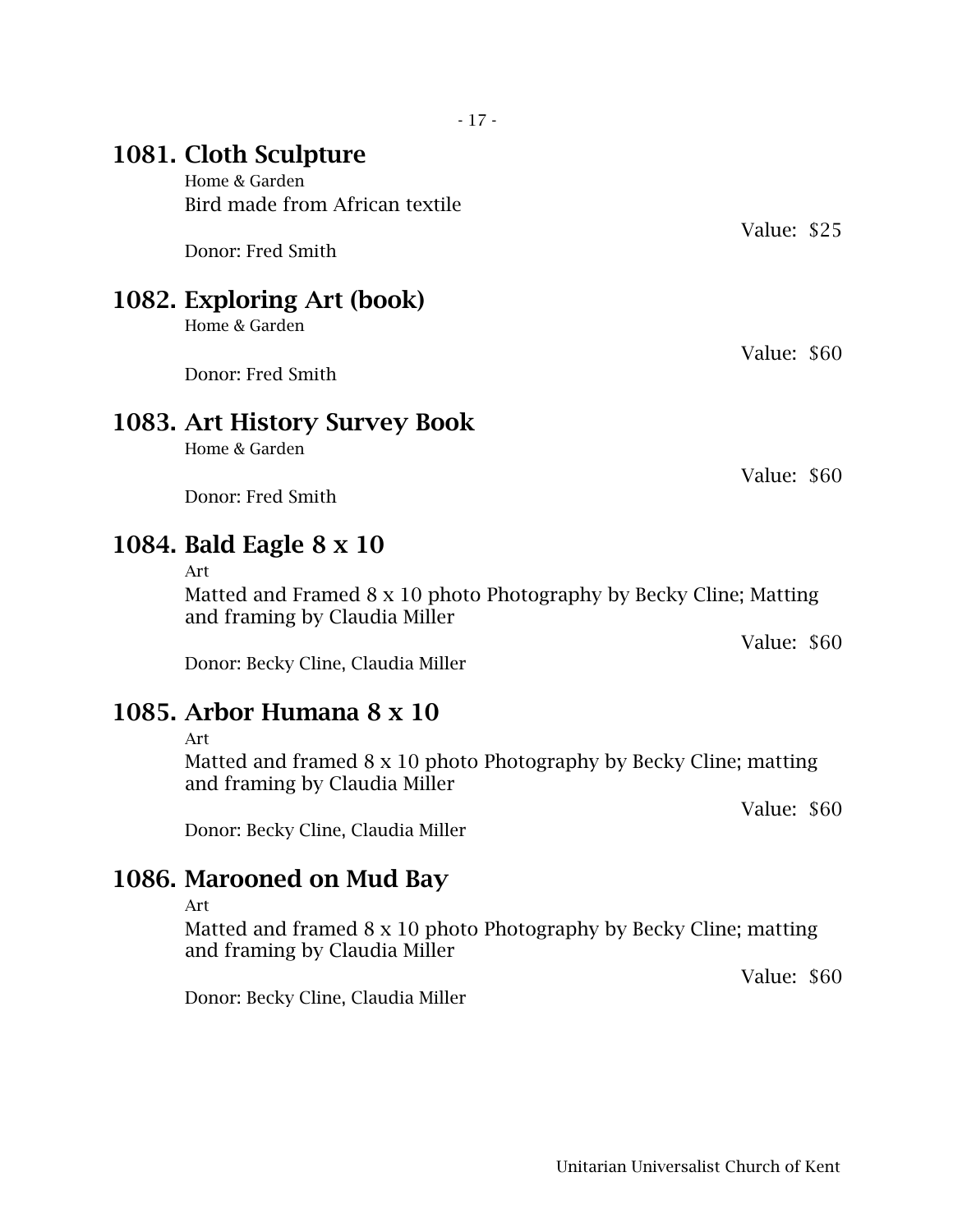### 1087. Morning Fog on Sugarcake Road 8 x 10

#### Art

Matted and framed 8 x 10 photo Photography by Becky Cline; matting and framing by Claudia Miller

Donor: Becky Cline, Claudia Miller

## 1088. Great Spangled Fritillary Butterfly on Lilium Bulbiferum

Art

Matted and framed 8 x 10 photo Photography by Becky Cline; matting and framing by Claudia Miller

Value: \$60

Value: \$60

Donor: Becky Cline, Claudia Miller

## 1089. Tiger Swallowtail on Joe-Pye II 5 x 5

Art

Matted and framed 5 x 5 photo Photography by Becky Cline; matting and framing by Claudia Miller

Value: \$40

Donor: Becky Cline, Claudia Miller

## 1090. Tiger Swallowtail on Joe-Pye I 5 x 7

Art

Matted and framed 5 x 7 photo Photography by Becky Cline; matting and framing by Claudia Miller

Value: \$40

Value: \$40

Donor: Becky Cline, Claudia Miller

### 1091. Paddle-Tailed Darner

Art

Matted and framed 5 x 5 photo Photography by Becky Cline; matting and framing by Claudia Miller

Donor: Becky Cline, Claudia Miller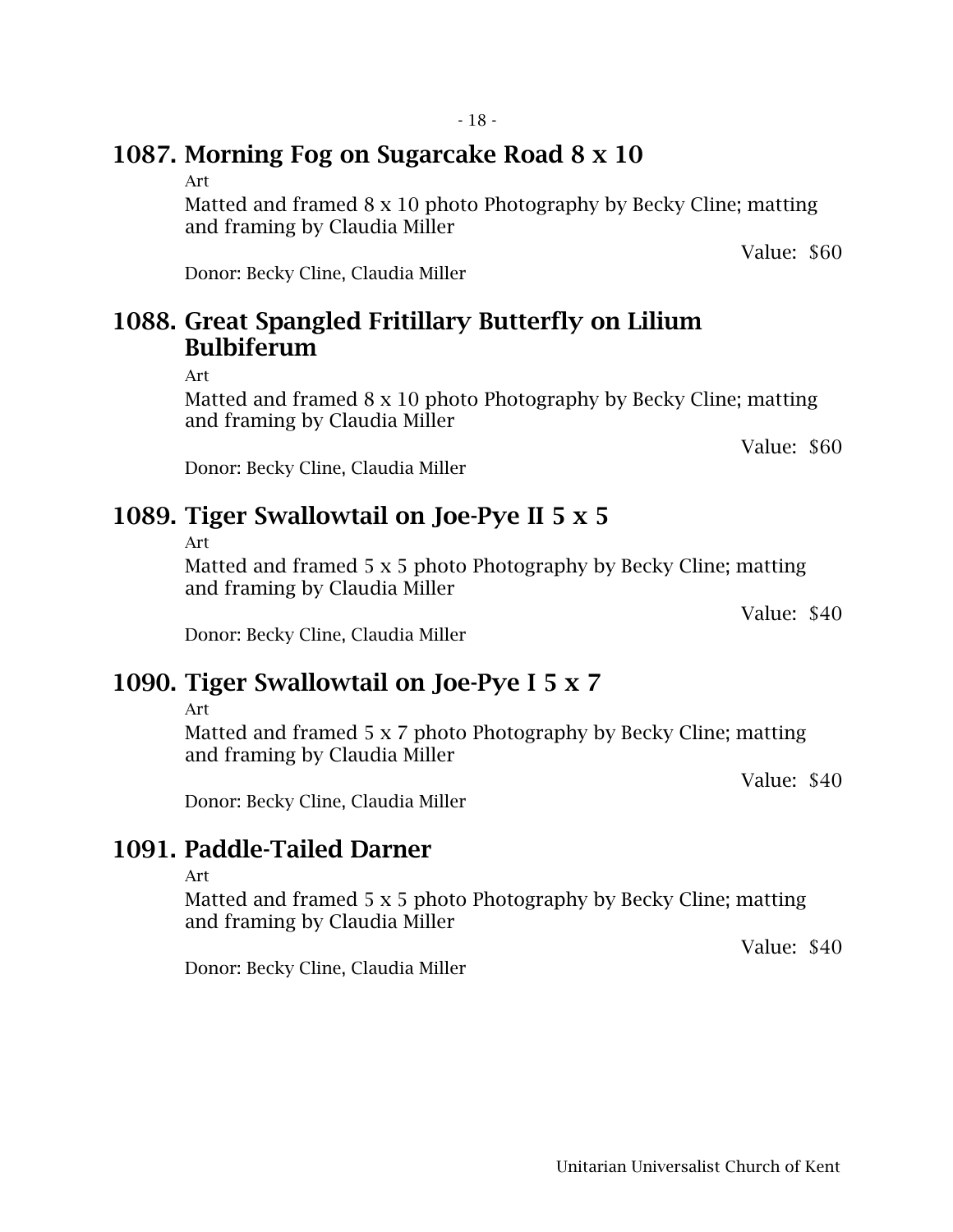### 1092. Mantilla

Clothing & Accessories Mantilla

Donor: Sandy Eaglen

#### 1093. Tote Bag

Clothing & Accessories Blue & white tote bag

Donor: Sandy Eaglen

### 1094. Candle Holder

Home & Garden Candle holder

Donor: Sandy Eaglen

### 1095. Coffee Table Book Collection

A collection of coffee table books on Unicorns, Gnomes, Fairies, and magical photos by Ann Geddes.

Donor: Sandy Eaglen

### 1096. Citrus Ribbon Scarf

#### Arts & Crafts

A sparkly ribbon scarf in jazzy colors of day-glo orange, lemon & lime, lovingly knitted by Leslie Miller, especially for this Service Auction.

Value: \$20

Donor: Leslie Miller

### 1097. "Still Life  $\sim$  Apples"

Art

An attic treasure, a vintage oil painted by Philadelphia portrait artist, Herbert Ball, circa earlier 20th century, mounted in a period wooden frame, provenance annotated on back of work. This piece of art was discovered in an old, seaside home in Cape May County, New Jersey.

Value: \$100

Donor: Art Miller

Value: \$15

Value: \$15

Value: \$15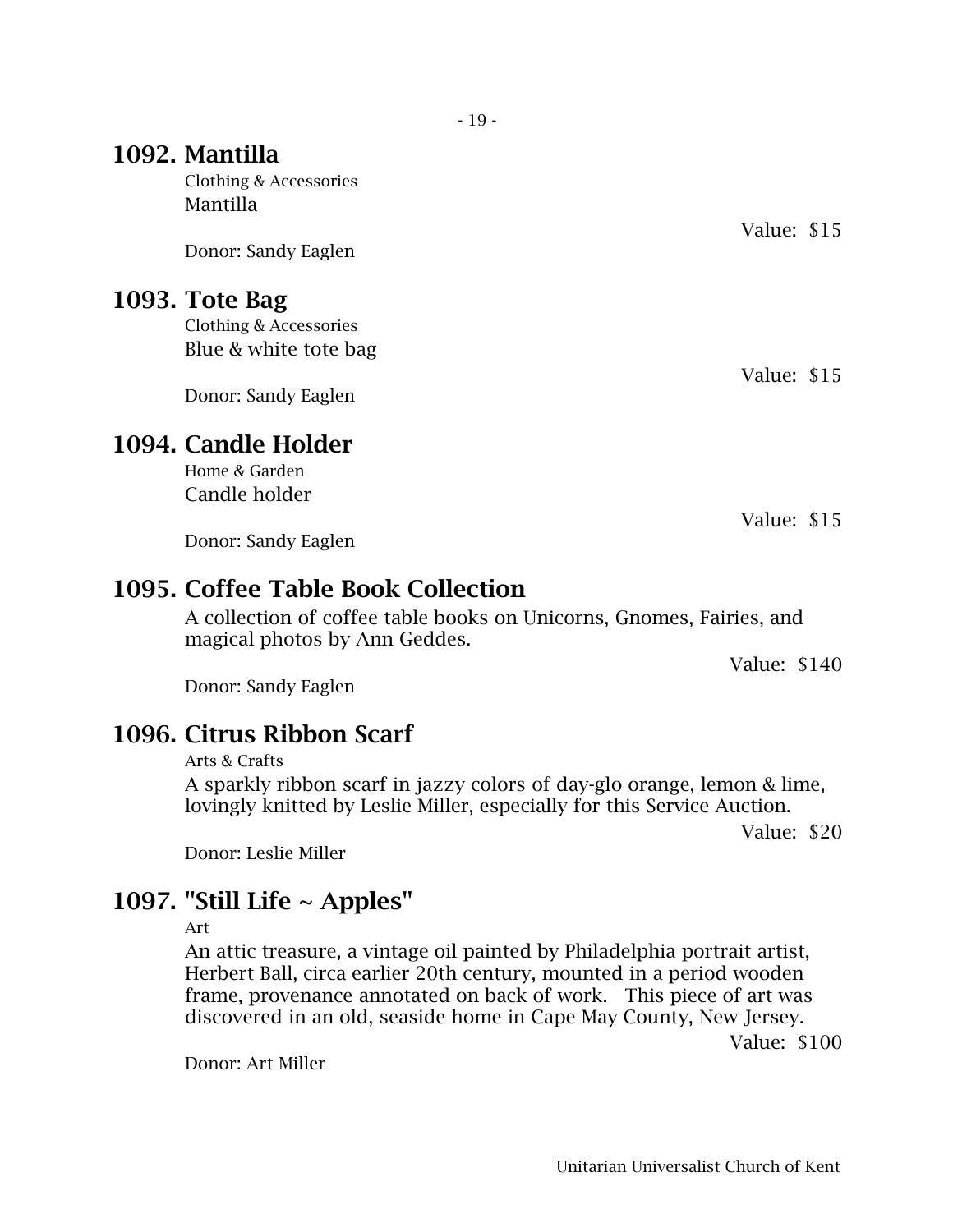| 1099. Downton Abbey Tea Tins<br>Food & Drink                                                                   |             |  |
|----------------------------------------------------------------------------------------------------------------|-------------|--|
| Republic of Tea Downton Abbey Christmas set (2 tins)                                                           |             |  |
| Donor: Barbara and John Brovarone                                                                              | Value: \$25 |  |
| 1100. Know Your Trees<br>Item of Interest                                                                      |             |  |
| Peterson Field Guide to Eastern Trees & National Audubon Society Field<br><b>Guide to North American Trees</b> |             |  |
|                                                                                                                | Value: \$34 |  |
| Donor: Barbara and John Brovarone                                                                              |             |  |
| 1101. Beaded Necklace & Bracelet<br>Jewelry                                                                    |             |  |
| Beaded Necklace & Bracelet                                                                                     |             |  |
| Donor: Barbara and John Brovarone                                                                              | Value: \$15 |  |
| 1102. Beer and Cheese Basket<br>Food & Drink                                                                   |             |  |
| An assortment of beer styles paired with cheeses, and tasting notes for<br>your enjoyment!                     |             |  |
| Donor: Cal Frye                                                                                                | Value: \$40 |  |
| 1103. Ceramic Chalice #1<br>Arts & Crafts                                                                      |             |  |
| Ceramic chalice made by Kayla Henry                                                                            |             |  |

1098. Ceramic Pear Battery Operated Candle

Ceramic Pear Battery Operated Candle

Donor: Barbara and John Brovarone

Item of Interest

Value: \$18

Value: \$25

# 1103.

Ceramic chalice made by Kayla Henry

Donor: Kayla Henry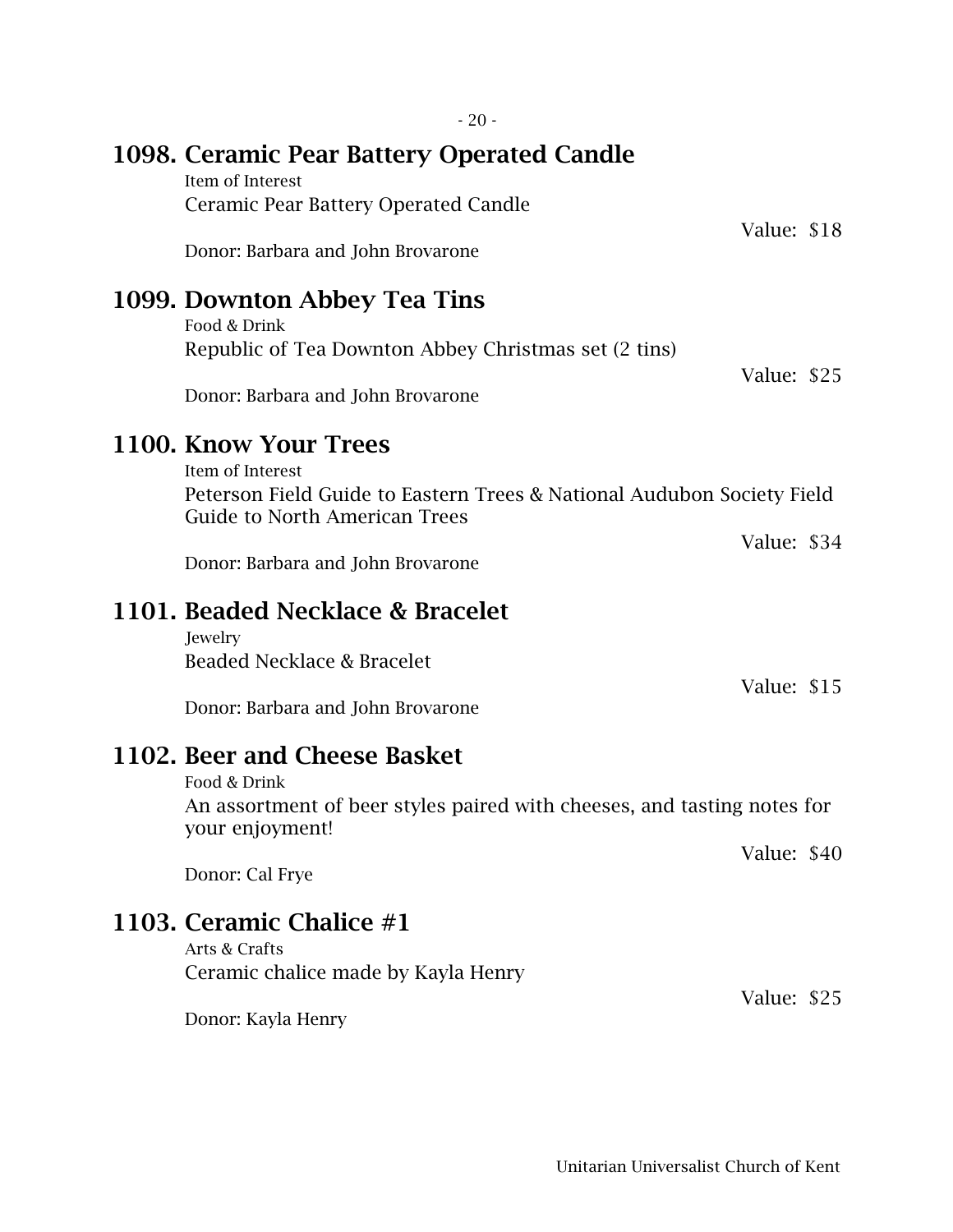| $-21-$                                                                                                                                                                                                               |              |  |
|----------------------------------------------------------------------------------------------------------------------------------------------------------------------------------------------------------------------|--------------|--|
| 1104. Ceramic Chalice #2<br>Arts & Crafts                                                                                                                                                                            |              |  |
| Ceramic chalice made by Kayla Henry<br>Donor: Kayla Henry                                                                                                                                                            | Value: \$25  |  |
| 1105. Ceramic Garlic Grater<br>Arts & Crafts<br>Ceramic garlic grater made by Kayla Henry.<br>Donor: Kayla Henry                                                                                                     | Value: \$25  |  |
| 1106. Ceramic Pinch Mug<br>Arts & Crafts<br>Ceramic pinch mug made by Kayla Henry.<br>Donor: Kayla Henry                                                                                                             | Value: \$15  |  |
| 1107. Set of Hogwarts House Tumblers<br><b>Basket</b><br>Four Hogwarts tumblers (one for each house), filled with Wizard<br>Wheezes and Honey Dukes treats.<br>Donor: KentHogwarts School of Witchcraft and Wizardry | Value: \$60  |  |
| 1108. Hogwarts Gift Basket for Kids<br><b>Basket</b><br><b>Hogwarts Gift Basket for Kids</b><br>Donor: KentHogwarts School of Witchcraft and Wizardry<br>1109. Hogwarts Gift Basket for Grownups                     | Value: \$125 |  |
| <b>Basket</b><br><b>Hogwarts Gift Basket for adults</b><br>Donor: KentHogwarts School of Witchcraft and Wizardry                                                                                                     | Value: \$100 |  |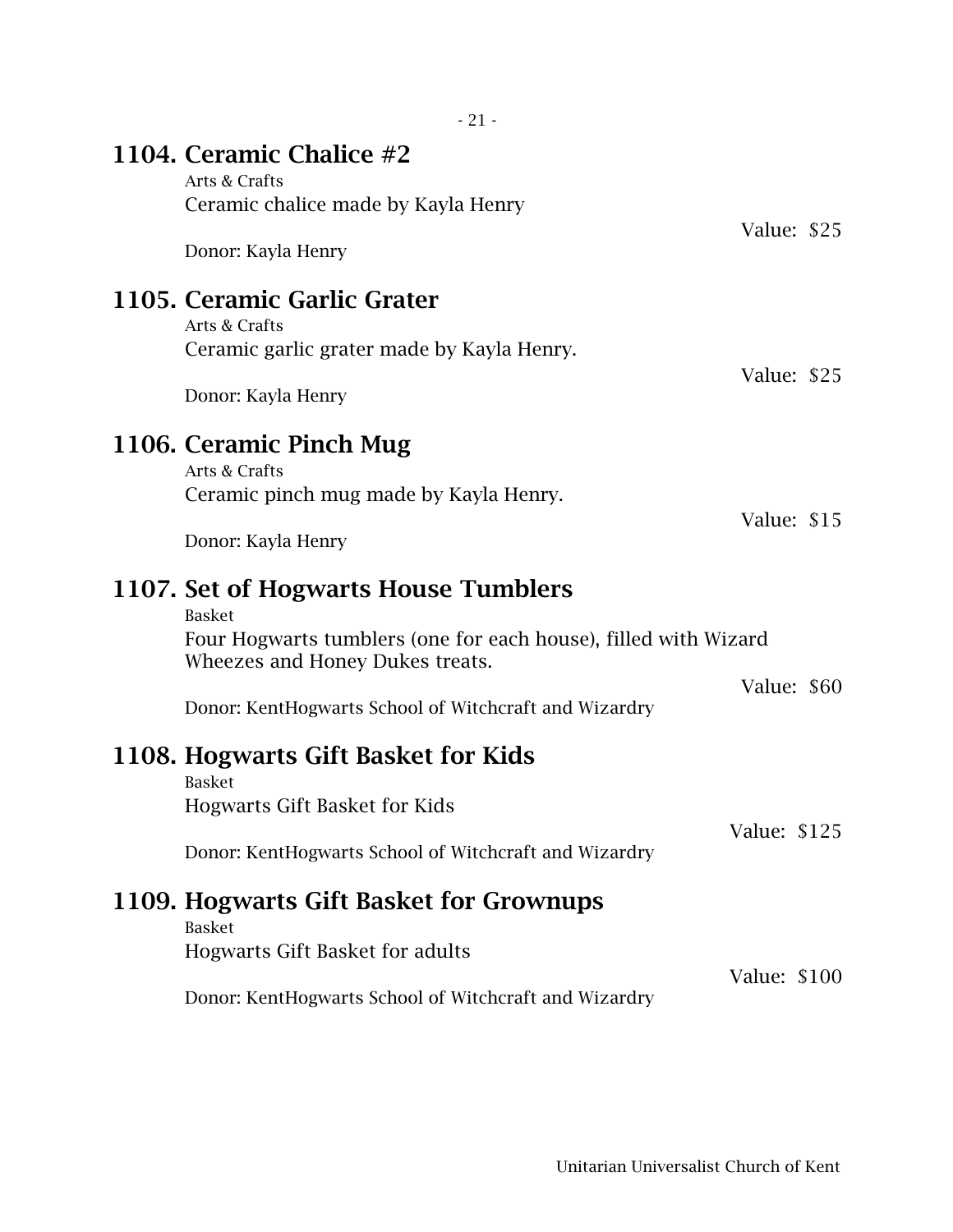| 1110. Doctor Who Pillowcases<br>Home & Garden<br>Two Doctor Who pillowcases, made by Ann VerWiebe.                               | Value: \$30 |  |
|----------------------------------------------------------------------------------------------------------------------------------|-------------|--|
| Donor: Ann VerWiebe                                                                                                              |             |  |
| 1111. "Bigfoots on the Cuyahoga"<br>Art<br>Bigfoot art!<br>Donor: Colleen Norris                                                 | Value: \$20 |  |
|                                                                                                                                  |             |  |
| 1112. "Black Triangle over Estes Park"<br>Art<br>UFO art!<br>Donor: Colleen Norris                                               | Value: \$20 |  |
| 1113. Beaded Balls Necklace and Bracelet                                                                                         |             |  |
| Jewelry<br>Fair trade beaded balls necklace and bracelet<br>Donor: Rhonda Richardson                                             | Value: \$25 |  |
|                                                                                                                                  |             |  |
| 1114. Pewter Pendant Necklace and Earrings<br>Jewelry<br>Pewter square pendant necklace and earrings<br>Donor: Rhonda Richardson | Value: \$20 |  |
| 1115. Ceramic Necklace and Earrings                                                                                              |             |  |
| Jewelry<br>Ceramic round pendant necklace and ball earrings                                                                      | Value: \$45 |  |
| Donor: Rhonda Richardson                                                                                                         |             |  |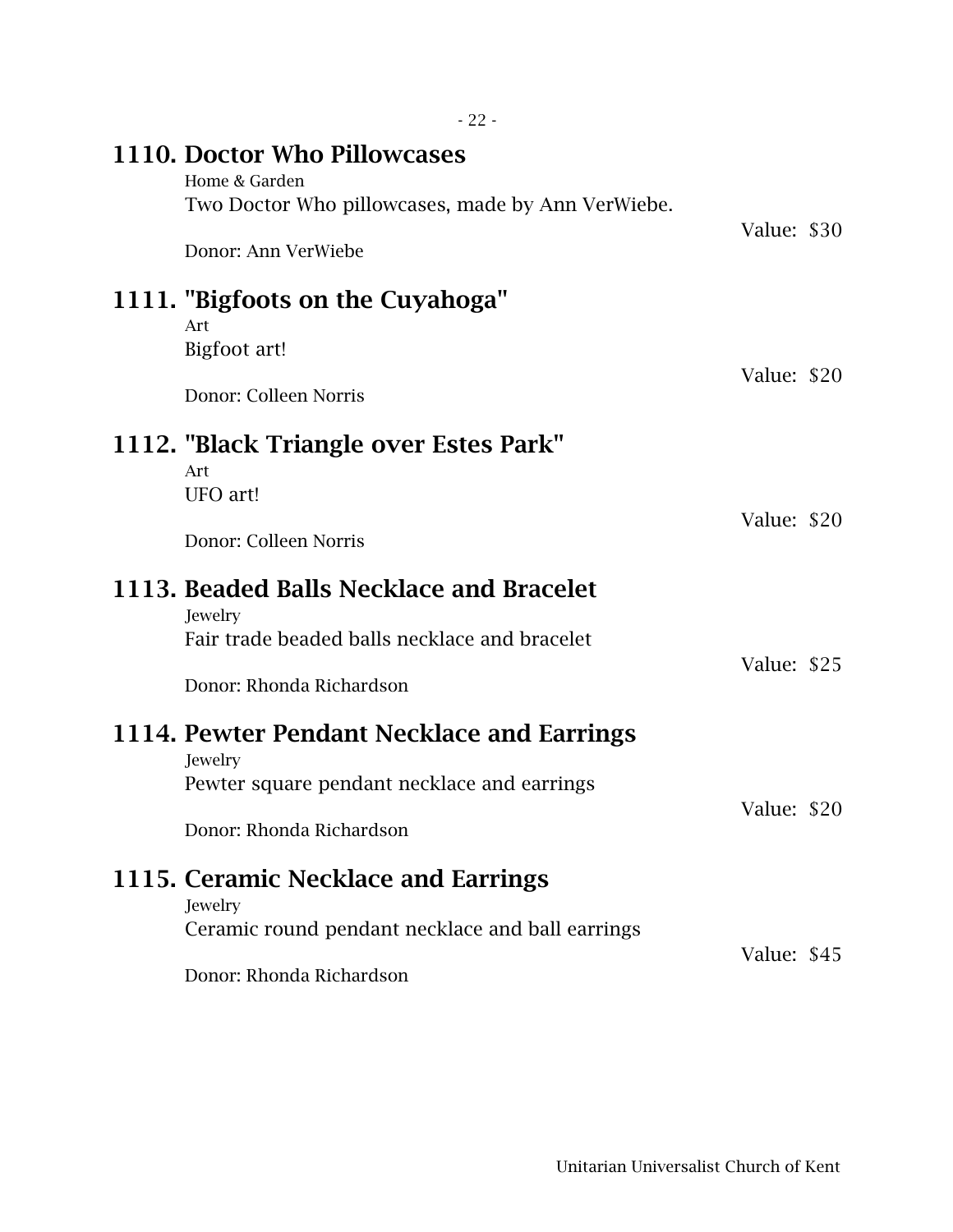| $-23-$                                                                                                                                   |             |  |
|------------------------------------------------------------------------------------------------------------------------------------------|-------------|--|
| 1116. Cheerio Necklace<br>Jewelry<br>Cheerio necklace handcrafted in India                                                               |             |  |
| Donor: Rhonda Richardson                                                                                                                 | Value: \$25 |  |
| 1117. "Bead for Life" Earrings and Bracelet<br>Jewelry<br>"Bead for life" colorful earrings and bracelet                                 |             |  |
| Donor: Rhonda Richardson                                                                                                                 | Value: \$30 |  |
| 1118. "Bead for life" Earrings<br>Jewelry<br>"Bead for life" colorful earrings<br>Donor: Rhonda Richardson<br>1119. Don Drumm Rabbit Pin | Value: \$15 |  |
| Jewelry<br>Don Drumm rabbit pin<br>Donor: Rhonda Richardson                                                                              | Value: \$15 |  |
| 1120. Crocodile Pin<br>Jewelry<br>Wooden painted crocodile pin<br>Donor: Rhonda Richardson                                               | Value: \$10 |  |
| 1121. Wooden Bead Necklace<br>Jewelry<br>Multicolor wooden beads necklace<br>Donor: Rhonda Richardson                                    | Value: \$10 |  |

Unitarian Universalist Church of Kent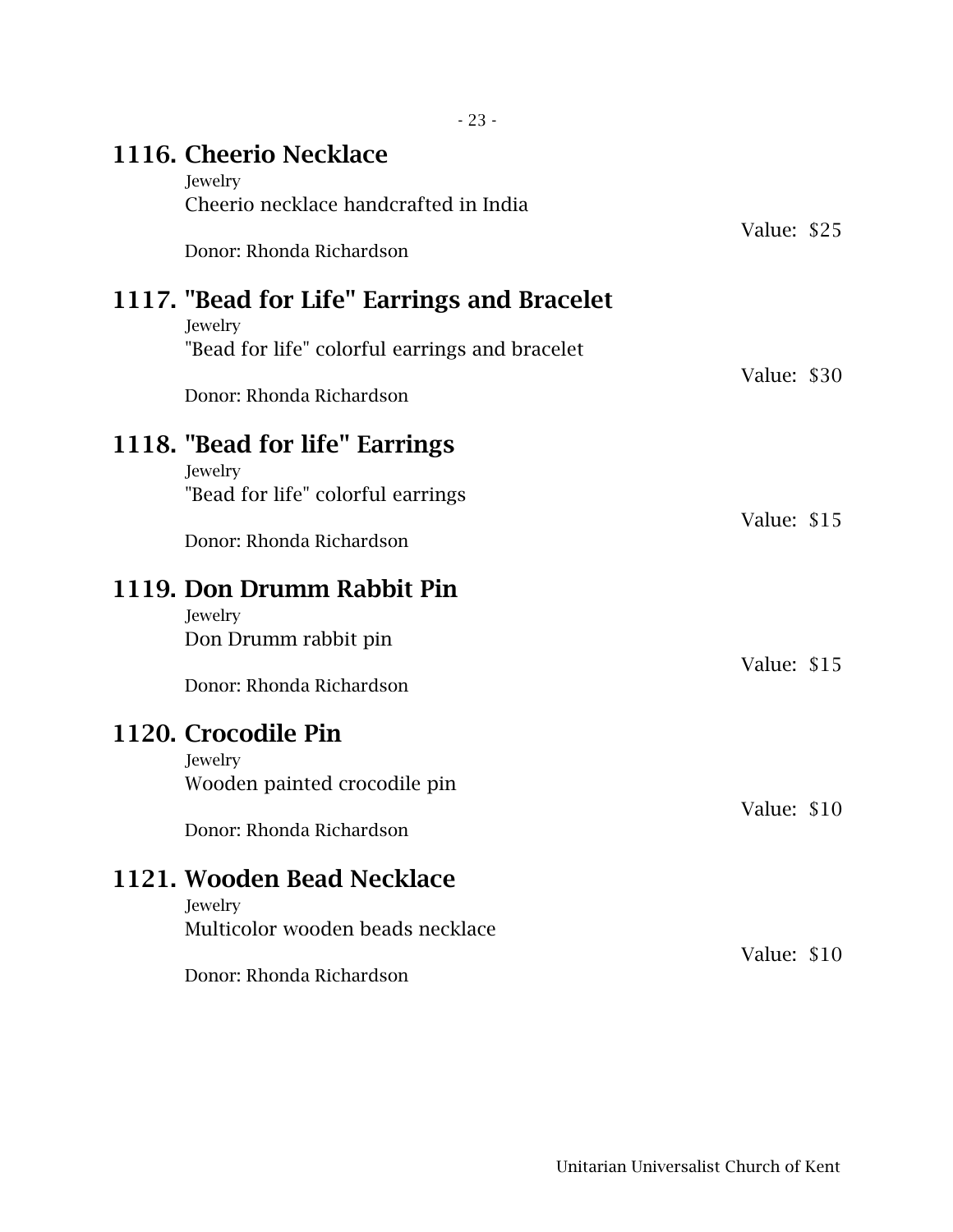### 1122. Blue Beaded Necklace

**Jewelry** Multi-strand blue beaded necklace

Donor: Rhonda Richardson

## 1123. Cavs Merch Tote

Basket

A clear plastic tote full of 2016 NBA champs Cleveland Cavaliers merchandise: notebook, pen wristband, squeezie-ball, cap and size L tee shirt.

Value: \$50

Donor: Cleveland Cavaliers

### 1124. Snowman and Free Holiday Ornament from the **Works**

Gift Card/Certificate

A snowman to adorn your holiday table and a gift certificate for a free holiday ornament from The Works in Kent.

Restriction(s): Certificate expires on  $4/25/2017$  and has a maximum value of \$15. Drumm items not included.

Value: \$25

Donor: Jennifer May, The Works

### 1125. Orange Art Glass Vase

Arts & Crafts

Orange art glass vase handmade by KSU art students.

Value: \$35

Donor: Mary Ann Stephens

### 1126. Green Art Glass Vase

Arts & Crafts Green art glass vase handmade by KSU art students.

Donor: Mary Ann Stephens

Value: \$10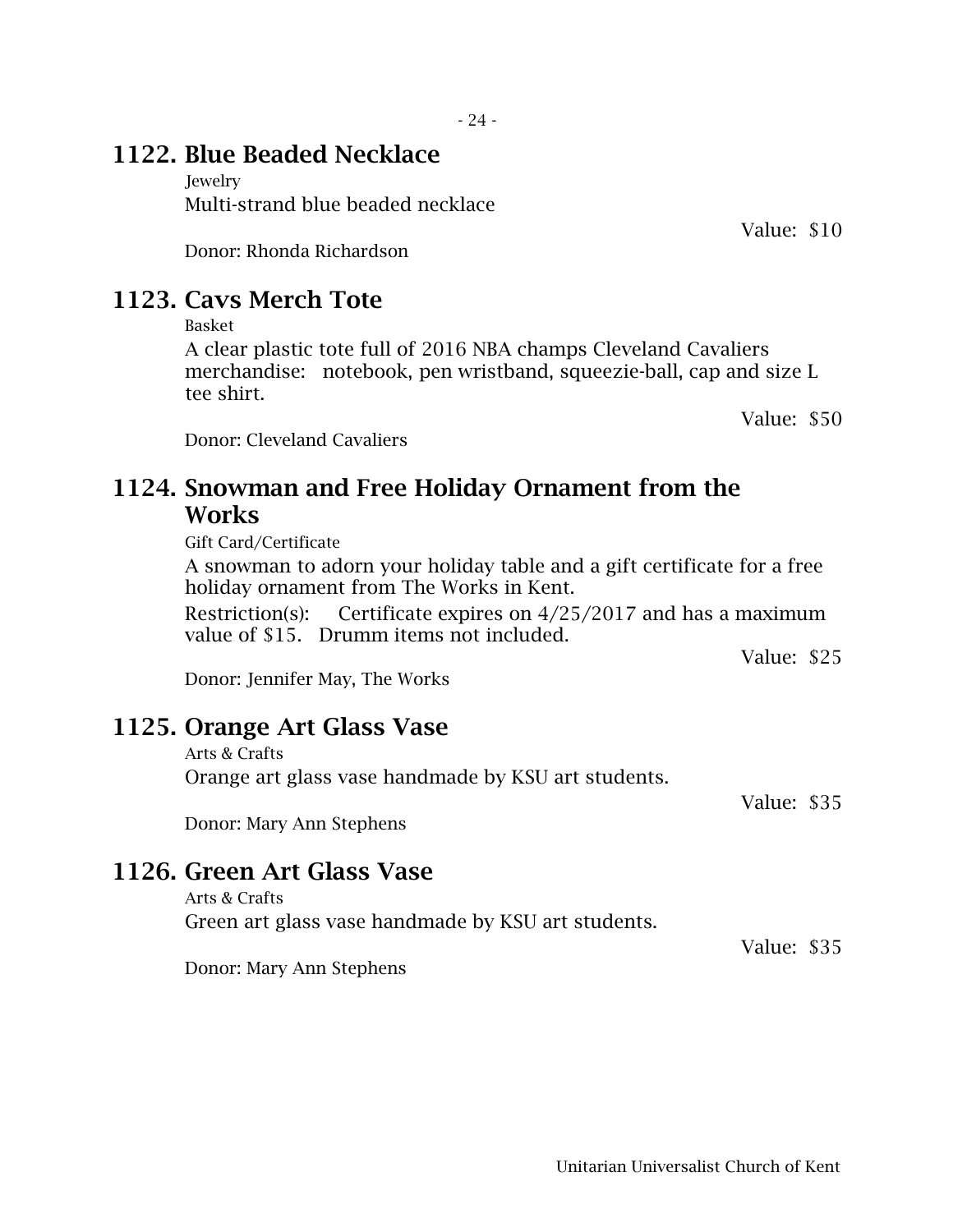### 1127. Blue Art Glass Vase

Arts & Crafts Blue art glass vase handmade by KSU art students.

Donor: Mary Ann Stephens

### 1128. Iris Pottery

Arts & Crafts

Four pieces of iris-decorated pottery - pitcher, 2 mugs, and large bowl. Hand made at Mud Mother's Studio in Medina, Ohio.

Value: \$100

Donor: Mary Ann Stephens

### 1129. Barbie Bicycle

Child's Play

A 16 inch pink and white Barbie bike with training wheels, a Barbie bag and doll carrier.

Value: \$50

Donor: Barbara and John Brovarone

### 1130. UUCK-Themed Concentration Card Set

Child's Play

A matching memory game made with pictures of things from around the church...chancel, pulpit, pews, hymnal, Fessenden Hall, etc. 12 sets of matching photo cards.

Value: \$20

Donor: Michelle Bores

### 1501. Legal Consultation in Family Law Matter

#### Service

A certificate for a forty-minute consultation on family law matters including paternity, divorce, dissolution, custody, child and spousal support and third party visitation (including grandparent visitation). Sharon Berg practices in Summit, Portage, Medina and Stark Counties. Offer is transferrable.

Value: \$125

Donor: Sharon Berg Family Law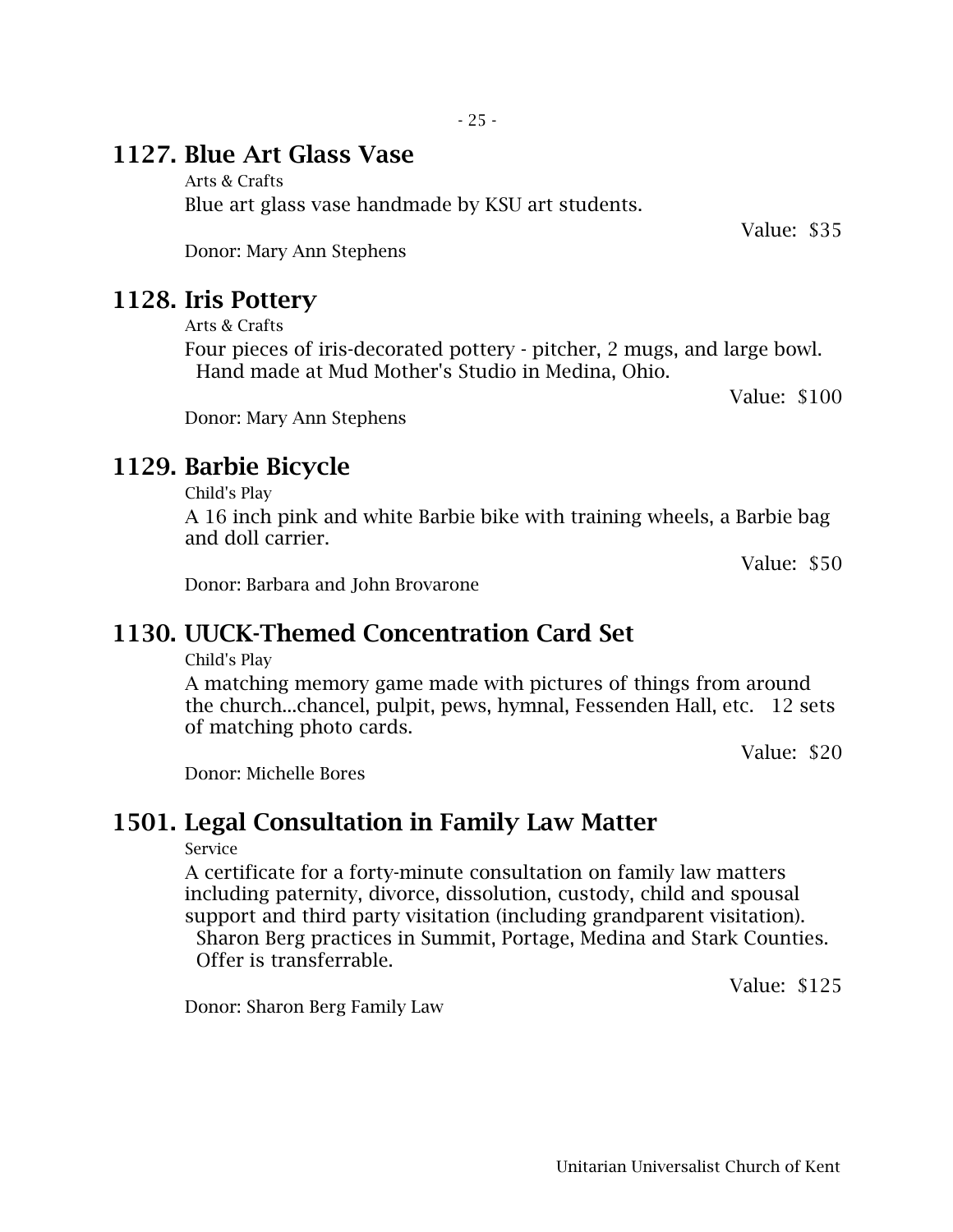### 1502. Console Piano

Home & Garden

A Hobart M. Cable console piano - a mid-quality Stein piano noted for its mellow tone. Excellent condition - pads, felts, mechanics, and sound board all in very good condition. It holds tuning well, and a bench is included. Barely noticeable marks on cabinet from movers.

Moving assistance is available. The Quinns have a truck and trailer; however, you must provide a piano dolly. If it goes for \$500 or more, a lamp will be included too! Donated by: Georgia Quinn Value: \$300

Value: \$300

Donor: Georgia Quinn

### 1503. 2 Tickets to the Cleveland Orchestra at Severance Hall

Tickets/Performances

A voucher for a pair of tickets to attend one Cleveland Orchestra concert during the 2016-17 season at Severance Hall. Enjoy the best music-making that the world has to offer.

Restriction(s): Voucher excludes all 2016-17 Holiday Festival, Christmas, At the Movies Series and Saturday concerts, as well as Emanual Ax Gala, Beethoven's 5th Symphony, Rhapsody in Blue, Mitsuko Uchida's Mozart,Pelleas and Melisande, West Side Story, and all rental events.

Value: \$220

Donor: Cleveland Orchestra

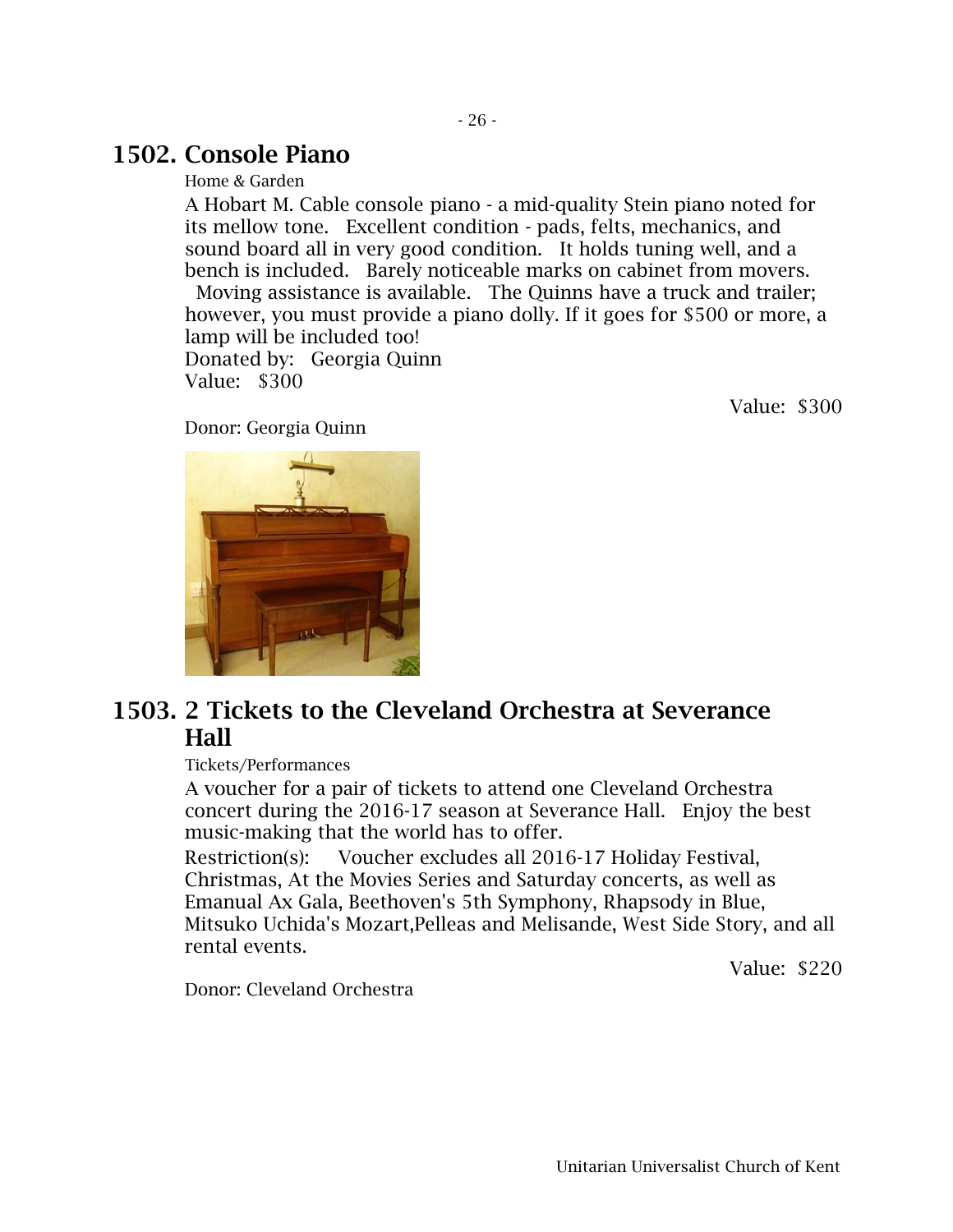### 1504. Skating Passes to the Kent State Ice Arena

Travel & Family Activities

6 public skating admission passes to the Kent State University Ice Arena.

Restriction(s): Expires 2/28/2017. Does not include skate rental.

Value: \$24

Donor: Kent State University Ice Arena

### 1505. Porthouse Theater: 2 Tickets

Tickets/Performances A voucherfor 2 complimentary tickets to a 2017 Summer Porthouse Theatre Production. Restriction(s): Reservations required. Expires 8/14/2016.

Value: \$80

Donor: Porthouse Theatre

## 1506. Akron Symphony: 2 Ticket Vouchers

Tickets/Performances

A special gift of music from the Akron Symphony. Return the form and receive two complimentary ticket vouchers to a Classics, Pops, or Gospel Meets Symphony concert during the 2016-2017 Season, which runs from September 2016 to May 2017.

Value: \$90

Donor: Akron Symphony

### 1507. Ambiance \$25 Gift Certificate

Gift Card/Certificate

For the holidays and throughout the year, Ambiance carries a full line of sexy intimate fashions for men & women, and deliciously naughty love joys! So celebrate the love you share with gifts of passion from Ambiance, The Store For Lovers! \$25 gift certificate. Restriction(s): Expires 3/31/2017

Value: \$25

Donor: Ambiance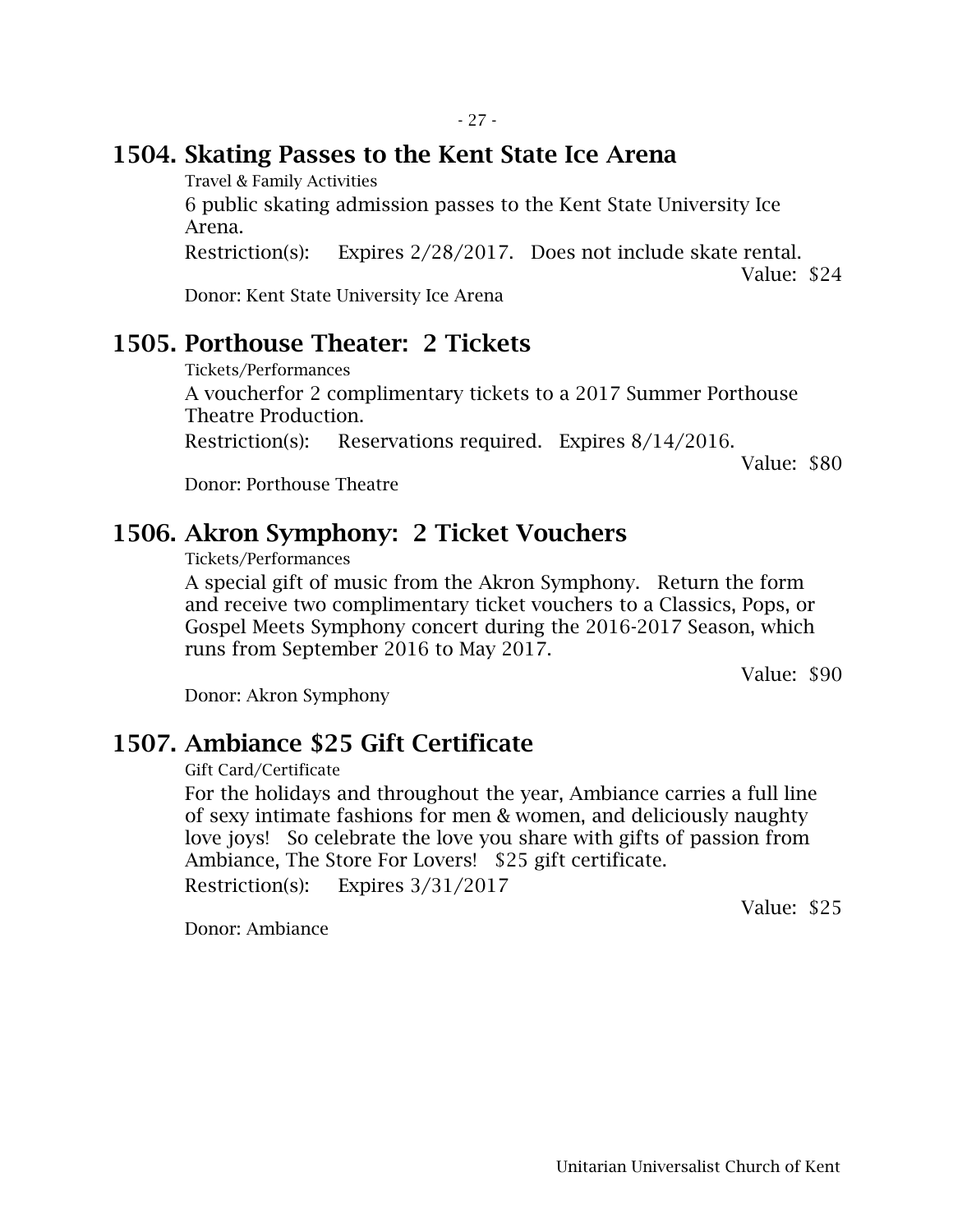### 1508. COSI: 2 Tickets

Travel & Family Activities

Science! Two complimentary general admission tickets to the Center of Science and Industry (COSI) in Columbus.

Restriction(s): Tickets expire  $7/1/2017$ . Not valid for special upcharge experiences or exhibitions. Cannot be combined with other discounts, special offers or applied to Membership.

Value: \$38

Donor: COSI Columbus

#### 1509. Pro Football Hall of Fame: 2 tickets

Travel & Family Activities

Two adult prepaid admission tickets to the Pro Football Hall of Fame. Restriction(s): Passes expire 12/31/17. Parking not included. Not valid for HOF Week (8/2-6/2017).

Value: \$48

Donor: Anonymous

#### 1510. MAPS Air Museum: 2 Passes

Travel & Family Activities

Two free passes to the MAPS Air Museum, located near the Akron-Canton Airport. The Military Aviation Preservation Society is an all volunteer, non-profit organization dedicated to educating people about the history of military aviation.

Restriction(s): Passes expire 12/3/2017

Value: \$18

Donor: MAPS Air Museum

#### 1511. Coach House Theatre: 2 Tickets

Tickets/Performances

Two complimentary tickets to a performance at the Coach House Theatre. Reservations are required and may be made by calling the box office at (330) 434-7741.

Restriction(s): Tickets expire July 2017

Value: \$44

Donor: Coach House Theatre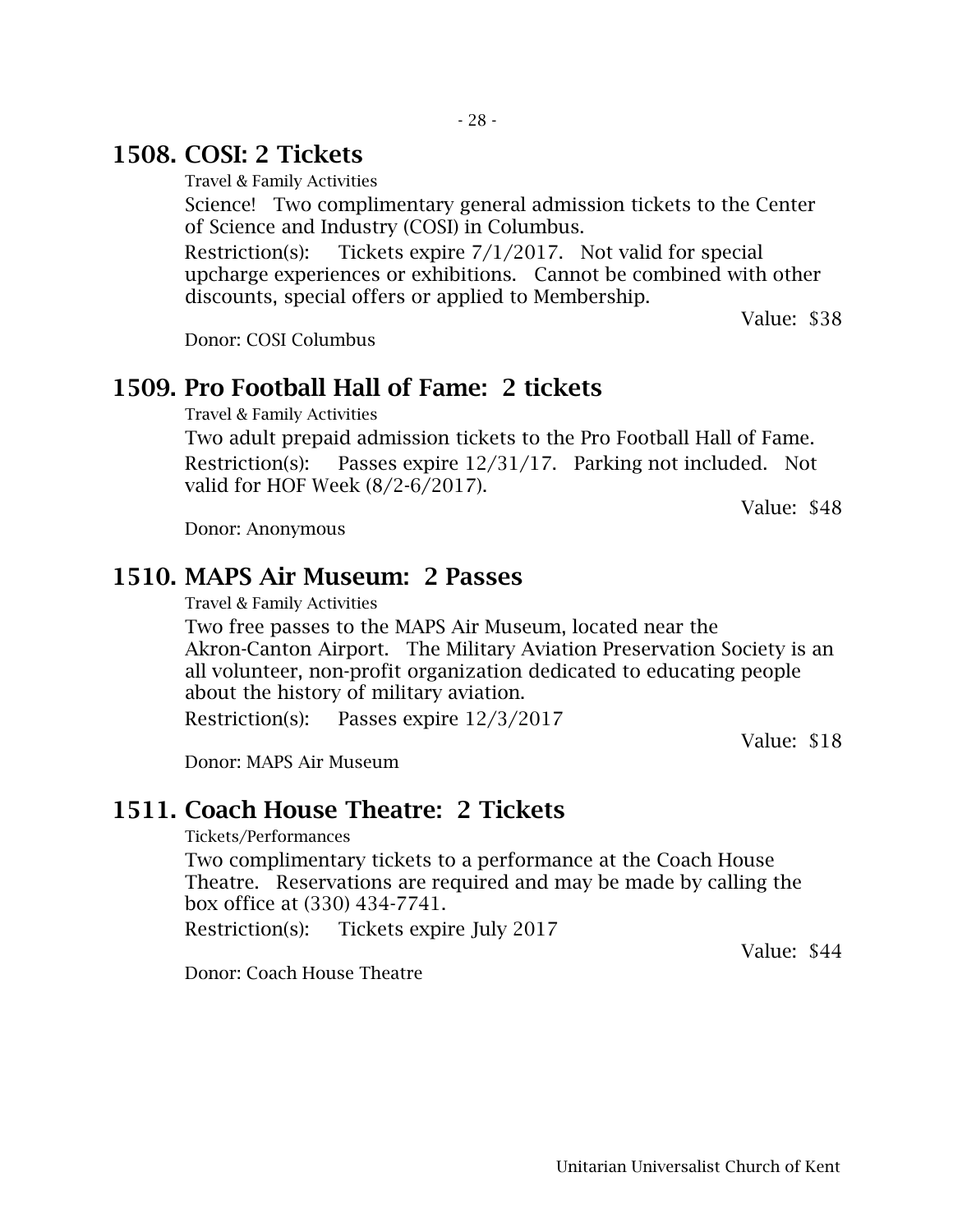### 1512. Western Reserve Historical Society: 4 Guest Passes

Tickets/Performances

Get your hands on history! Whether your interest is vintage autos, antique clothing and furniture, or Civil War-era Ohio history, you and your family will enjoy a trip through time to one of the properties of the Western Reserve Historical Society. Pick your own trip -- to the History Center in the University Circle area or to Hale Farm & Village in the heart of the Cuyahoga Valley National Park. 4 passes. Restriction(s): Passes expire 12/3/2017

Value: \$40

Donor: Western Reserve Historical Society

### 1513. Akron Art Museum: 4 Admission Passes

Tickets/Performances

Four general admission passes to the Akron Art Musuem that may be used at any time during regular museum hours (Wednesday through Sunday 11 am to 5 pm and Thursday 11 am to 9 pm).

Restriction(s): There may be a surcharge for special exhibitions.

Value: \$40

Donor: Akron Art Museum

### 1514. Kent State University School of Theatre & Dance: 2 **Tickets**

Tickets/Performances

A voucher for two complimentary tickets for any show during the 2016-2017 Season of the School of Theatre and Dance at Kent State University. Reservations are required, and may be made by calling the box office at 33--672-ARTS (2787). Hours: 12 pm to 5 pm Monday - Friday.

Restriction(s): Valid through 4/30/2017

Value: \$36

Donor: Kent State University School of Theatre and Dance

### 1515. Kent State University Fashion Museum: 4 Tickets

Tickets/Performances

4 Tickets to the Kent State University Fashion Museum. Restriction(s): Passes expire August 2017

Value: \$20

Donor: Saunis Parsons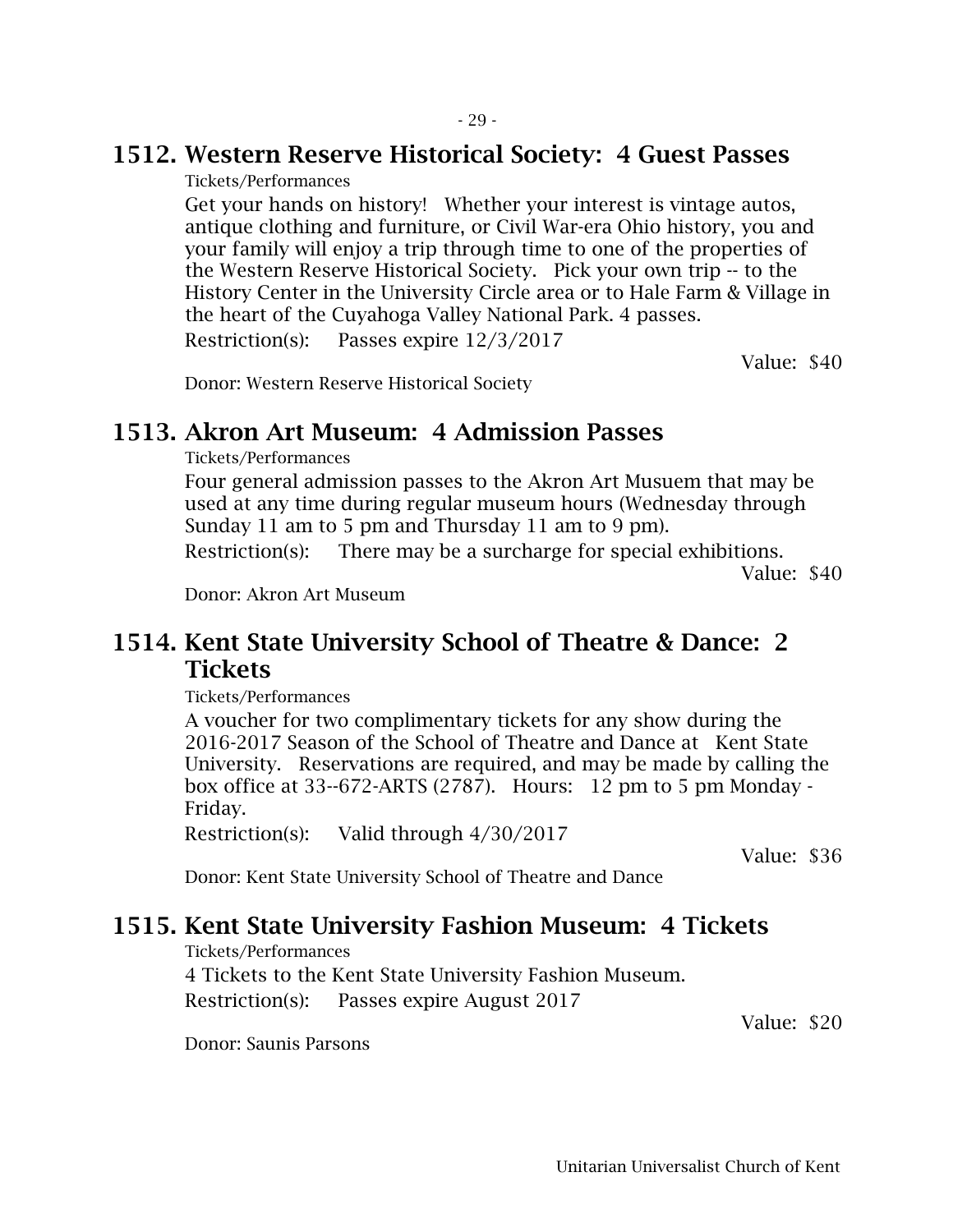### 1516. Season Subscription to Porthouse Theatre

Gift cards for two flex subscriptions for the Summer 2017 Porthouse Theatre season.

Donor: Porthouse Theatre

# 1517. Cleveland Zoo Tickets (4)

Travel & Family Activities

Four courtesy admission tickets to the Cleveland Metroparks Zoo & the Rainforest.

Restriction(s): Passes expire 12/20/2017

Donor: Cleveland Metroparks Zoo

# 1518. Weathervane Playhouse: 2 Tickets

Tickets/Performances A voucher for two tickets to a selected performance during Weathervane Playhouse's 2016-2017 season of shows. Restriction(s): Valid only for selected performances listed on voucher.

Value: \$52

Donor: Weathervane Community Playhouse

# 1519. Fun 'n' Stuff: 4 event tickets

Four coupons for a free event or \$6 off a 4-hour unlimited wristb at Fun 'n' Stuff indoor/outdoor amusement facility. Restriction(s): Coupons expire 12/31/2017

Value: \$24

Donor: Fun 'n' Stuff

## 1520. Massage Therapy Session

Service

Enjoy one hour session of your choice of relaxiation or deep-tissue massage therapy (or a combination of both) offered by Shana Steinhouse, licensed massage therapist, in a serene, private setting. Restriction(s): Expires 12/15/2018

Value: \$75

Donor: Shana Steinhouse

Value: \$180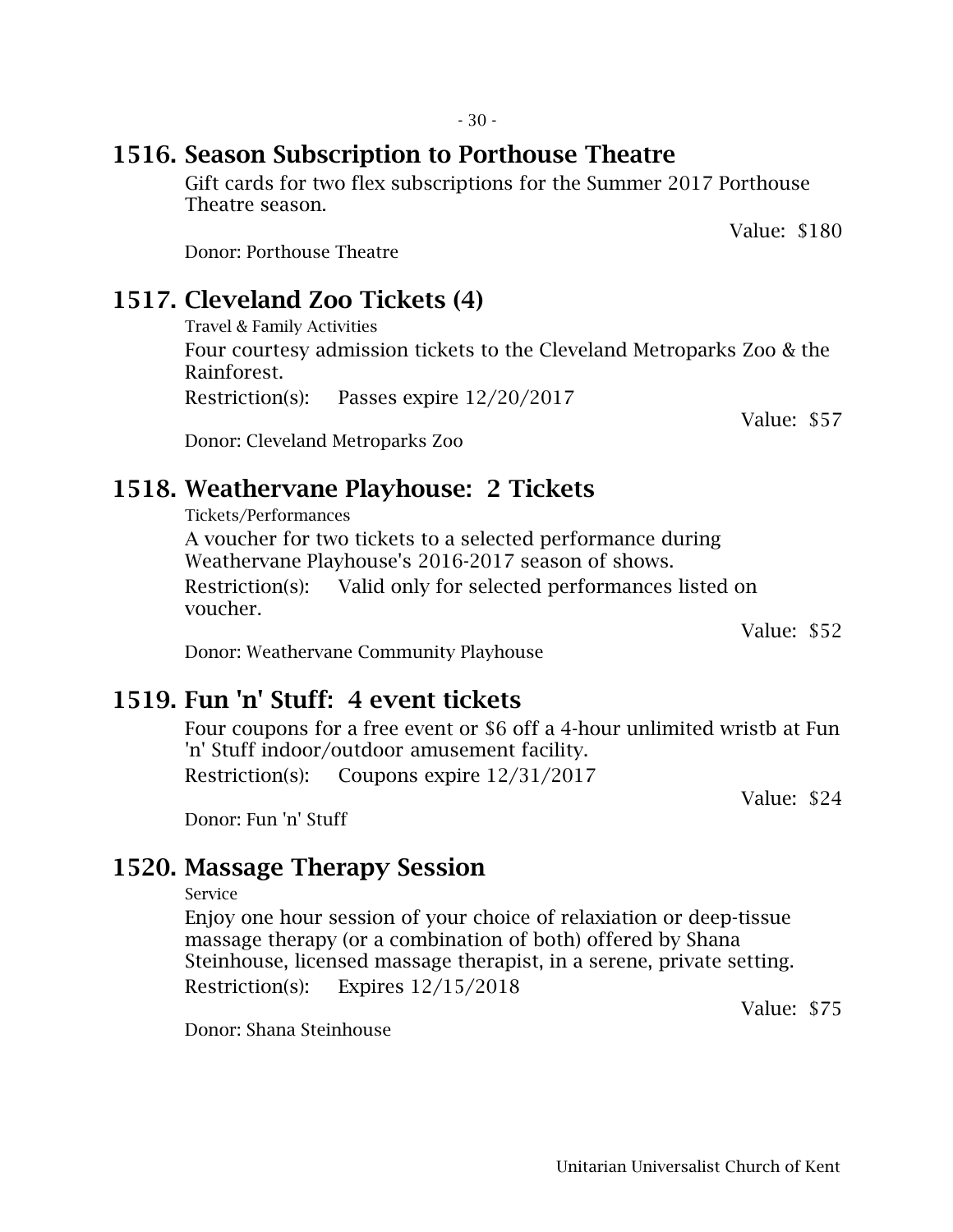#### 2001. An Evening at the Art Museum 3/3/2017

Event/Outing

Enjoy a Friday evening specially-guided tour of the Cleveland Museum of Art. Your guide will be Jerry Devis. Together you will explore various galleries of the world-renowned museum. Donated by: Dave Clements and Jerry Devis Date: Friday, March 3, 2017 Time: 6:30 pm Location: CMA lobby, 11150 East Blvd. Cleveland, Ohio Price: \$20 per person Number Offered: 15

Value: \$20

Donor: Dave Clements and Jerry Devis

### 2002. Pure Maple Syrup

Event/Outing

This pure maple syrup comes from Baer Bros. Maple Camp, owned and operated by Mike Lynch, the 2013 Pennsylvania Maple King (a competitive honor based on product quality).

Choose your container of maple syrup, note the letter designation on the container, and enter your name and bidder number on the appropriate line on the sign-up sheet.

## 2003. Chinese Calligraphy Class 4/29/2017

Event/Outing

In this two to three-hour class, you will learn to write the chinese characters for peace and love. All materials will be provided. Ages 14 and up, please.

Donated by: Jennifer Gregg & Jennifer Wang Date: Saturday, 4/29/2017 Time: Location: Fessenden Hall Price: \$50 Seats Offered: 10

Value: \$50

Donor: Jennifer Gregg & Jennifer Wang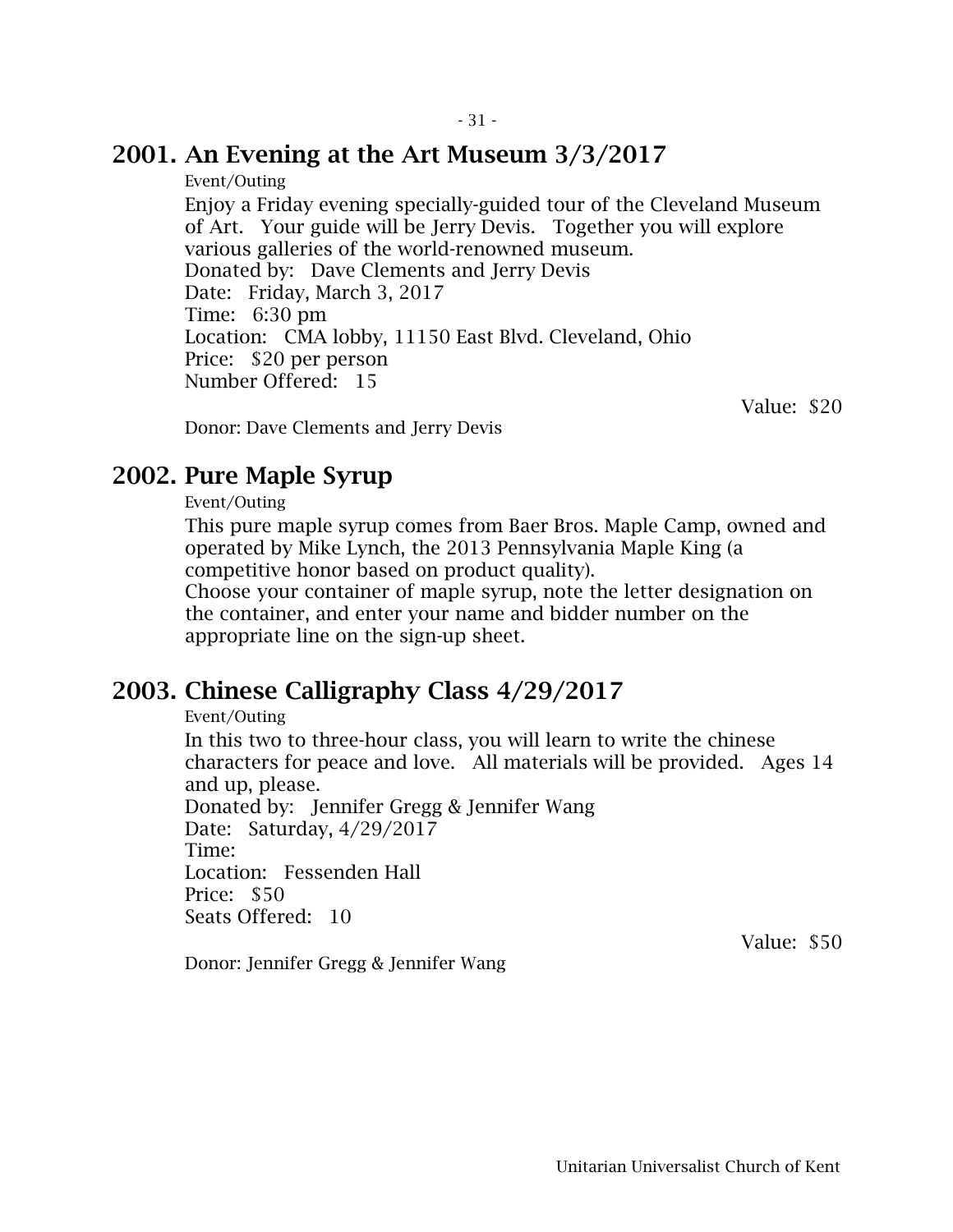### 2004. FJKluth Art Gallery Tour

Event/Outing

A one-hour personal tour of the FJKluth Art Gallery for you and up to 3 of your friends. Your tour might include a discussion of antiques and artifacts, or an art lesson including drawing, painting, printing, or weaving.

Donated by: Frederick John Kluth

Date & Time: Your choice, any time the gallery is open! Location: 300 North Water Street, Kent Price: \$20

Value: \$20

Donor: FJKluth Art Gallery

### 2005. Ethnic Grocery Store Tour & Potluck 4/12/17

Event/Outing

A foodie's dream! Renee will guide you on a tour of ethnic markets in Cleveland. We'll start at the West Side Market and make our way to various ethnic markets where English is a second language. We'll return in the late afternoon, then reconvene at the Ruchotzke's for a potluck where Renee will supply the main dish, and the food tourists can share a dish created from their finds from the day!

Date: Wednesday, April 12, 2017

Time: 8:30 am leave Kent, 7:00 pm potluck

Location: Carpool, starting at the church, Potluck at the Ruchotzke's 243 Highland Ave, Kent

Value: \$5

Donor: Renee Ruchotzke

#### 2006. Vegan Feast 4/8/2017

Dinner Party The Plant-Based Affinity Group's awesome cooks will prepare a vegan feast. Soups, salads, mains, sides, and decadent desserts will offer something for everyone! Donated by: The Plant-Based Affinity Group Date: Saturday, April 8, 2017 Time: 6:30 pm Location: Fessenden Hall Price: \$20 Seats Offered: 20

Donor: The Plant-Based Affinity Group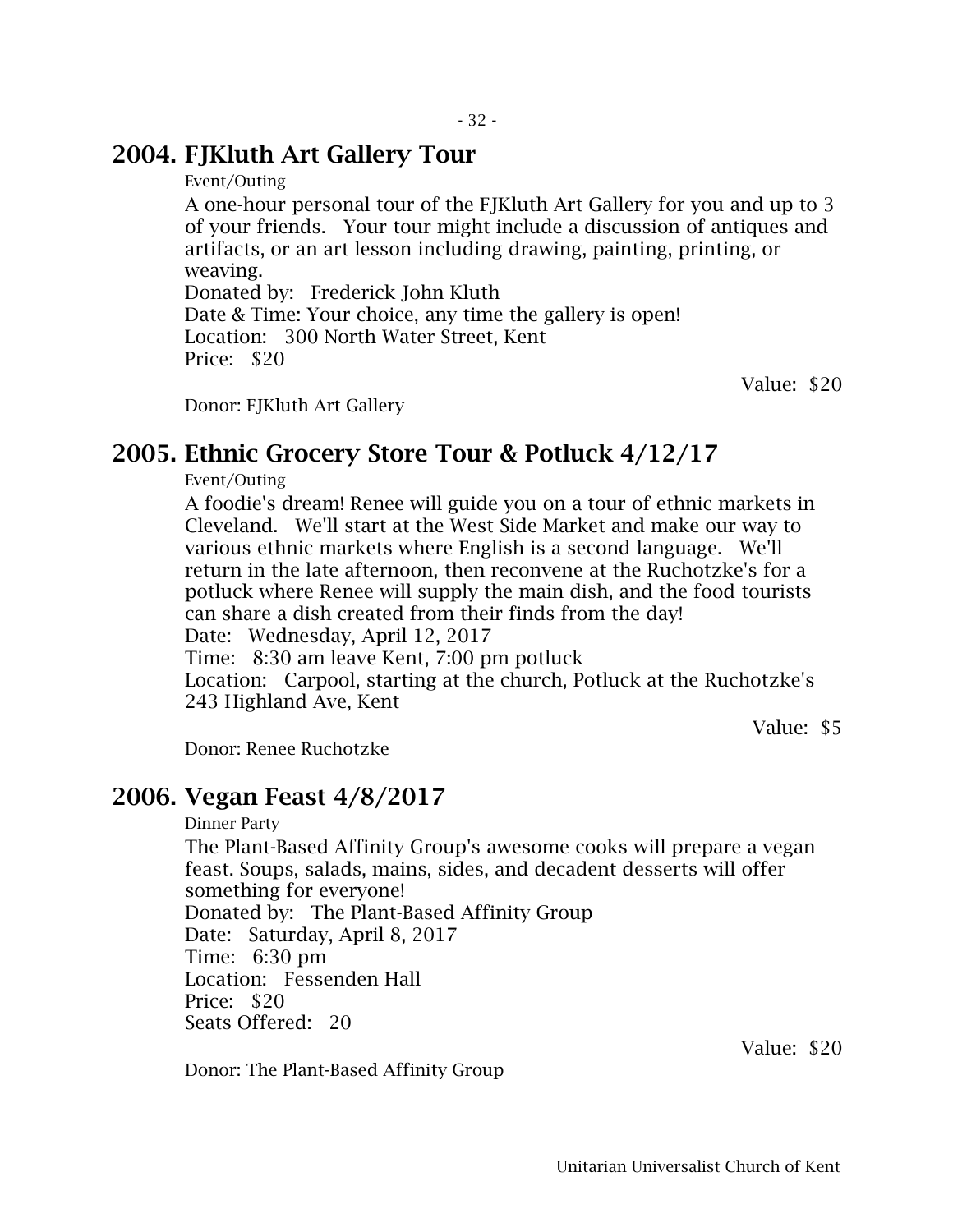#### 2007. Poetry Party 5/6/2016

Event/Outing

Come to Trish & Don's annual poetry party! Read your own original poems or share your favorites. Refreshments (gluten-free and vegan) and dark chocolate (of course) included. Donated by: Trish McLoughlin & Don Easterling Date: Saturday, May 6, 2017 Time: 7:00 pm Location: Trish & Don's: 6492 Westshore Drive, Kent Price: \$15 Seats Offered: 8

Value: \$15

Donor: Trish McLoughlin & Don Easterling

#### 2008. Artisan Bread

Food & Drink Fresh-baked bread by the Brimfield Bread Oven.

Value: \$5

### 2009. A Voyage to India 8/26/17

Indian food dinner prepared by the Church Board of Trustees in Fessenden Hall, followed by a speaker on Hinduism. Includes vegan/vegetarian options. Menu and speaker details to be determined. Children welcome.

Donated by: Board of Trustees, UU Church of Kent Date: 8/26/17 Time: 6 pm Location: Fessenden Hall Price: \$20 Seats Offered: 30

Value: \$20

Donor: Board of Trustees, UU Church of Kent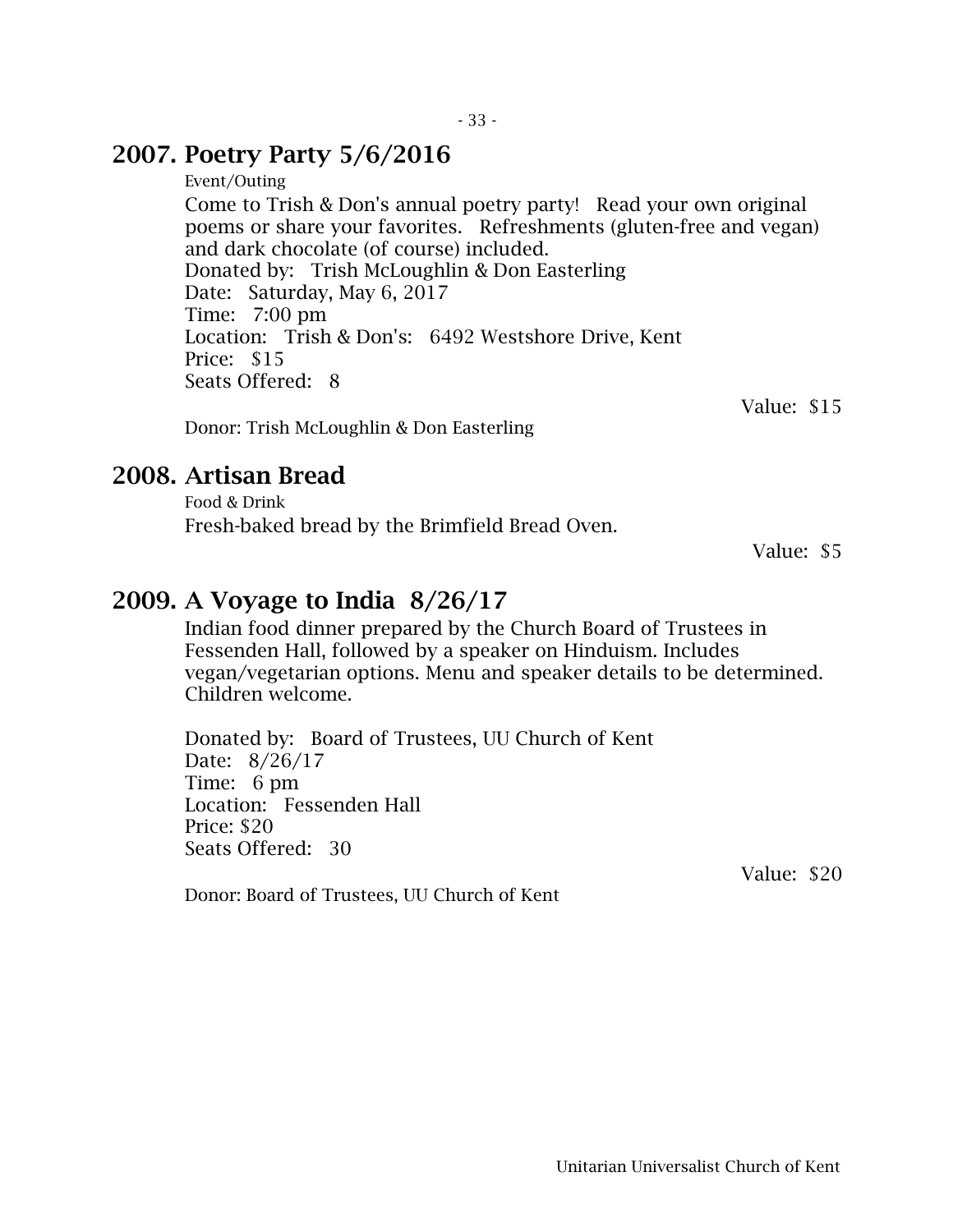#### 2010. Annual Clinton Hobbs UU Garden Tour 7/29/17

Event/Outing

Another year of walking through the gardens of local UUs. Enjoy the cool shade of a hosta garden, the bountiful harvest of a vegetable garden, the wonder of the development of a sustainable garden - and more. At the end of our tours, we will gather together for a delightful summer supper.

Donated by: Kathie Slater & Claudia Miller Date: 7/29/17 Time: 2 - 7 pm Value: \$25 Seats Offered: 20

Value: \$25

Donor: Claudia Miller, Kathie Slater

#### 2011. UUCK Canvas Tote Bag - Medium

Home & Garden The Dragonfly in Kent has donated embroidery of UUCK logo on these medium and large totes. Donated by: Sandy Eaglen & The Dragonfly Value: \$15 Number Offered: 13

Donor: Sandy Eaglen

#### 2012. UUCK Canvas Tote Bag - Large

Home & Garden Thanks to the Dragonfly in Kent for donating UUCK logo embroidery on these canvas bags. \$20 for large Donated by: Sandy Eaglen & Dragonfly Value: \$20 Number Offered: 4

Donor: The Dragonfly, Sandy Eaglen

Value: \$20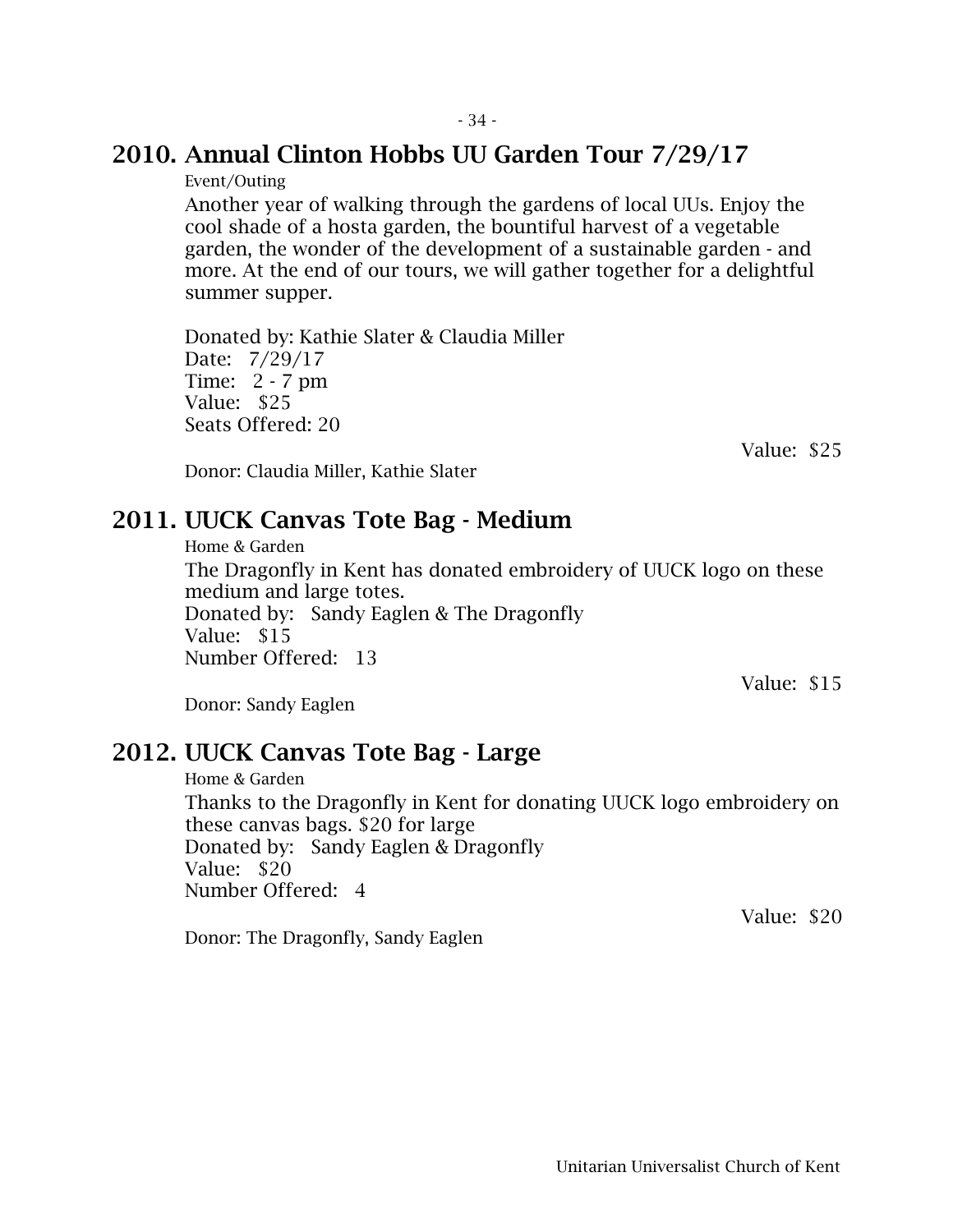#### 2013. Hogwarts  $-$  It's Not Just for Kids  $4/22/2017$

Event/Outing

Salutations, adult witches and wizards! You are cordially invited to Hogwarts for students 21 years and older. Come experience the magic of wizarding school at a whole new level. Discover the secrets of Herbology, Divination, Spirit Dance, and Chocolate (with wine!). A wizard's lunch is included. Robes and wands will be provided if needed. Don't miss out -- the train leaves Platform 9-3/4 promptly at 11 am for this event. 10 tickets are offered tonight's auction for the special price of \$25 (a \$35 value)! Date: Saturday, April 22, 2017 Time: 11 am - 4 pm Location: Unitarian Universalist Church of Kent Seats Offered: 10 Price: \$25

Value: \$35

Donor: KentHogwarts School of Witchcraft and Wizardry

### 2014. Handmade Baby Blanket

#### Arts & Crafts

A one-of-a kind baby blanket, lovingly hand-crocheted by Sandy Eaglen. Several to choose from! Select your blanket from the basket and TAKE IT WITH YOU after you write your name and bidder number on the bid sheet. Your purchase will be added to your final invoice. Price: \$35

Donor: Sandy Eaglen

### 2015. Pick-a-Scarf

Arts & Crafts

A selection of scarves. Several to choose from! Select yours from the basket and TAKE IT WITH YOU after you write your name and bidder number on the bid sheet. Your purchase will be added to your final invoice.

Price: \$35

Value: \$10

Donor: Sandy Eaglen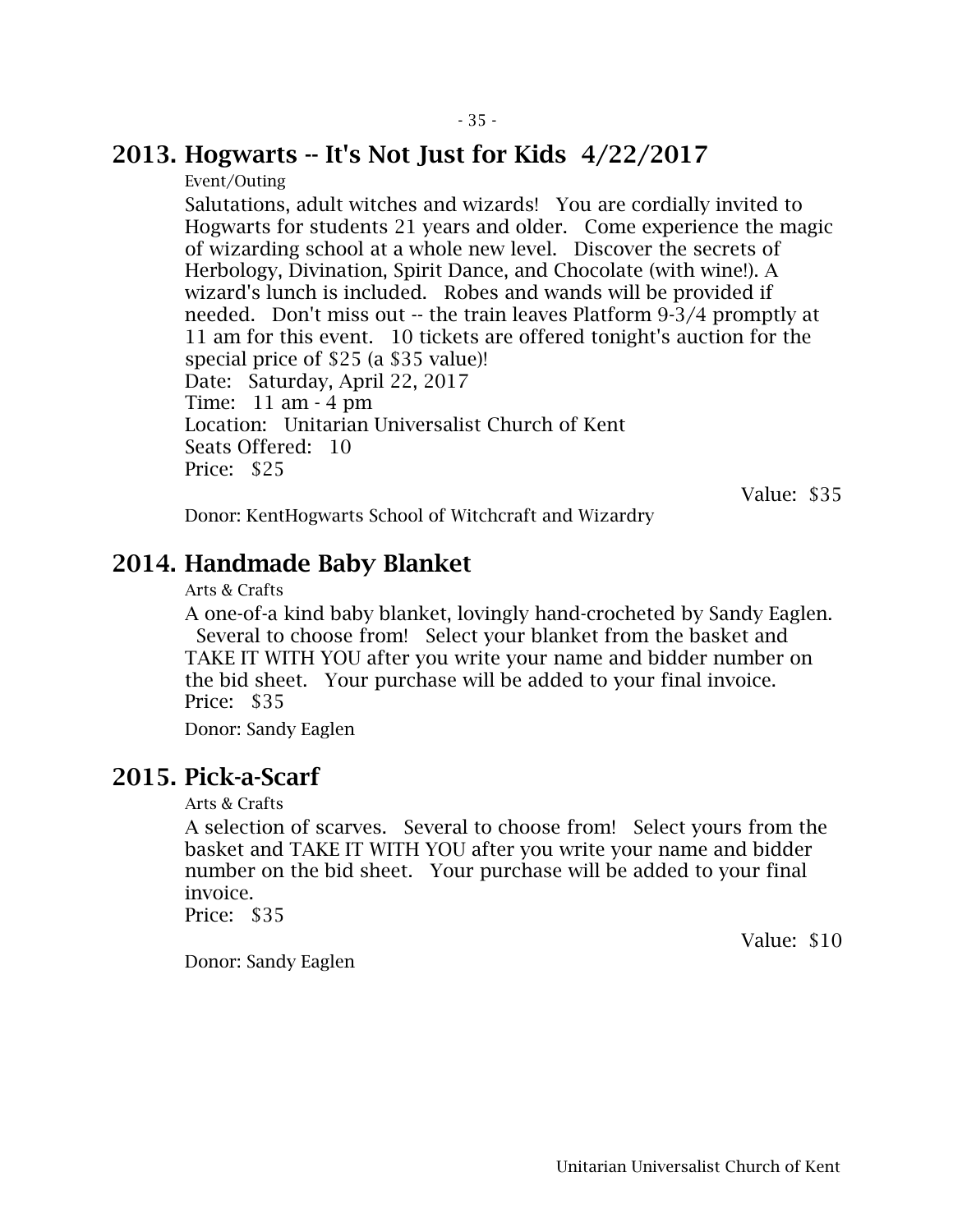#### 2021. Handmade Lap Robe

Arts & Crafts

A one-of-a kind lap robe, lovingly hand-crocheted by Sandy Eaglen. Several to choose from! Select your afghan from the basket and TAKE IT WITH YOU after you write your name and bidder number on the bid sheet. Your purchase will be added to your final invoice. Price: \$50

Donor: Sandy Eaglen

#### 2022. Handmade Hat

Clothing & Accessories

A one-of-a kind hat lovingly hand-crocheted by Sandy Eaglen. Several to choose from! Select your hat from the basket and TAKE IT WITH YOU after you write your name and bidder number on the bid sheet. Your purchase will be added to your final invoice.

Price: \$12 each

Value: \$12

Value: \$50

#### 3001. Getaway Weekend in Vermont

Travel & Family Activities

Enjoy a four day stay at a historic farmhouse on a mountain lake 10 miles north of Woodstock, Vermont. Accommodations include three bedrooms and 1-1/2 baths, and sleeps 5 comfortably in the upper level sleeping area. Breakfast is included, and a kitchen and dining room are available.

Donated by: Betty & Don Munro Value: \$500

Value: \$500

Donor: Betty & Don Munro

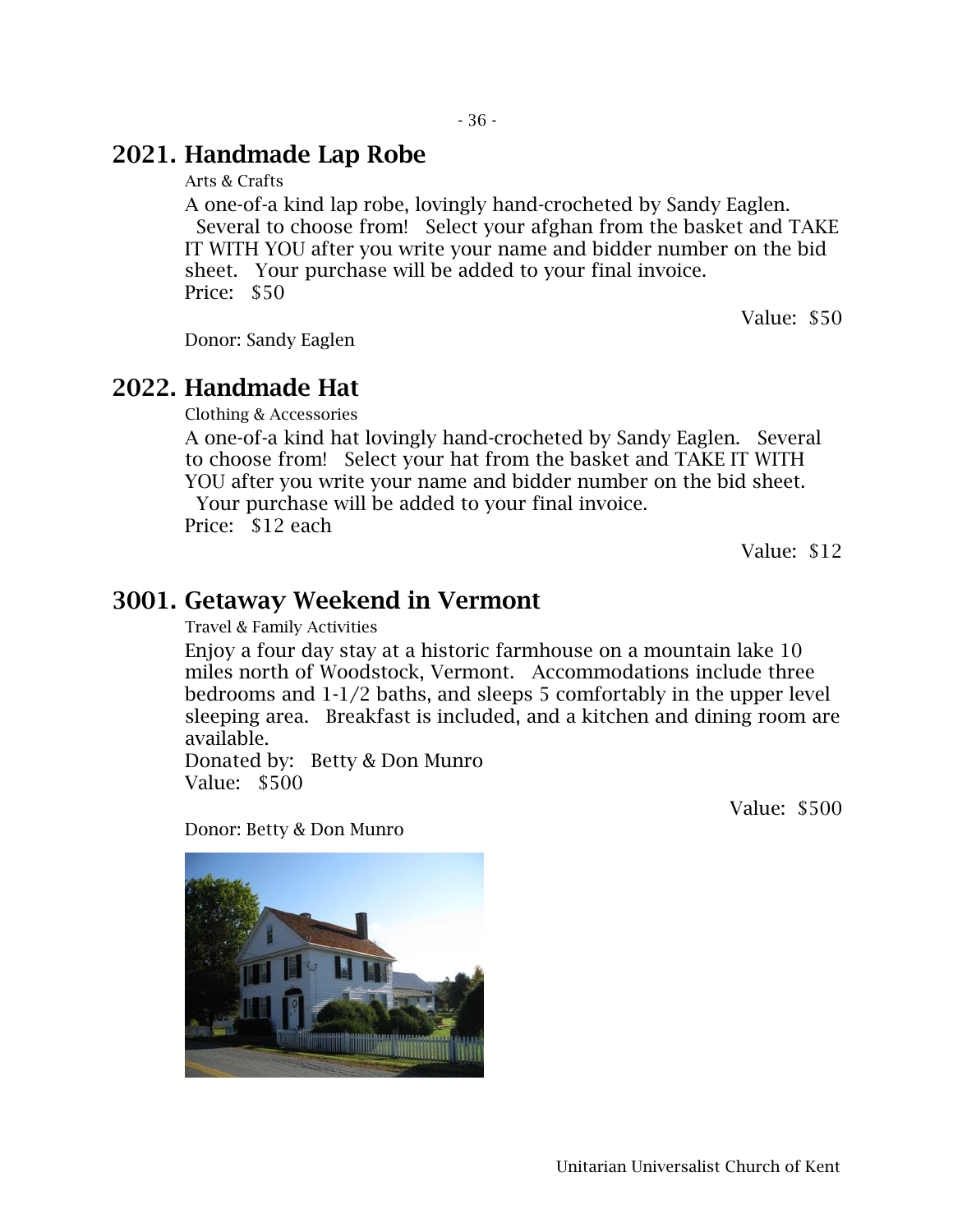### 3002. House Cleaning

#### Service

Get some help to prepare your home for the holidays or some other special occasion! Michelle Synecky will provide 2 hours of expert cleaning service in your home (or at another location of your choice), with at least two weeks advance notice of date of service. Four two-hour cleaning sessions are offered. Top bidder takes as many two-hour increments as desired, and back bidders have a chance at whatever is left!

Value: \$60

Donor: Michelle Synecky

### 3003. Sunday Dinner in the Country 3/19/2017

Dinner Party

Take a pleasant after-church drive out through the countryside to Uniontown for a hearty Sunday Dinner in the Country. Vegetarian and gluten-free diets can be accommodated at this event, though the main dish is likely to be traditional pot roast. No children, please. Donated by: Georgia Quinn Date: Sunday, March 19, 2017 Time: 1:00 pm Location: Quinn residence, 3131 Twin Hills St. NW, Uniontown Value: \$30 Seats Offered: 12

Donor: Georgia Quinn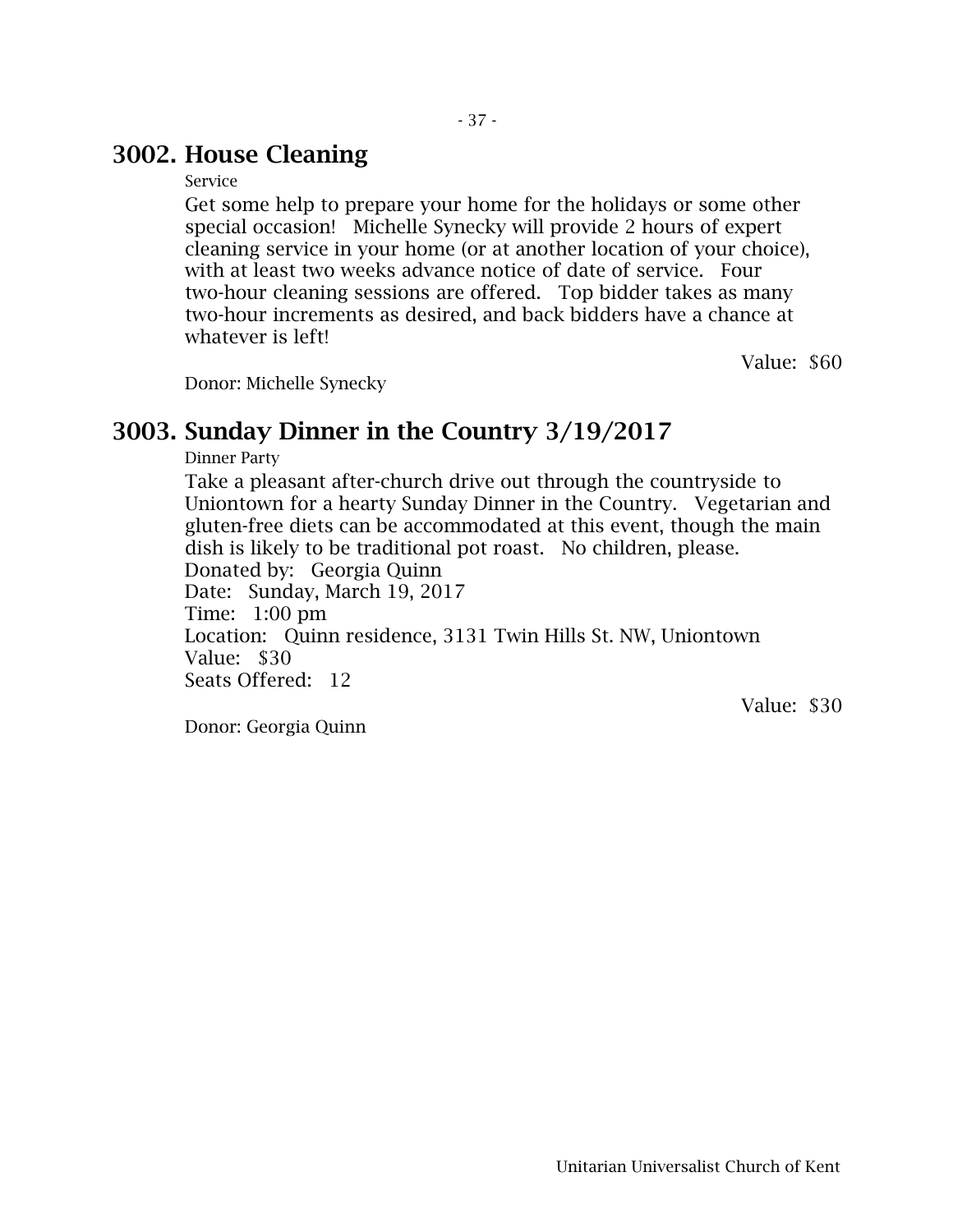#### 3004. Fondue Dinner 6/3/2017

Dinner Party

So retro! A three-course fondue dinnerstarting with a cheese fondue. Next will be broth fondue with meats, seafood and vegetables. Dessert will be a chocolate-peanut butter fondue with lots of fun things to dip! Guests should be aged 10 and up due to the nature of the meal. With advanced notice, gluten-free diets can be accommodated. Donated by: Val & Tim Norfolk Date: Saturday, June 3, 2017 Time: 6:00 pm Location: Norfolk home: 742 Horning Road, Atwater Value: \$50 Seats Offered: 6

Donor: Val and Tim Norfolk

Value: \$50

### 3005. Chocolate Cream Pie

Food & Drink

A voluptuously creamy, extra-rich chocolate cream pie with an Oreo cookie crust and mounds of billowy whipped-cream on top - perfect for your next get-together, dinner party, or family gathering. With advanced notice (two weeks, please), Lois will deliver your pie to you at church on Sunday, or to your home.

Donated by: Lois Weir Value: \$15 NumberOffered: 3

Donor: Lois Weir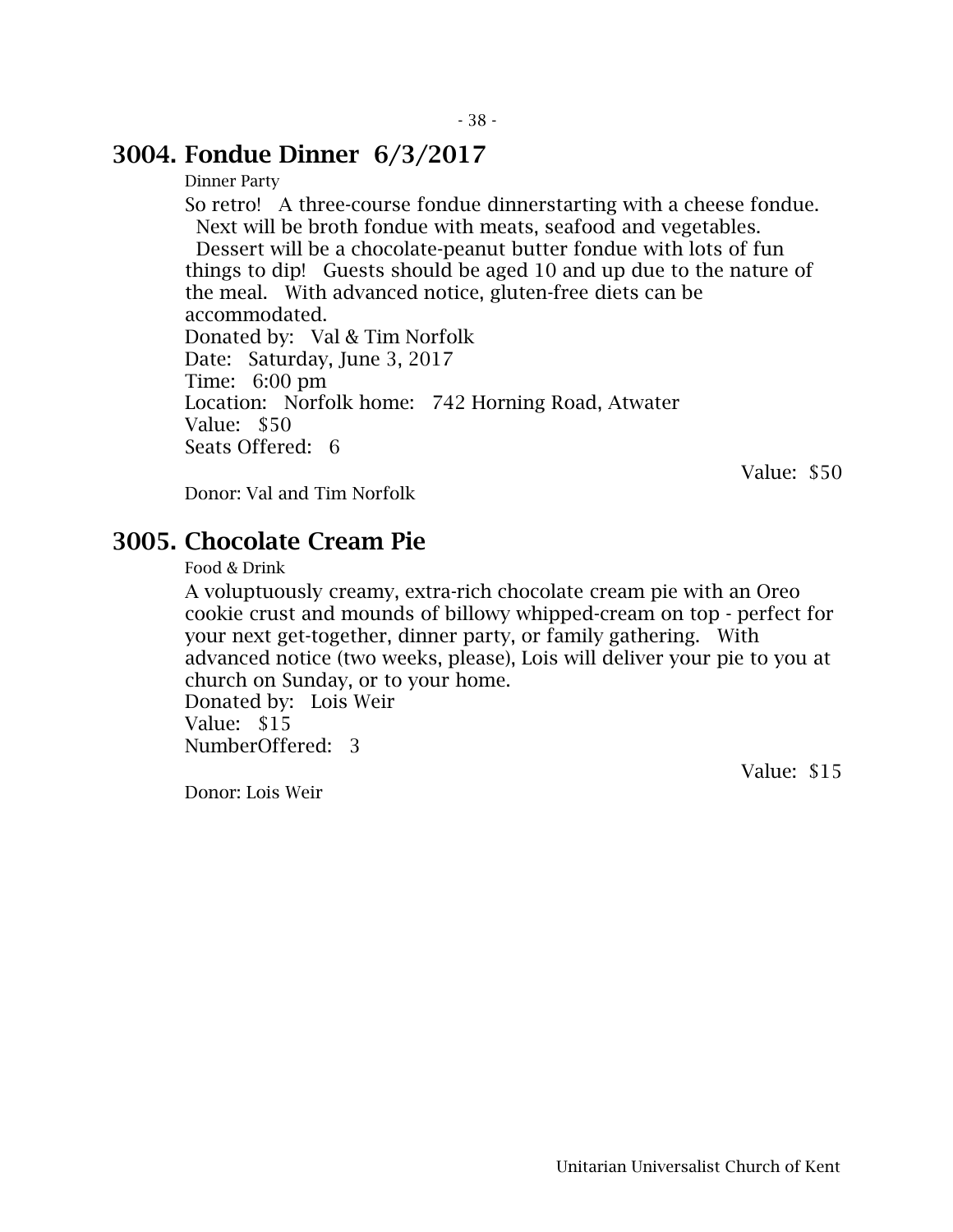#### 3006. Mediterranean Dinner: From Galilee to Greece 5/26/2017

Dinner Party Join us for a great Mediterranean dinner featuring bread, wine, seafood, and other Mediterranean favorites. (We promise spanakopita and grape leaves!) Date: Saturday, May 27, 2017 Time: 7:00 pm Location: Ruchotzke home, 243 Highland Ave., Kent Seats Offered: 8

Value: \$50

Donor: Renee Ruchotzke, Heidi Shaffer

### 3007. Customized Personalized Poem

Service

At a loss for words? How about your very own customized, personalized poem? Great for honoring loved ones, celebrating special occasions, and creating a unique memory. Working together with you for about an hour, Todd will help capture the idea, theme, mood, and style you wish to share, then he will draft a poem the likes of which have never been seen before. Makes a great gift, too! All words are non-toxic, all-natural, organic and preservative-free, and won't be tested on animals (unless you wish). Two offered.

Value: \$40

Donor: Todd Packer

### 3008. Chinese New Year Dinner 1/28/2017

Dinner Party

Dumplings, dumplings, dumplings! Come and celebrate the Year of the Rooster and share meat and vegetarian dumplings, soup, and other delights. Adults and children 10 and older welcome. Donated by: Heidi Shaffer, Zhang Jianhoi & Jenny Date: Saturday, January 28, 2017 Location: 814 S. Depeyster St., Kent Value: \$35 Seats Offered: 10

Donor: Zhang Jianhoi & Jenny, Heidi Shaffer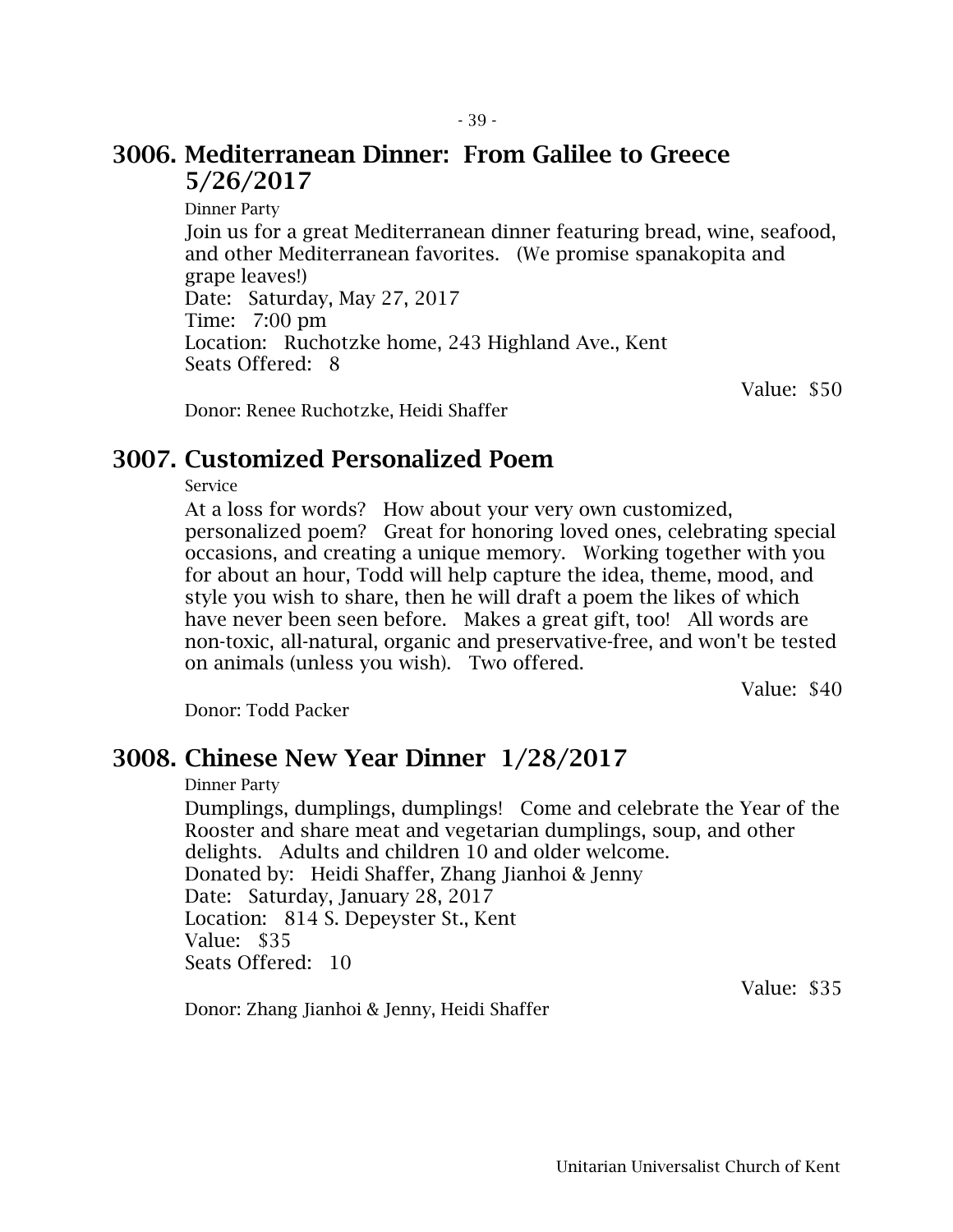#### 3009. Custom-Decorated Cake

Food & Drink

Cara Constance will make you a custom cake, hand-decorated in a popular children's theme (e.g., Barbie, Jaws, Winnie the Pooh, My Little Pony, Race Car, Disney Princesses). To be provided at a mutually agreed-upon time between March and August 2017, with at least 2 weeks notice. Donated by: Cara Constance

Value: \$40 Number Offered: 3

Donor: Cara Constance

### 3010. Mediterranean Favorites Workshop 4/9/2017

Event/Outing

A hands-on workshop where you will learn to make grape leaves, baba ganoush, and pita! Donated by: Randy & Renee Ruchotzke Date: Sunday April 9, 2017 Time: 1:30 - 6:00 pm Location: Ruchotzke home: 243 Highland Ave, Kent Value: \$50 Seats Offered: 10

Value: \$50

Value: \$40

Donor: Randy & Renee Ruchotzke

#### 3011. "Autumn Woods"

#### Art

Original 13"x16" watercolor by Jan Noden. Professionallh framed by McKay-Bricker Gallery. Donated by: Jan Noden, McKay-Bricker Gallery Minimum Bid: \$150 Value: \$450

Donor: McKay Bricker Framing, Jan Noden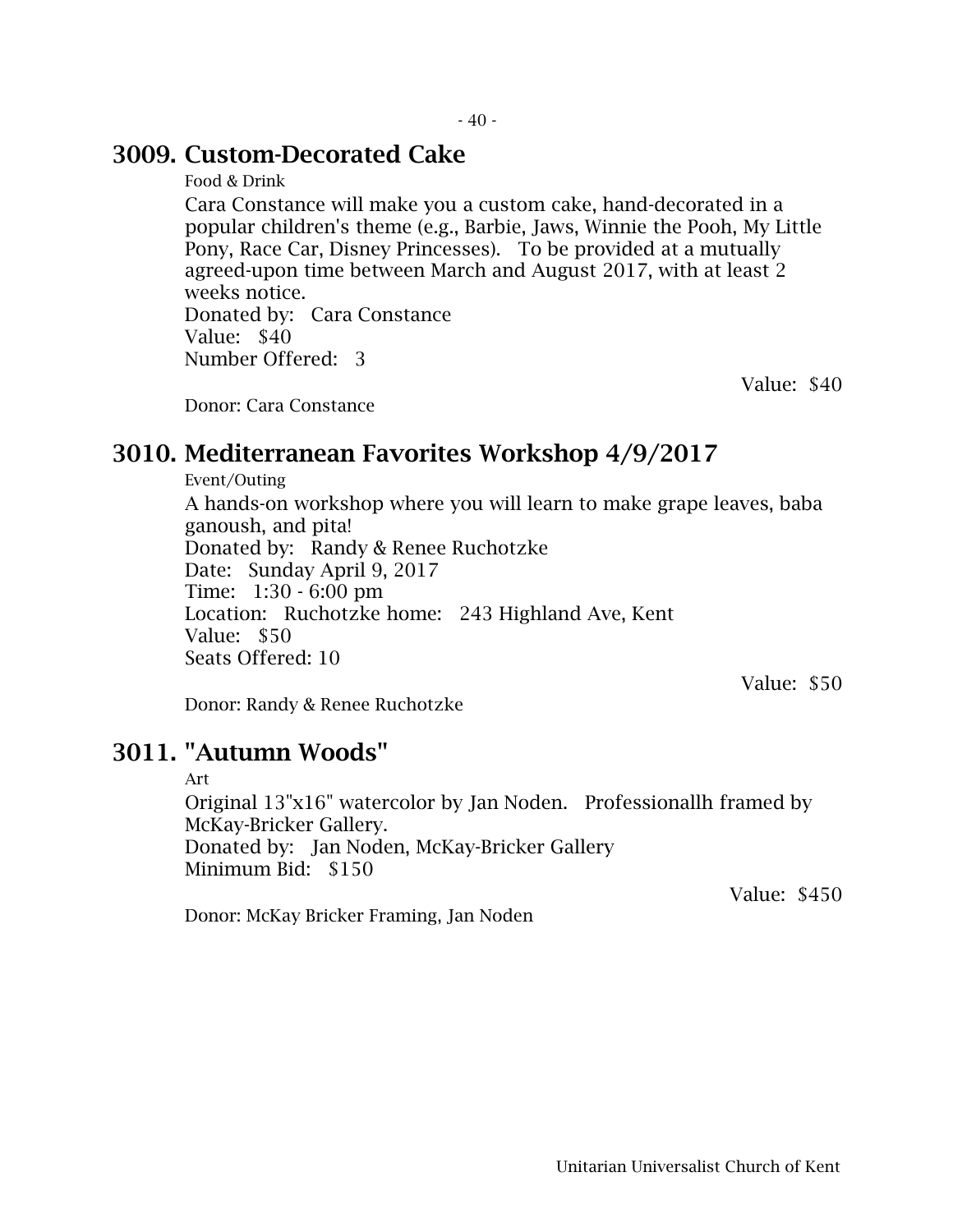#### 3012. Carribbean Dinner 2/25/2017

#### Dinner Party

Carribean cuisine is a fusion of African, Creole, Cajun, Amerindian, European, Portuguese, Spanish/Latin, East Indian/South Asian, Arab, Chinese, Jewish, and Javanese/Indonesian cuisines. A variety of traditional dishes will be served. The chefs can accommodate vegetarians and omnivores alike.

Donated by: Kevin & Kathy Kerns, Andrea Case & Pat Lorch, Jennifer May & Lois Weir Date: Saturday, February 25, 2017 Time: 6:30 pm Location: Chez May-Weir: 360 Delaware Ave., Akron Value: \$60 Seats Offered: 12

Value: \$60

Donor: Andrea Case & Pat Lorch, Kathy & Kevin Kerns, Jennifer May & Lois Weir

#### 3013. Vocal Coaching Session

#### Service

Have you ever wanted to sing somewhere outside of your own shower? Then here's your chance. We can work on any aspect of singing that you want to. Harmony, polishing a song for a special occasion, group singing, reading music, improving vocal quality, are all possibilities. Saunis Parsons is offering three 1-hour sessions. They may be purchased individually; however, the high bidder will have the option to purchase all three. Let's sing!

Value: \$30

Donor: Saunis Parsons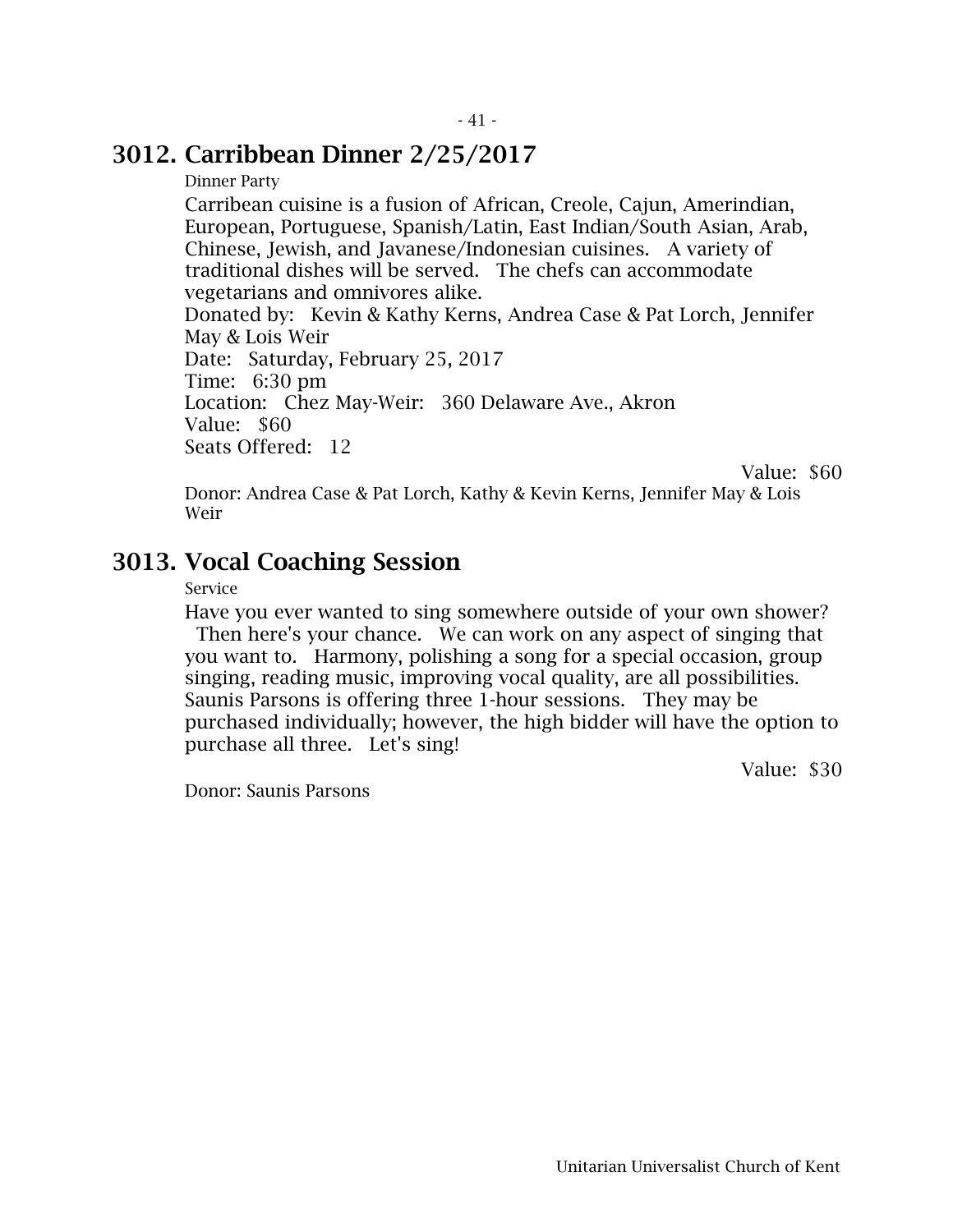### 3014. Choose a Song for the Next "Saunis and Friends" Concert 3/4/2017

Service

Is there a song that holds special meaning for you? A song your Grandpa sang you? A song you think would stump us? A song you love to sing and think others would enjoy? Then this is the opportunity for you. The Saunis and Friends Concert VIP package includes the chance to pick a song for the show, admission to the concert, and the opportunity to introduce the song, or even to perform it with the group for the concert. It's hard to put a price on this, but it can take several hours to work up a new song, especially with a large group of musicians. We've had a lot of fun when we've done this in the past and you never know what people will come up with. The concert may be PG-13, so parental discretion may be advised, in case songs with more "adult" themes are requested. Song must be selected by by January 2, 2017. 5 offered! Concert date: Saturday, March 4, 2017 Time: 7:00 pm Where: UUCK Sanctuary

Value: \$50

Donor: Saunis Parsons

### 3015. Our Beloved Church in Three Seasons

Art

Seasonal views of the Unitarian Universalist Church, taken from the top of the parking deck near Acorn Alley by Brad Bolton. Three small photos in a 20"x13" frame.

Value: \$50

Donor: Brad Bolton

#### 3016. Old Maples

Art

18"x16" framed photo of old maples on Route 43 on the North side of Kent. Taken by brad Bolton on a Fall morning just after dawn on the Hansford property.

Donor: Brad Bolton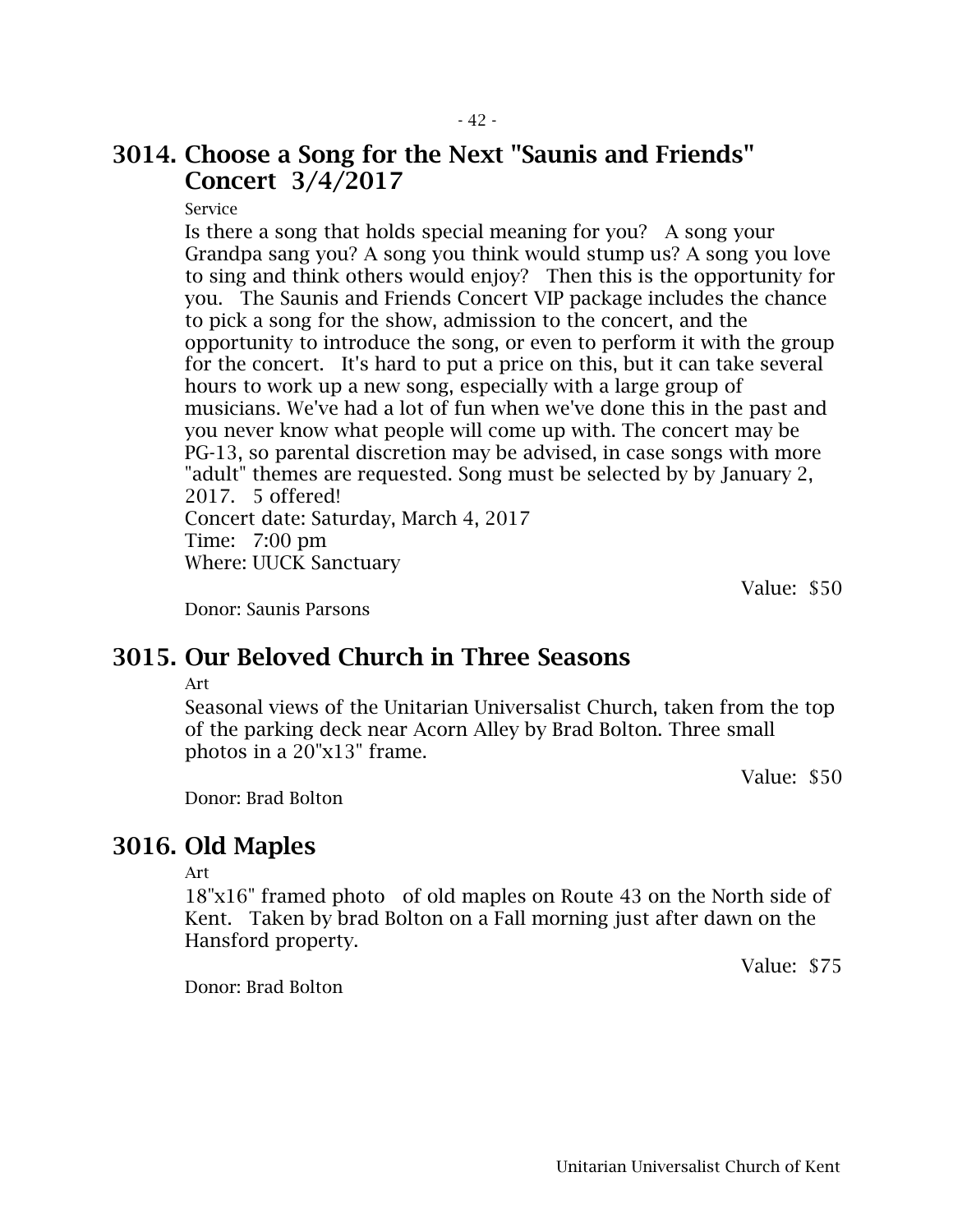### 3017. Beginner Backpacking Trip for Two

Travel & Family Activities

Seasoned campers Randy and Mary Leeson will plan and lead a backpacking trip for two, supply meals, and most of the equipment for a mutually agreeable date and destination.

Value: \$100

Donor: Mary & Randy Leeson

#### 3018. Clint Eastwood Marathon 4/7/2017

Dinner Party

Enjoy a dinner of cowboy grub (beef stew, beans, roasted vegetables, fresh bread, and dessert) before watching two Clint Eastwood westerns. The winning bidder picks the first film from our collection, and the second film will be a best picture Oscar winner, the 1992 revisionist western starring, and directed, by Clint Eastwood - "Unforgiven" (rated R).

Donated by: Mary & Randy Leeson Date: Donated by: Date: Friday, April 7, 2017 Time: 6:00 pm Location: Our Home On The Range: 3553 Charring Cross Drive, Stow Value: \$15 Seats Offered: 7

Value: \$15

Value: \$40

Donor: Mary & Randy Leeson

#### 3019. Beer and Food Paring Dinner 1/14/2017

Dinner Party

A five course beer and food paring dinner. Each course will be paired with a different style of home brewed beer. Donated by: Mary & Randy Leeson Date: Saturday, January 14, 2017 Time: 6:30 pm Location: Leeson Residence, 3553 Charring Cross Drive, Stow Value: \$40 Seats Offered: 8

Donor: Mary & Randy Leeson

Unitarian Universalist Church of Kent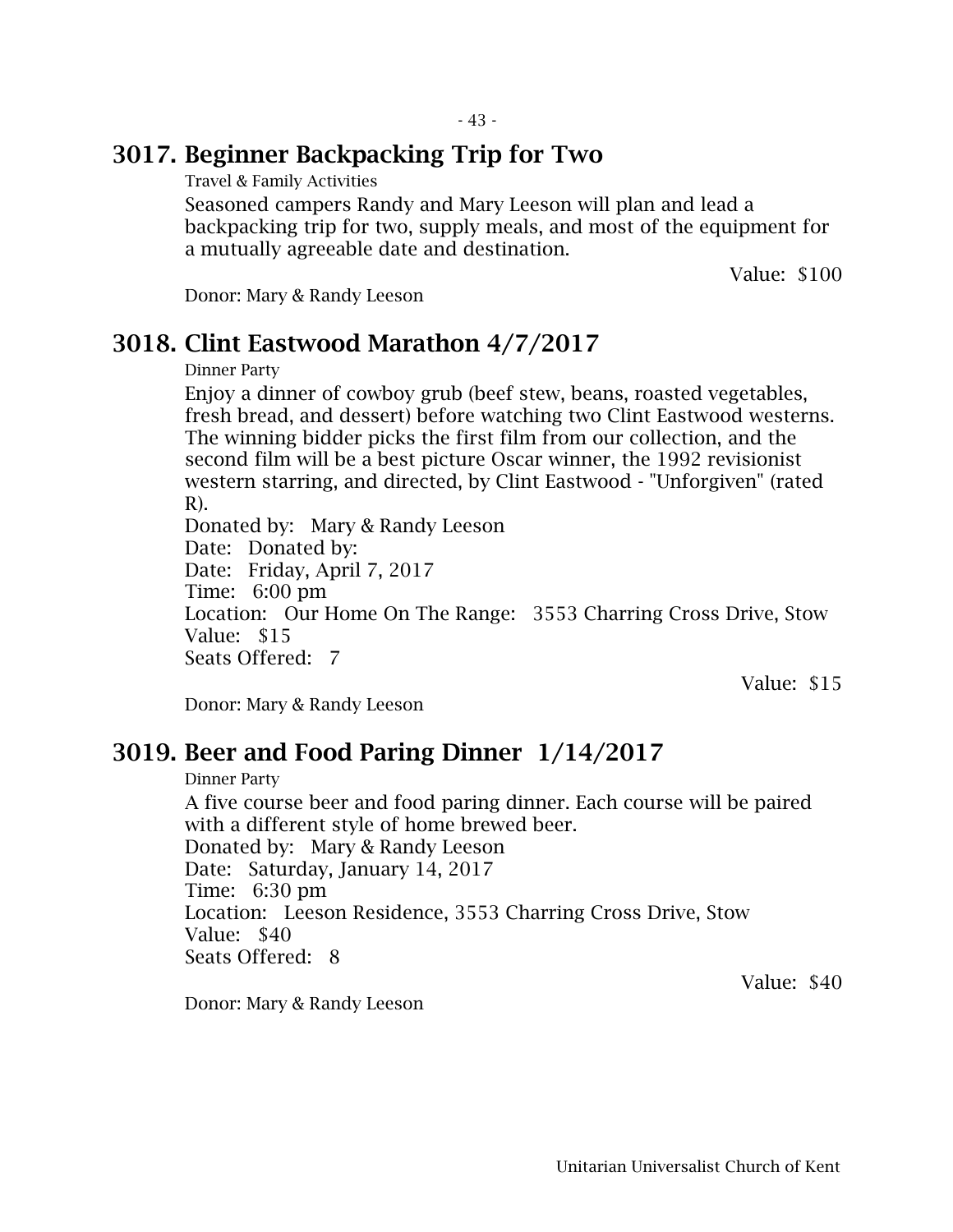#### 3020. Cardiologist's Nightmare BBQ 6/10/2017

Dinner Party

A carnivore's delight featuring the 4 major food groups: beef, poultry, pork and fish. The party is BYOL (Bring Your Own Lipitor). There will be plenty of homemade beer and wine to wash it all down. Dinner can be gluten free, and children are welcome. Donated by: Mary & Randy Leeson Date: Saturday, June 10, 2017 Time: 5:30 pm Location: Leeson's Corral, 3553 Charring Cross Drive, Stow Value: \$30 Seats Offered: 12

Value: \$30

Donor: Mary & Randy Leeson

#### 3021. Indian Dinner 3/11/2017

Dinner Party

Join Mary & Randy Leeson an Indian feast. Most dishes will be vegan and gluten free. Children are welcome. Donated by: Mary & Randy Leeson Date: Saturday, March 11, 2017 Time: 6:00 pm Location: Leeson residence, 3553 Charring Cross Drive, Stow Value: \$30 Seats Offered: 12

Value: \$30

Donor: Mary & Randy Leeson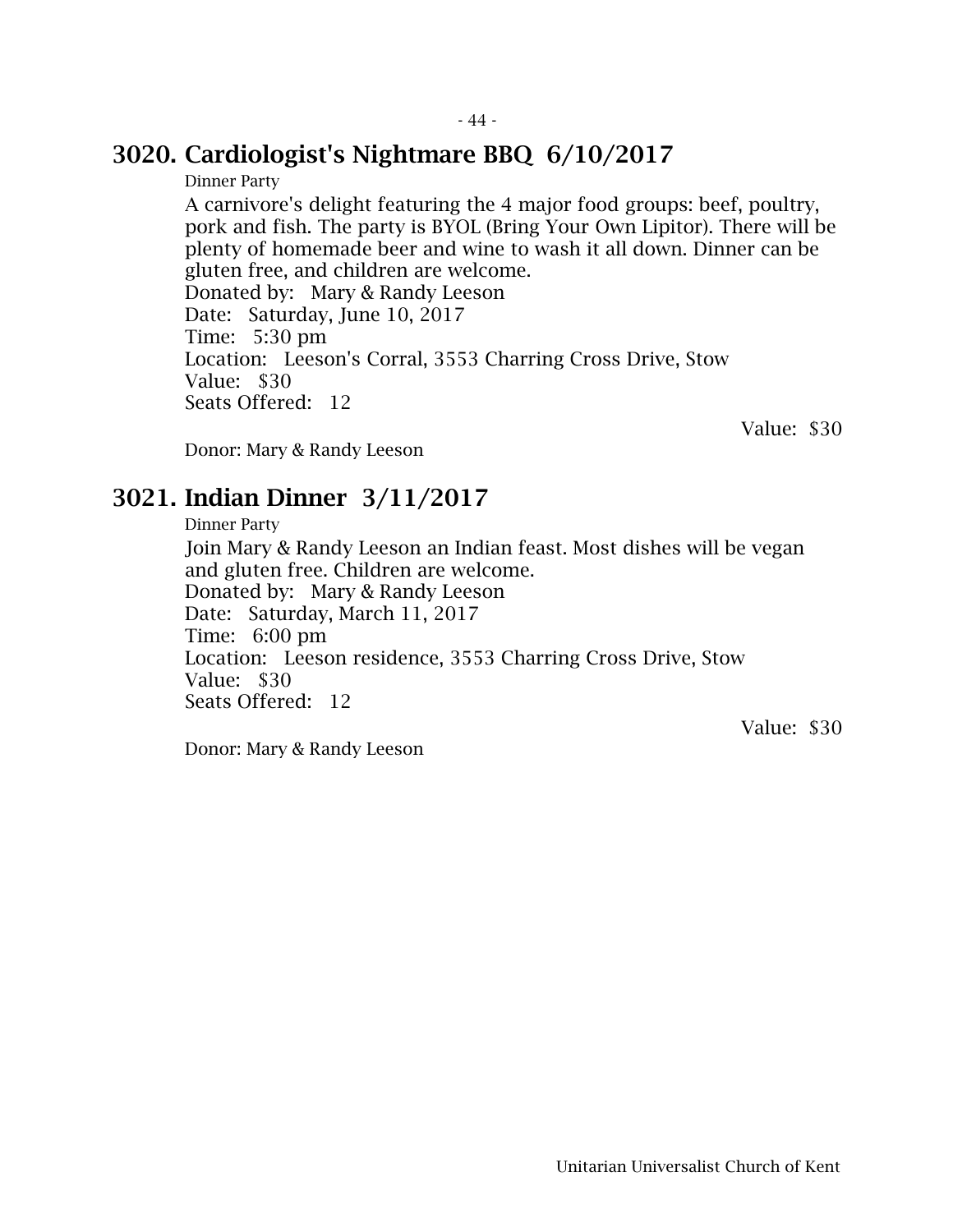#### 3022. And the Winner Is… 2/26/2016

Dinner Party

Join Randy & Mary on the red carpet for a dinner of hors d'oeuvres, drinks, dessert, and the 89th annual Academy Awards. We can accommodate vegetarian and gluten-free diets. Prior to the awards ceremony, you'll be invited to pot luck dinner movie nights with screenings of nominated movies available on DVD. Children are welcome.

Donated by: Mary & Randy Leeson Date: Sunday, February 26, 2017 Time: 6:00 pm Location: Leeson residence, 3553 Charring Cross Drive, Stow Value: \$40 Seats Offered: 6

Value: \$40

Donor: Mary & Randy Leeson

#### 3023. Pirate Party 9/19/2017

Dinner Party

Avast ye sea dogs! Celebrate International Talk Like a Pirate Day. A double grog ration and the finest Caribbean grub be served to all Ye what be wearin' proper pirate garb. On to dusk, relive the glory o' our buccaneer days with movin' pictures. Berths there be for seven souls only. Them what arrives not dressed in proper pirate garb may get the lash! Dinner can be gluten free, and children are welcome. Donated by: Mary & Randy Leeson Date: Tuesday, September 19, 2017 Time: 6:30 pm Location: Leeson residence, 3553 Charring Cross Drive, Stow Value: \$40 Seats Offered: 7

Value: \$20

Donor: Mary & Randy Leeson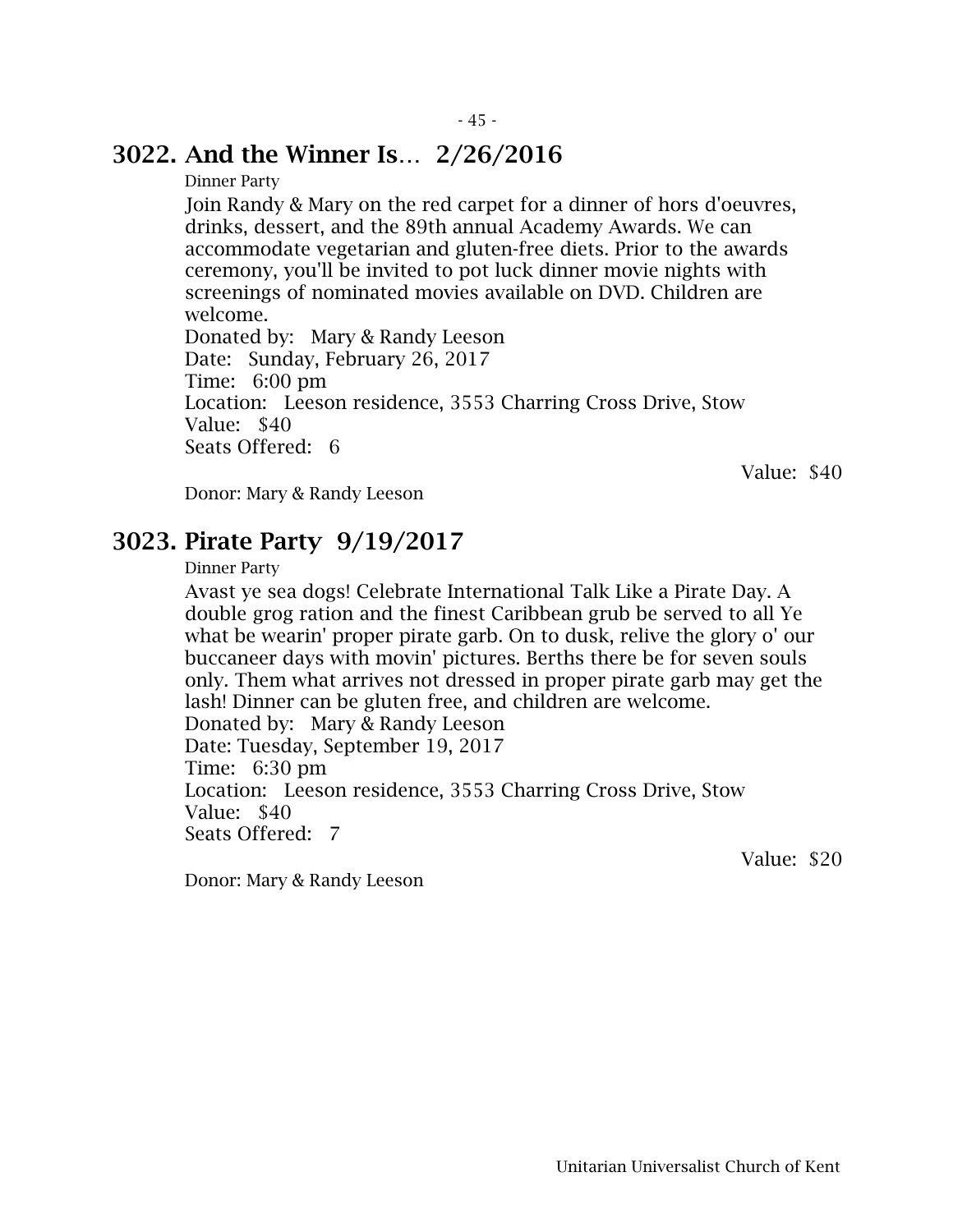# 3024. On Being Photography with Debra-Lynn Hook

Service

The winner of this offer can shape it to their liking: We can spend the hour at a tea shop understanding shutter speed, depth of field, ISO and F-stops. We can talk about photography as a tool for activism, spiritual growth and income. We can walk together in the woods with our cameras and see what catches our eye. We can go to a photo exhibit and talk about what we like and don't. We can simply talk, about our philosophy of the craft. I look forward to being present to wherever this takes us. Donated by: Debra-Lynn Hook

Value: \$125

Value: \$125

Donor: Debra-Lynn Hook

#### 3025. Matting & Framing Class

Service

Learn a new skill! With some basic equipment and know-how, you can mat and frame your art pieces yourself. Learn how to create a mat and simple frame for your averagium (or, magnum!) opus, treasured first works of art, or any piece that deserves a modest rendering. Come and discover how easy it is to fabricate a mat & frame yourself. Learn what equipment is needed should you decide to get serious about this fun, practical, and valuable skill. Claudia Miller will navigate the whole process using local resources where possible: where to purchase framing and matting material, glass, and finishing gear. We'll determine what you need to frame your piece, and put it together. I will provide a simple frame and matting material, glass, finishing and hanging gear. Please select a medium size work, e.g., 5X 7, 8X10 or 8½X11 inch. Donated by: Claudia Miller Date: Saturday, April 1, 2017 Time: 9:00 am - 12:00 pm Location: Fessenden Hall

Value: \$70 Seats Offered: 3

Value: \$70

Donor: Claudia Miller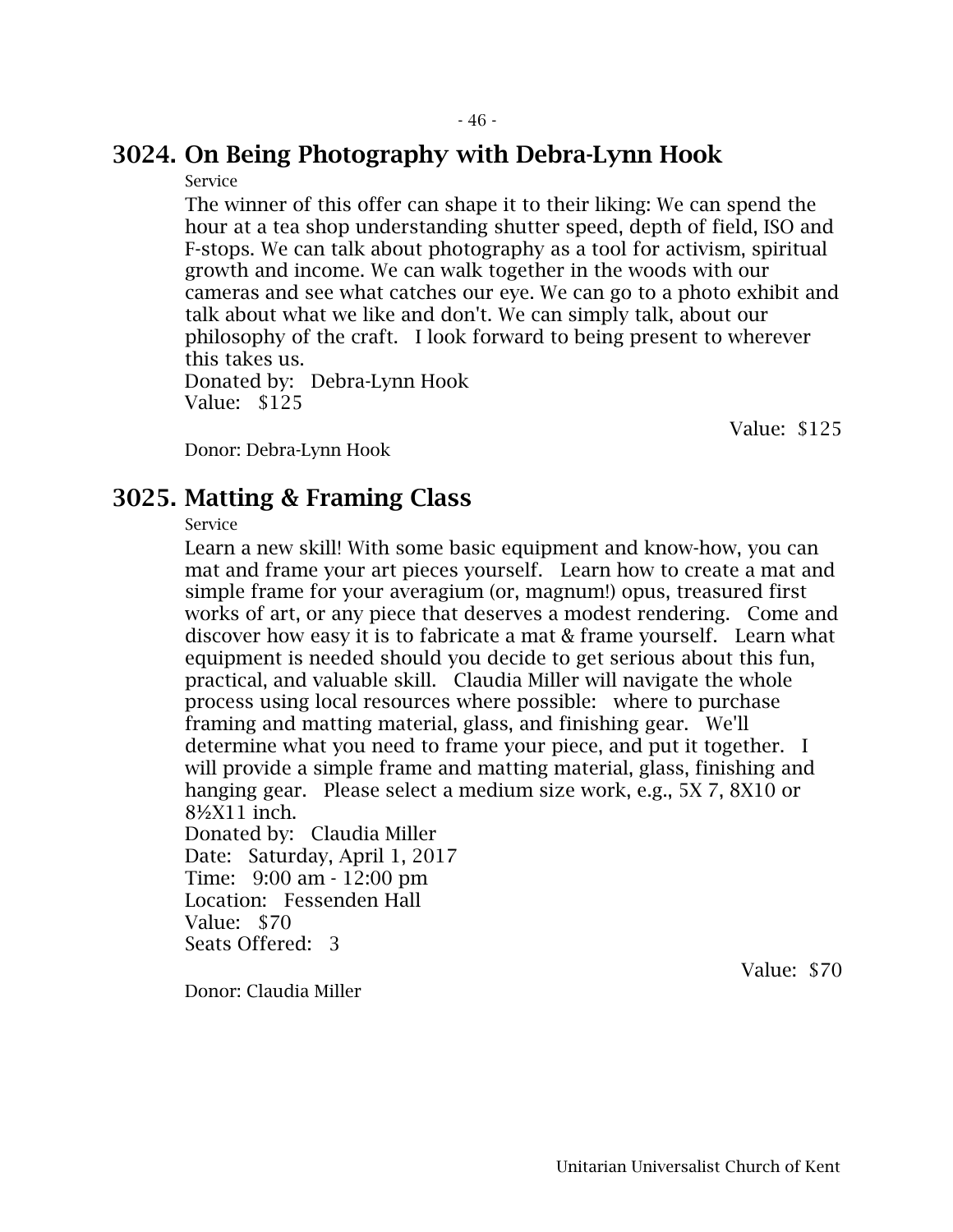### 3026. Homemade Lasagna

Food & Drink

A 9x13 pan of your choice of traditional, vegetarian, gluten-free or vegan lasagna. The lasagna will be made to order, upon at least one week notice. Minimum bid \$35. Offered 5 times.

Value: \$35

Donor: Marion Yeagler

#### 3027. Baklava!

Food & Drink

A 9x13 pan of Marion Yeagler's homemade baklava, made to order at a time of mutual convenience, with at least one week notice. A perfect dessert for a special meal... or just because. 5 offered. Minimum bid: \$30

Value: \$30

Donor: Marion Yeagler

#### 3028. Homemade Soup

Food & Drink

Marion Yeagler will provide you with two batches of homemade soup, one in January, and one in February - also, Trader Joe Organic Tomato/Roasted Red Pepper and Organic Black Bean soups. Food preferences can be accommodated. Includes 4 soup bowls, crackers, and homemade croutons. Donated by: Marion Yeagler Value: \$50 Number Offered: 1

Donor: Marion Yeagler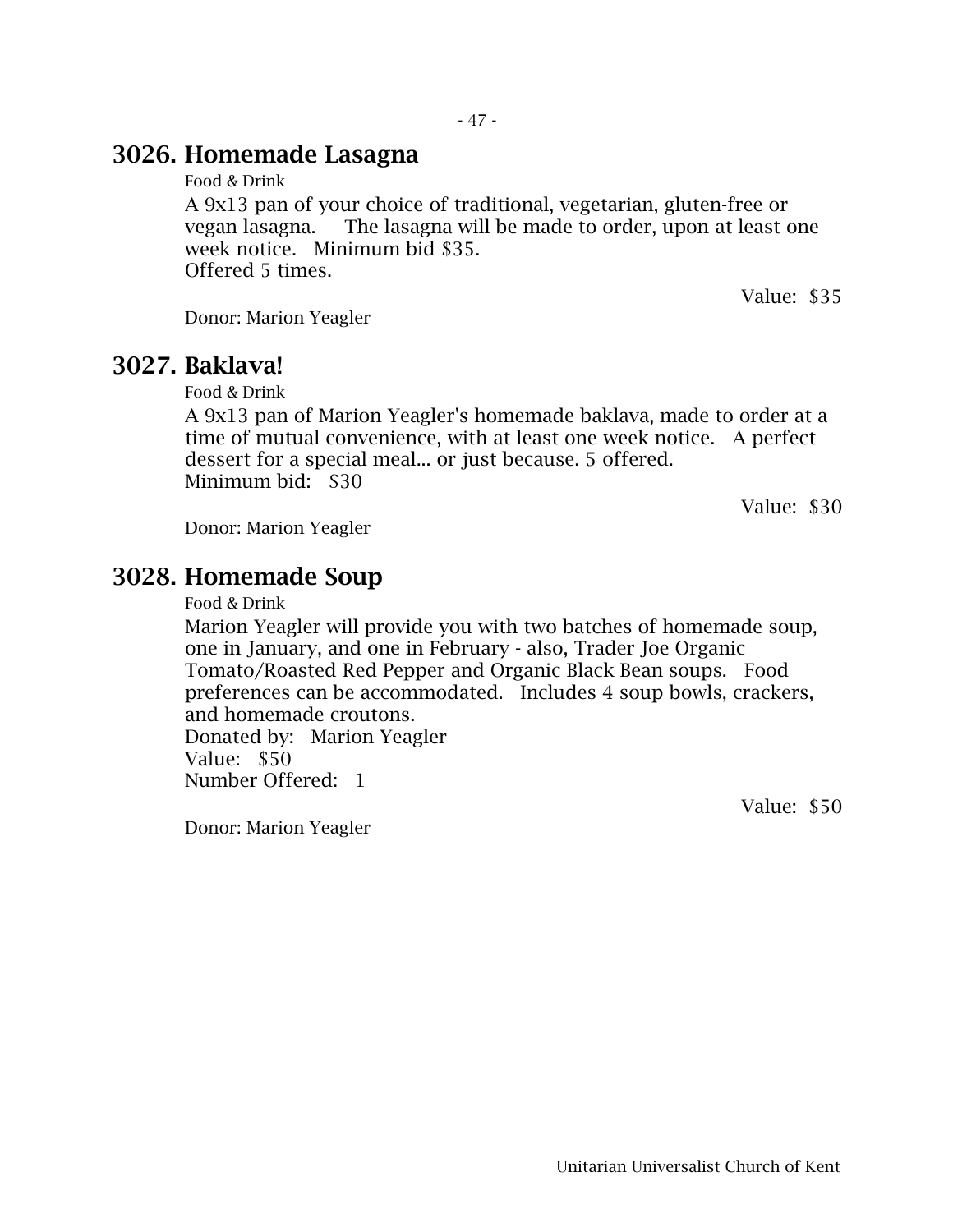#### 3029. Socrates Cafe 3/31/2017

#### Event/Outing

How do you know when you know yourself? What is boredom? What is courage? Are labels on people helpful or destructive? Socrates Cafe events provide a forum and structure for discussing big, philosophical questions. Unlike most meetings, there is no desire to reach consensus, but rather, it is said that a good Socrates Cafe will leave you with more questions than answers. These events, inspired by Christopher Phillips' book, are held around the world and are designed to be participatory, where various people can share ideas from their own unique background. The discussions are based on the Socratic method of questioning in a respectful and thoughtful environment, and aim to promote empathy and understanding. Come with questions that you would like to discuss, then participants anonymously vote to determine the direction of the dialogue. Lively conversation coordinated by Lisa Thiel and Kim Homsher, as well as delicious homemade snacks and beverages. Good food, great company, and unparalleled philosophical discussion.

Donated by: Lisa Thiel & Kim Homsher Date: Friday, March 31, 2017 Time: 6:30 pm Location: Fessenden Hall Value: \$40 Seats Offered: 14

Donor: Kim Homsher, Lisa Thiel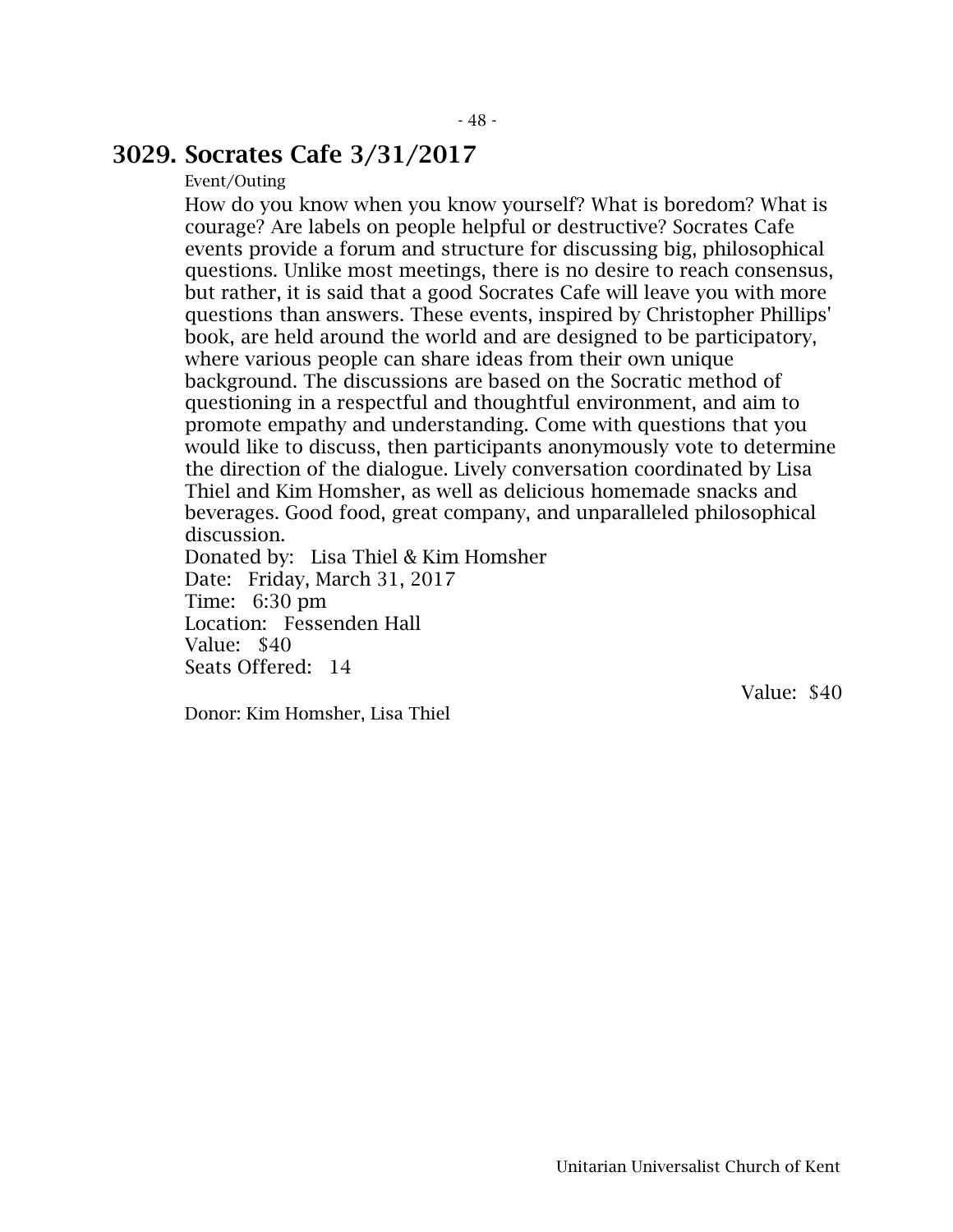#### 3030. Jump House and Giant Jenga Party

#### Service

For your child's next birthday party! This package includes 4-hour use of a commercial-grade 9'x9' animal-themed bounce house and Giant Jenga game! Delivery, setup, and teardown are included, within a 30-minute drive from Aurora. Restrictions include agreeing upon a mutually-available date, nice weather (no rain, not overly windy), and signing of a liability waiver. Offered twice. Donated by: Dana Wakefield Value: \$150 Number Offered: 2

Value: \$150

Donor: Dana Wakefield



## 3031. Fish and Wine Fondue 2/11/17

Dinner Party Join us and simmer fruits of the sea in a wine/broth pot and indulge in a chocolate dessert fondue. Donated by: Shannon Osorio Date: Saturday, February 11, 2017 Time: TBD Location: 610 Lantern Way, Aurora, OH Value: \$60 Seats Offered: 8

Donor: Shannon Osorio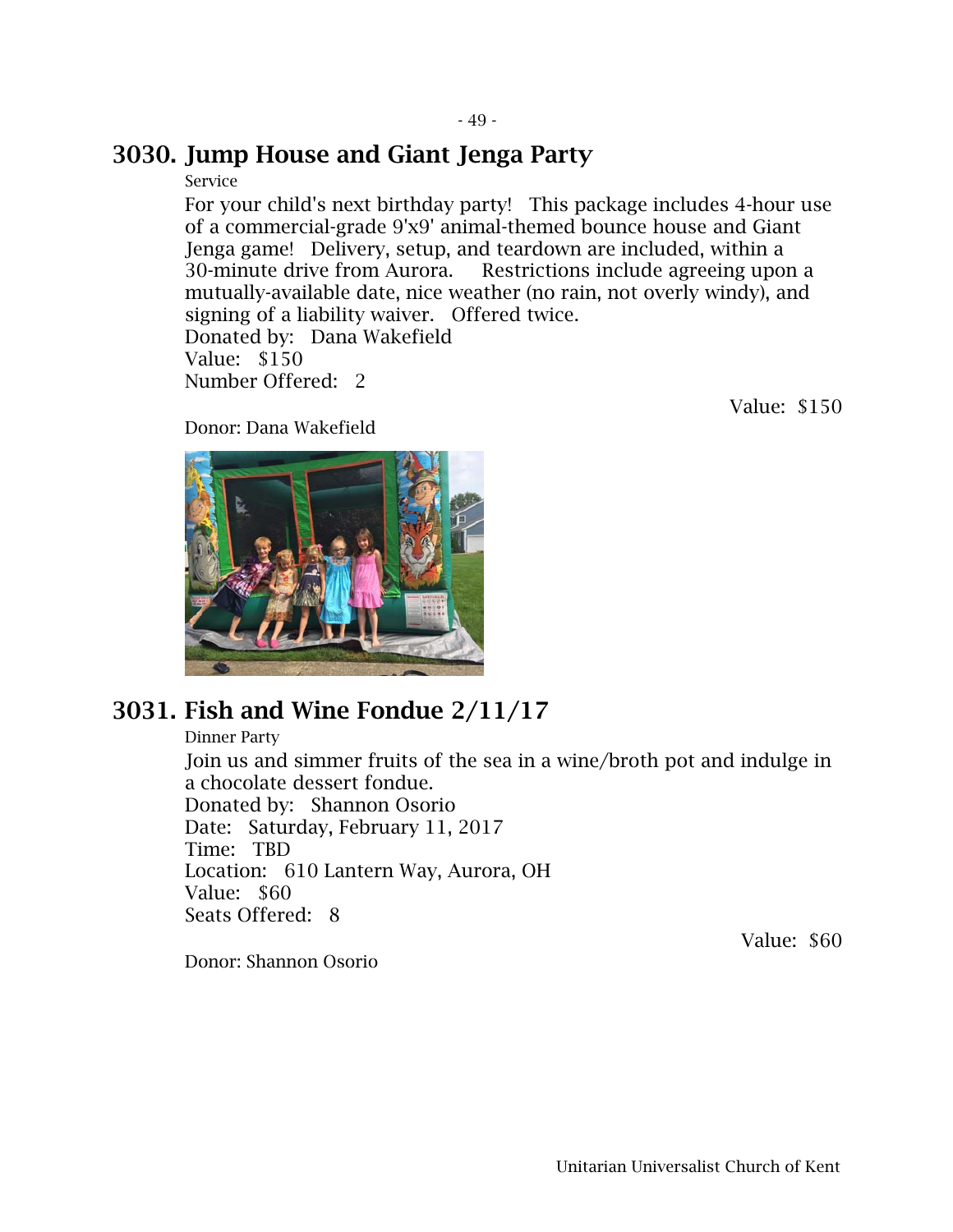#### 3032. Kayak Fishing Adventure for Two

Travel & Family Activities

Take a 4 hour adventure on a local lake of your choice: West Branch, Mogadore or Wingfoot lakes. We will meet you at the lake and have two fully equipped single person finshing kayaks on the water and ready to use. Optional fishing equipment and guiding available if needed. Kayaks are a Old Town Predator MX and an Ocean Kayak Prowler Big Game 2. Schedule a date between May 1, 2017 and August 30, 2017. There are some blackout dates for family vacations. Donated by: Damien and Michelle Chapman Value: \$100 Seats Offered: 2 (sold as 1 pkg)

Donor: Damien and Michelle Chapman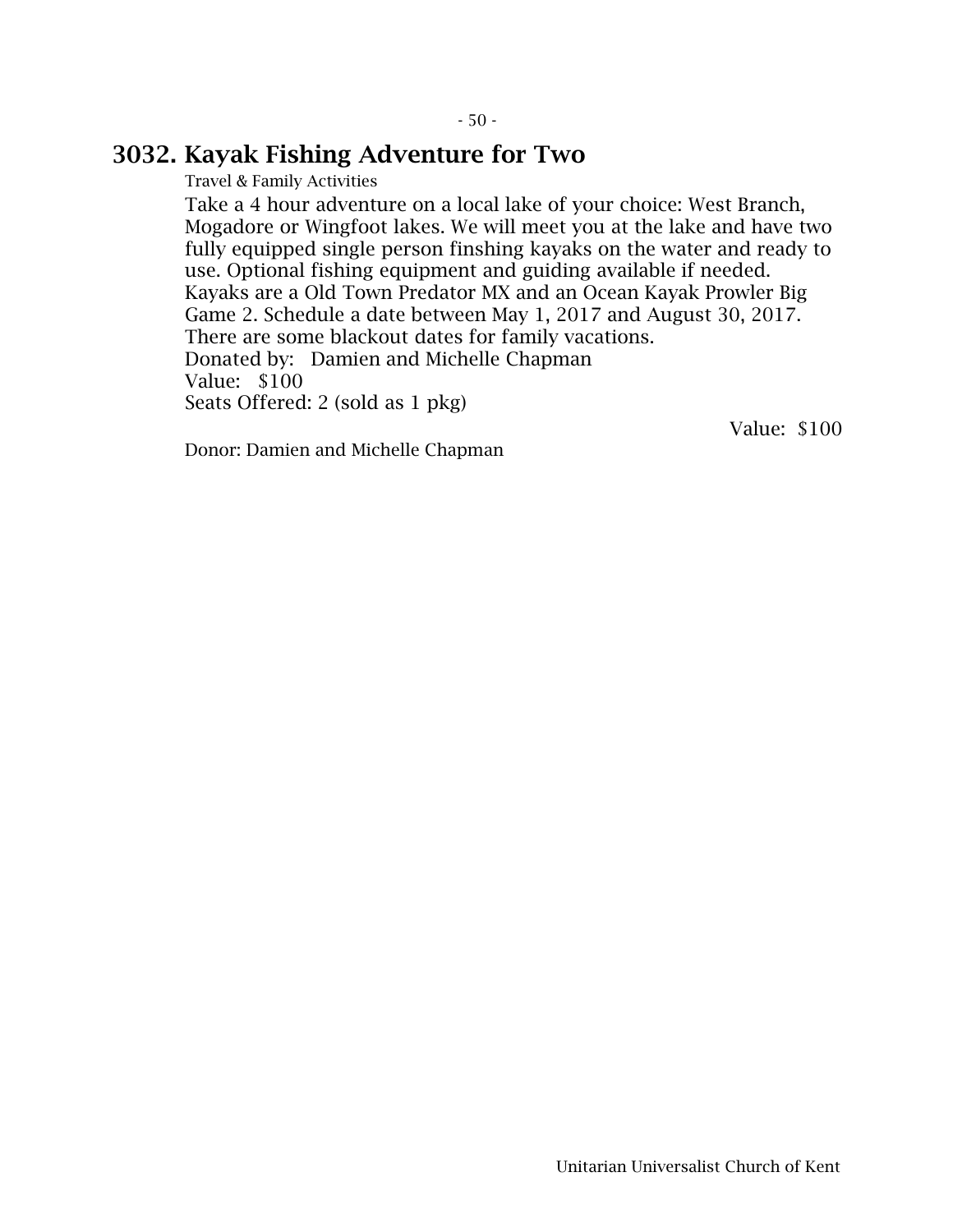#### 3033. Yeast Bread Classes - Last Chance! 2/4/17

Dinner Party

This will be our third and final year to offer a bread baking class with a full day of elegant hospitality!

Our bread baking choices for this class will be Swedish Limpa, a traditional Scandinavian comfort food! Honey and orange zest blend with the more exotic flavors of anise and cardamom in this delicious Swedish rye bread. The second choice will be Braided Lemon Bread. This bread combines a soft and tender sweet dough with the tangy flavor of lemon, and wraps it all up in a beautiful yet easy-to-shape mock braid, a perfect brunch treat. Claudia will share techniques and tips to create scrumptious masterpieces that will impress your friends and family! You'll go home with fresh bread and a souvenir booklet of recipes and lore to help you bring the tantalizing aromas of yeast bread into your kitchen.

Ann's carte de jour will start us off with her famous Alaskan blueberry muffins served with robust coffee as we plan and prepare for the day. Lunch will be a vegetarian soup with 'accompaniments', a French Baguette, and dessert TBD, and will be served while our doughs rest and proof. As we await the last loaves to come out of the oven, we'll enjoy a mid-afternoon snack of wine & cheese.

Donated by: Ann Waters & Claudia Miller

Date: Saturday, February 4, 2017

Time: 9 am - 4 pm

Location: Ann Waters home, 1001 Cottage Gate Drive, Kent Value: \$50

Minimum Bid: \$35

Seats Offered: 4

Value: \$50

Donor: Claudia Miller, Ann Waters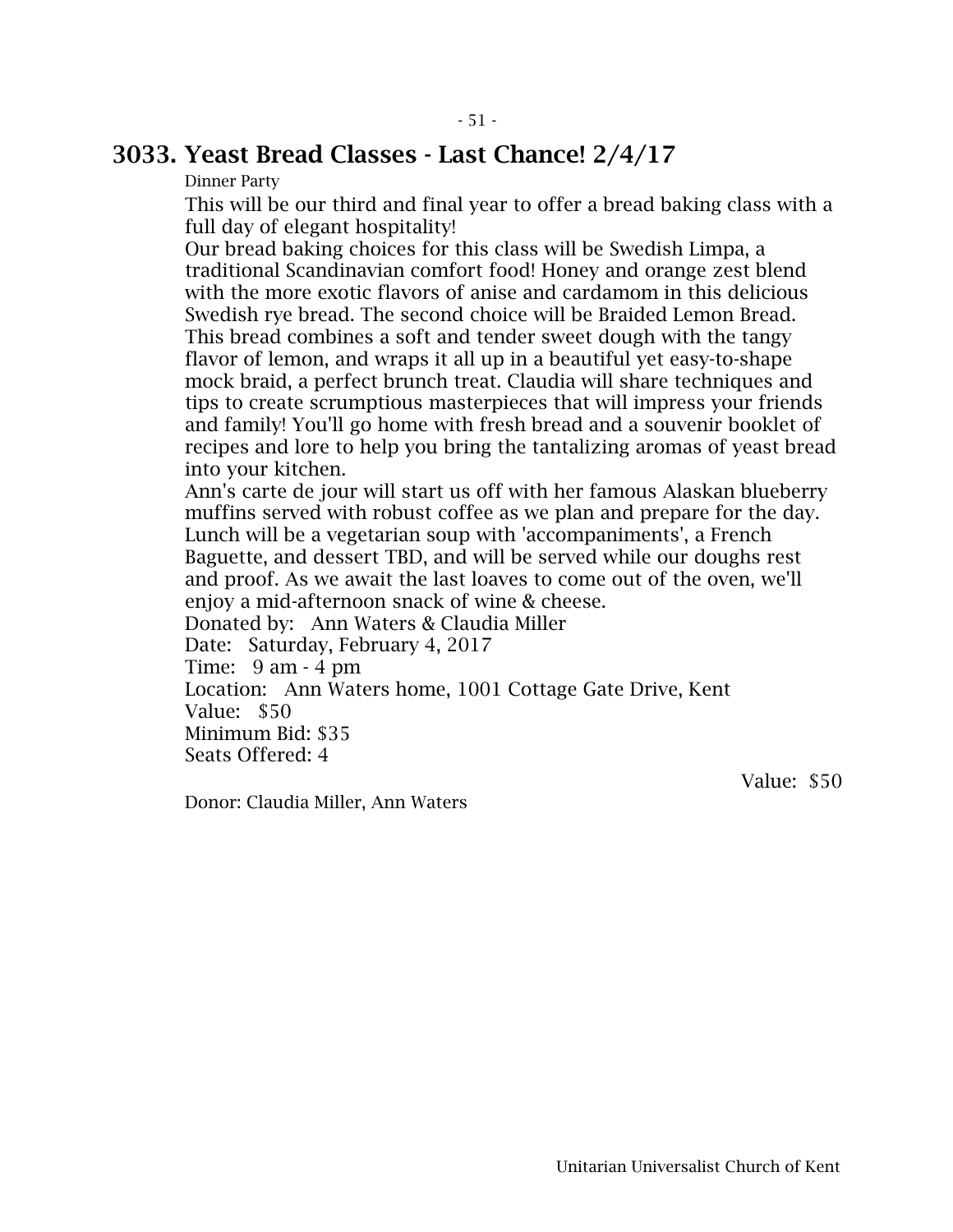### 3034. Playreading of a "Magical Marvel" Harry Potter & the Cursed Child 4/21/17

Dinner Party A sweet evening of desserts and the wonderful world of Harry Potter, as we enjoy a reading of the play, "The Cursed Child" by J.K. Rowling. Donated by: Joel & Kathie Slater, Sandy Eaglen Date: Friday, April 21, 2017 Time: 7 pm Location: 740 Governor's C20ircle, Kent Value: \$20 Seats Offered:

Value: \$20

Donor: Sandy Eaglen, Joel & Kathie Slater

### 3035. A Wearin' of the Green Women's Brunch 3/18/17

Dinner Party

Come Celebrate St. Patrick's Day with a green brunch featureing Pasta Primavera (with spinach fettucine, of course), Grasshoppers and more!

Donated by: Shannon Osorio Date: Saturday, March 18, 2017 Time: 11 am Location: 610 Latern Way, Aurora Value: \$50 Seats Offered: 8

Value: \$50

Donor: Shannon Osorio

#### 3036. Viva Mexico y la Indepencia Dinner 9/16/17

Dinner Party

Celebrate Mexico's Independence Day with a red, white, and green meal of chiles en nogada, traditional patriatic dish of chile poblano, stuffed with port and fruit and topped with a walnut sauce. Donated by: Shannon Osorio Date: Saturday, September 16, 2017 Time: 6:30 pm Location: 610 Lantern Way, Aurora Value: \$60 Seats Offered: 10

Donor: Shannon Osorio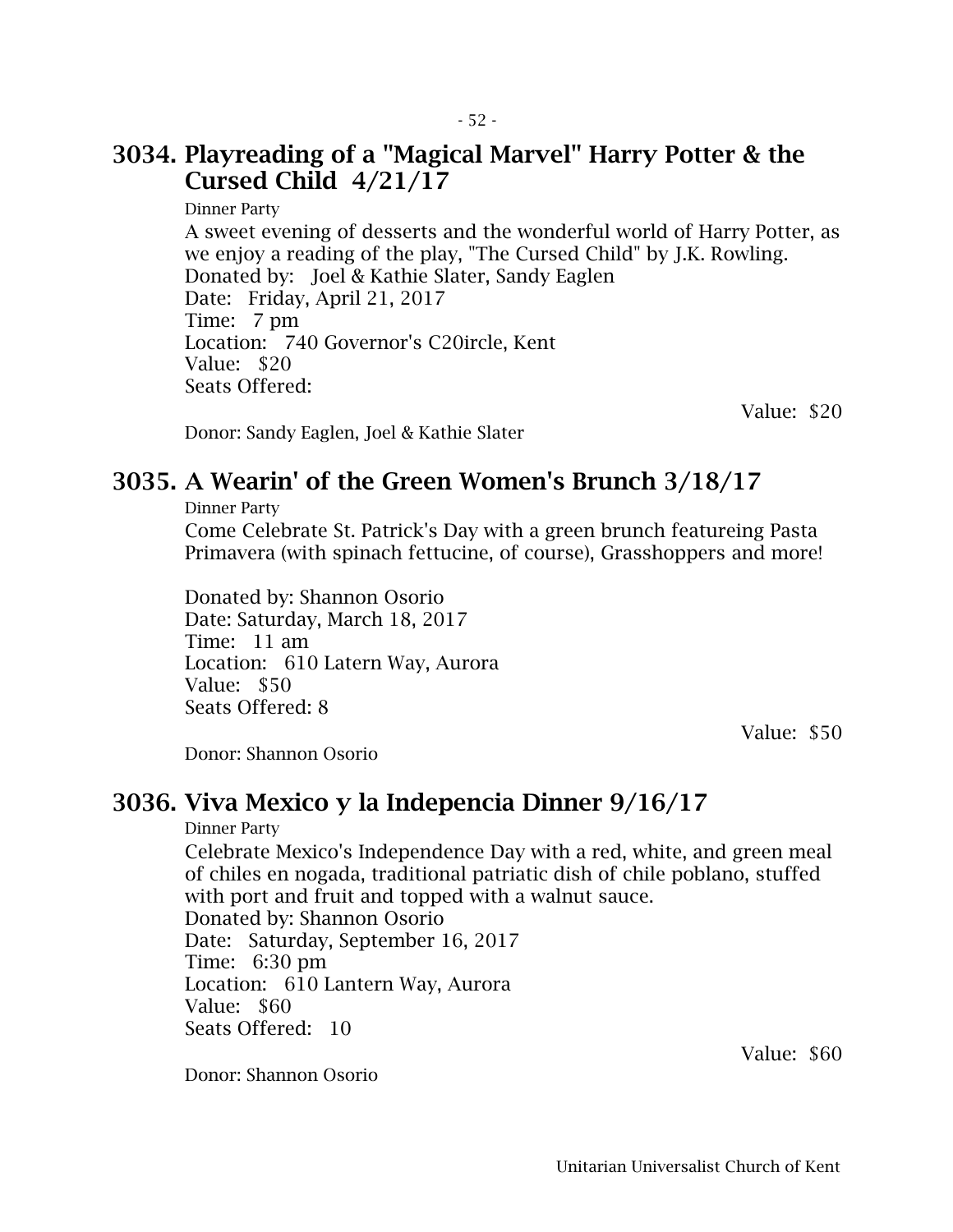### 3037. Key Lime Pie Made to Order

Food & Drink A 10" Key Lime Pie made to order. Donated by: Becky Cline Value: \$15 Number Offered: 1

Value: \$15

Donor: Becky Cline

### 3038. Children's Story Time for a Special Event

#### Service

Amanda Rome, a Children's Librarian, will present a story time for your child's special event. Theme, date and specifics to be decided by you! Story time will last 30-45 minutes. Donated by: Amanda Rome Value: \$50 Number Offered: 1

Value: \$50

Donor: Amanda Rome

### 3039. Tutoring in Chemistry, General or Organic

Service

2 - 1 hour tutoring sessions in general or organic chemistry from a retired professor with a PhD, time and place to be agreed upon. Offered by: Anne Andrews Value: \$40

Value: \$40

Donor: Anne Andrews

### 3040. "Towner's Woods in Winter"

#### Art

Matted and framed 11x14 photo, Photography by Becky Cline; matting and framing by Claudia Miller Donated by: Becky Cline & Claudia Miller Value: \$75 Minimum Bid: \$45

Donor: Becky Cline, Claudia Miller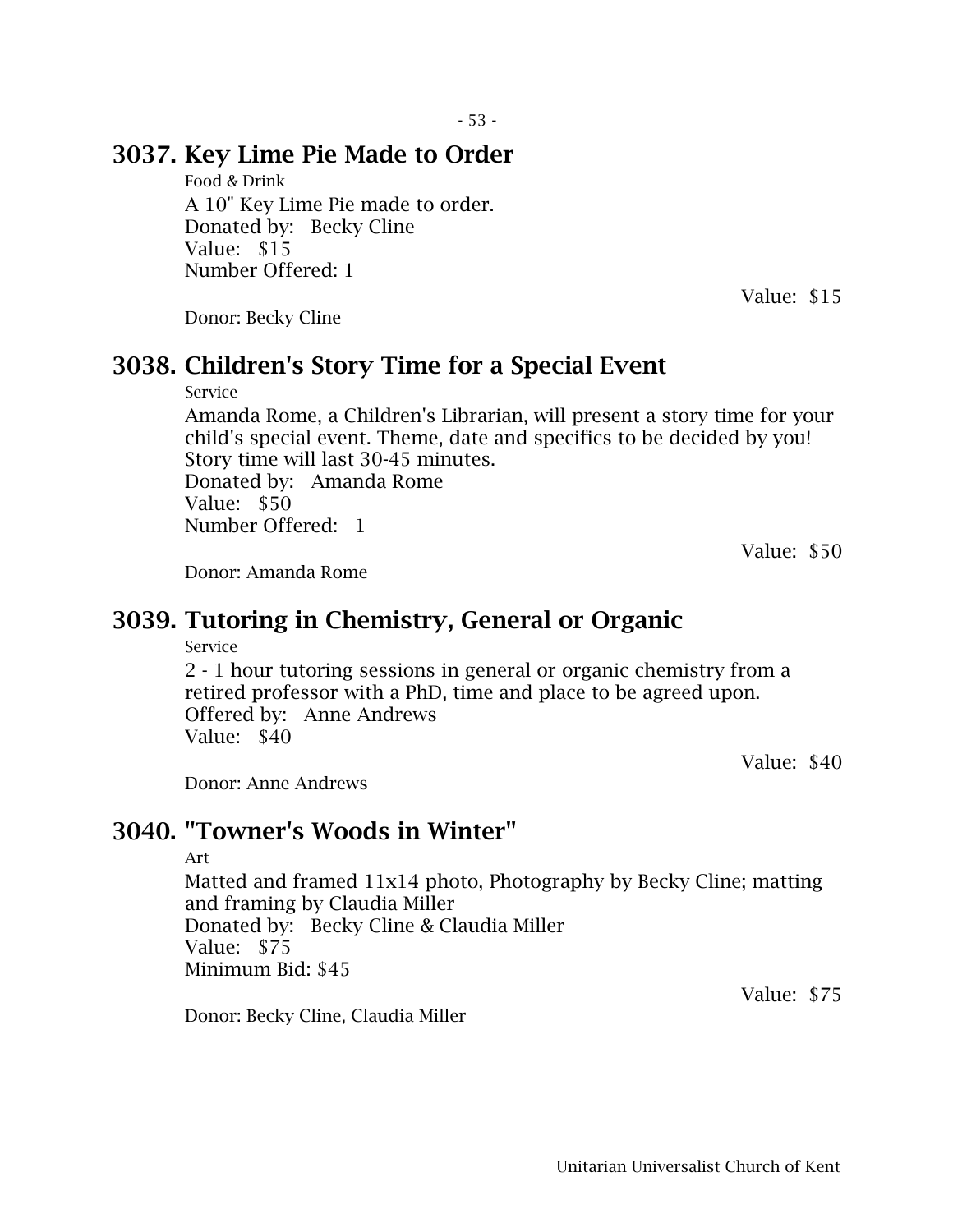#### 3041. "Path to Kootenai Falls"

Art

Matted and framed 11x14 photo. Photography by Becky Cline; matting and framing by Claudia Miller Donated by: Becky Cline & Claudia Miller Value: \$70 Minimum Bid: \$45

Donor: Becky Cline, Claudia Miller

#### 3042. "Peggy's Point Lighthouse"

Art

Matted and framed 11x14 photo Photography by Becky Cline; matting and framing by Claudia Miller Donated by: Becky Cline & Claudia Miller Value: \$70 Minimum bid: \$45

Value: \$70

Value: \$70

Donor: Becky Cline, Claudia Miller

#### 3043. Essential Oil Make and Take Party 3/5/2017

Event/Outing

There's an oil for that! Come learn about the amazing therapeutic value of essential oils. Then get ready to make your own personalized blends of essential oil sprays and bottles. Essential oils can be used for relaxation, sleep, immune building, first aid, scar treatments, energizing and more! Light refreshments served.

Donated by: Shana Steinhouse Date: Sunday, March 5, 2017 Time: 2:30 - 4:30 pm Location: 3089 Endicott Way Silver Lake Value: \$40 Seats Offered: 6

Donor: Shana Steinhouse

### 3044. Landscape Painting

Original oil painting by artist Pat Eldredge

Donor: Pat Eldredge

Value: \$200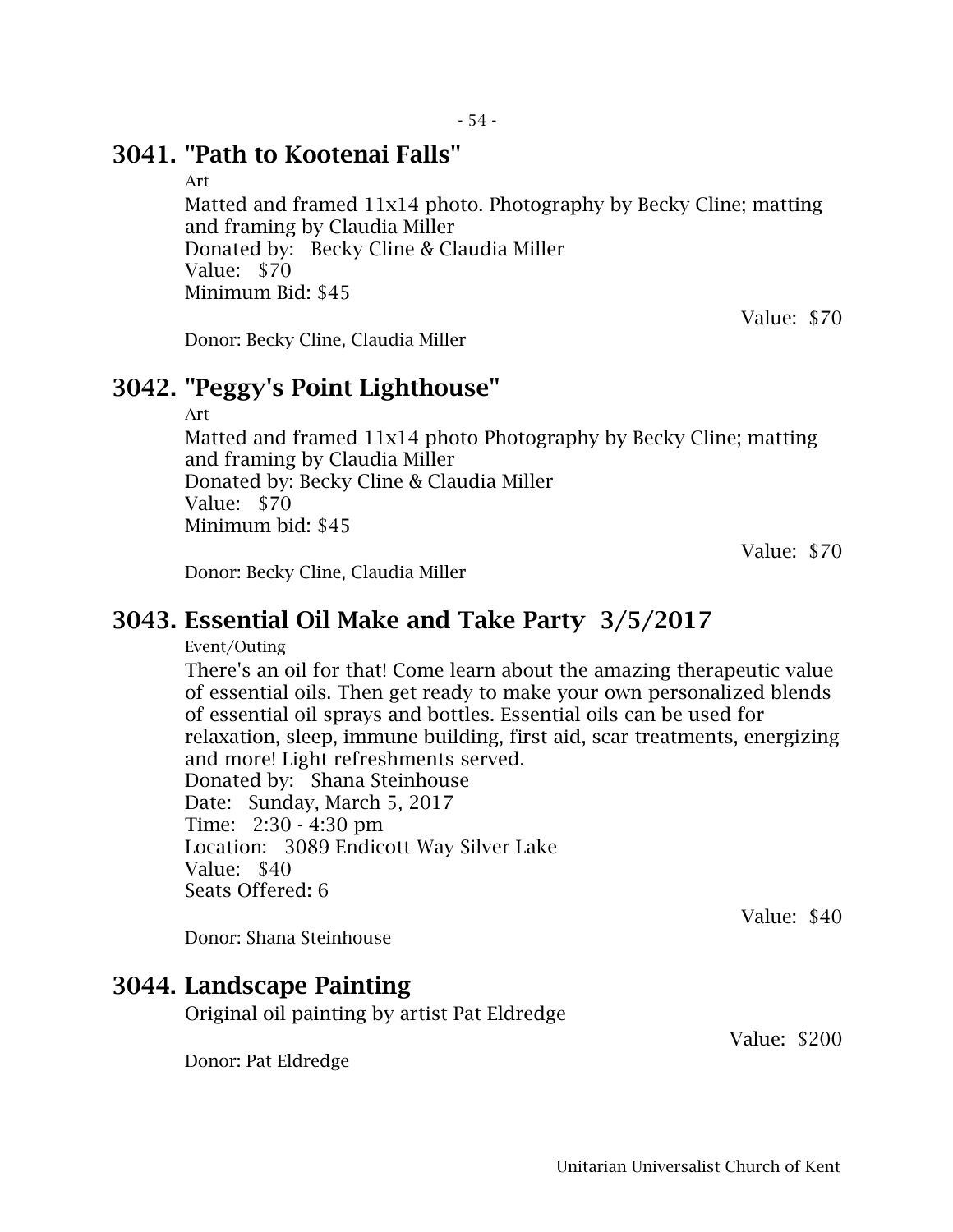#### 3045. Entertainment Around the Bonfire on the Beach 6/18/2017

Dinner Party

Live entertainment by our own Eric van Baars -- this family-friendly event includes omnivore and vegan light supper and s'mores around a bonfire on the beach (weather permitting) Eric will spin enchantment as the sunset, reflected in Sandy Lake, paints the sky with magic.

Please note that weather may cause alterations. Carolyn's lake house is only 3 miles from the Kent campus. Donated by: Eric van Baars and Carolyn Schlemmer

Date: Sunday, June 18, 2017 Time: 6:30 pm

Location: Carolyn Schlemmer's home, 4830 Sundown Trail, Ravenna Value: \$40

Seats Offered: 14

Value: \$40

Value: \$250

Donor: Carolyn Andrews Schlemmer, Eric van Baars

#### 3046. Pi Shawl

Arts & Crafts

A 65-inch diameter hand-knit navy shawl, 50% wool, 50% cotton. Based on a design concept of Elizabeth Zimmerman. Cast on 3/14/16, cast off 7/22/16. MINIMUM BID \$125.

Donor: William Bowen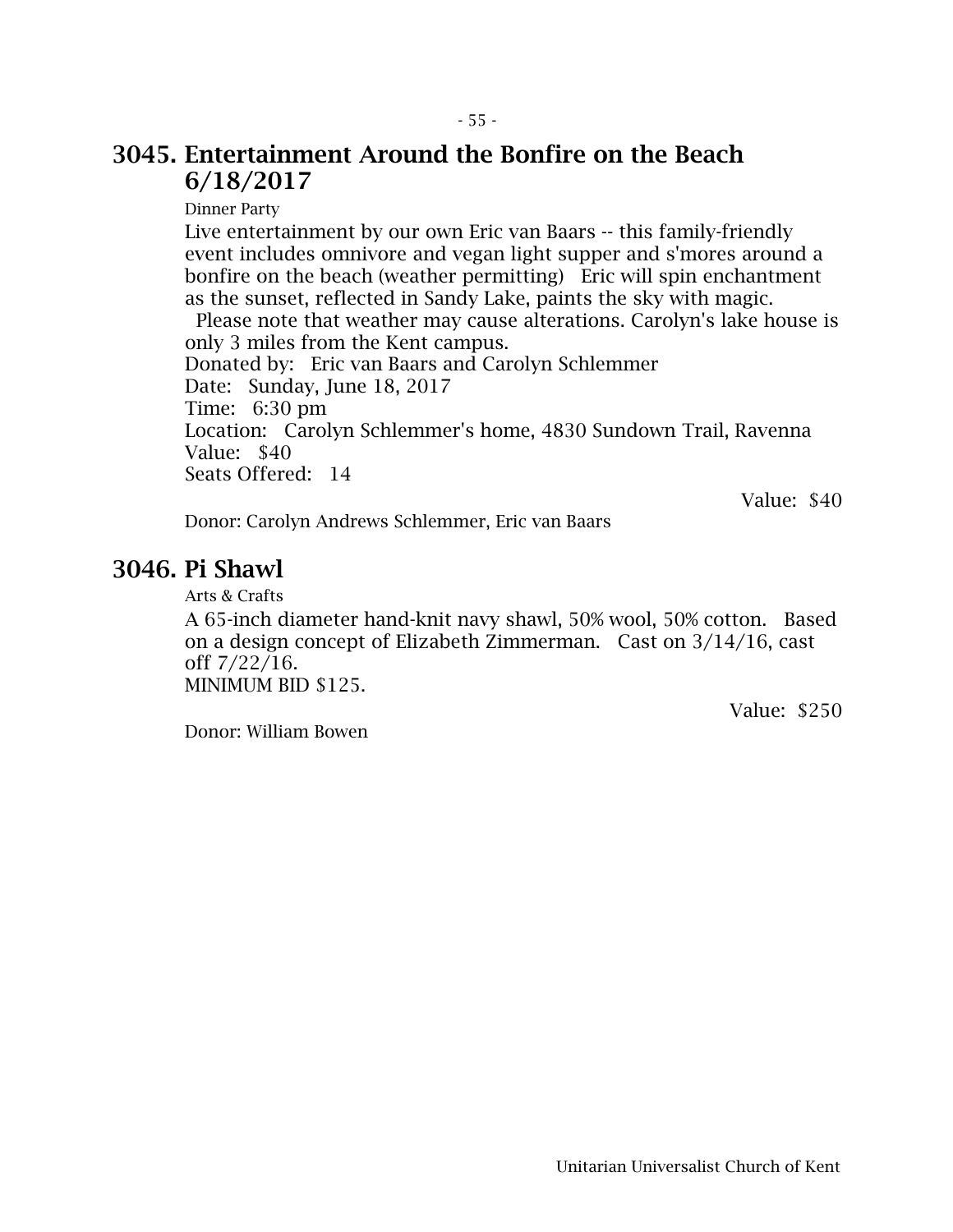#### 3047. French Dinner and Live Music 2/5/2017

Dinner Party

Savor the tastes and sounds of France at this classic Gallic dinner. Not for the faint of heart or light of appetite: the multi-course meal will feature dishes from Julia Child's Mastering the Art of French Cooking, and your chefs, Lois Weir et Jennifer May will not skimp on the beurre and creme. Vin, of course, is included. The bistro ambiance will be complemented by evocative musette française performed by the duette de guitariste Monsieur Bradley Bolton et Madame Christie Anderson on accordéon. Bon appétit! Offered by: Brad Bolton and Christie Anderson and the May-Weir Family Date: Sunday, February 5, 2017 Time: 6:30 pm Location: Chez May-Weir, 360 Delaware Ave, Akron Seats Offered: 12

Value: \$45

Donor: Christie Anderson & Brad Bolton

#### 3048. Locavore Dinner 9/23/2017

Dinner Party

At the height of the late summer harvest, a sumptuous dinner prepared from locally grown, harvested, prepared, and raised foods will be offered Both vegetarian and meat entrees will be served, along with salads, side dishes, homemade pickles and relishes, desserts, and beverages that shine with produce from northeast Ohio. The chefs can accommodate most dietary restrictions, and all are welcome to this family-friendly dinner.

Donated by: The May-Weir Family Date: Saturday, September 23, 2017 Time: 6:30 pm Location Chez May-Weir, 360 Delaware Ave., Akron

Value: \$40

Donor: Jennifer May & Lois Weir